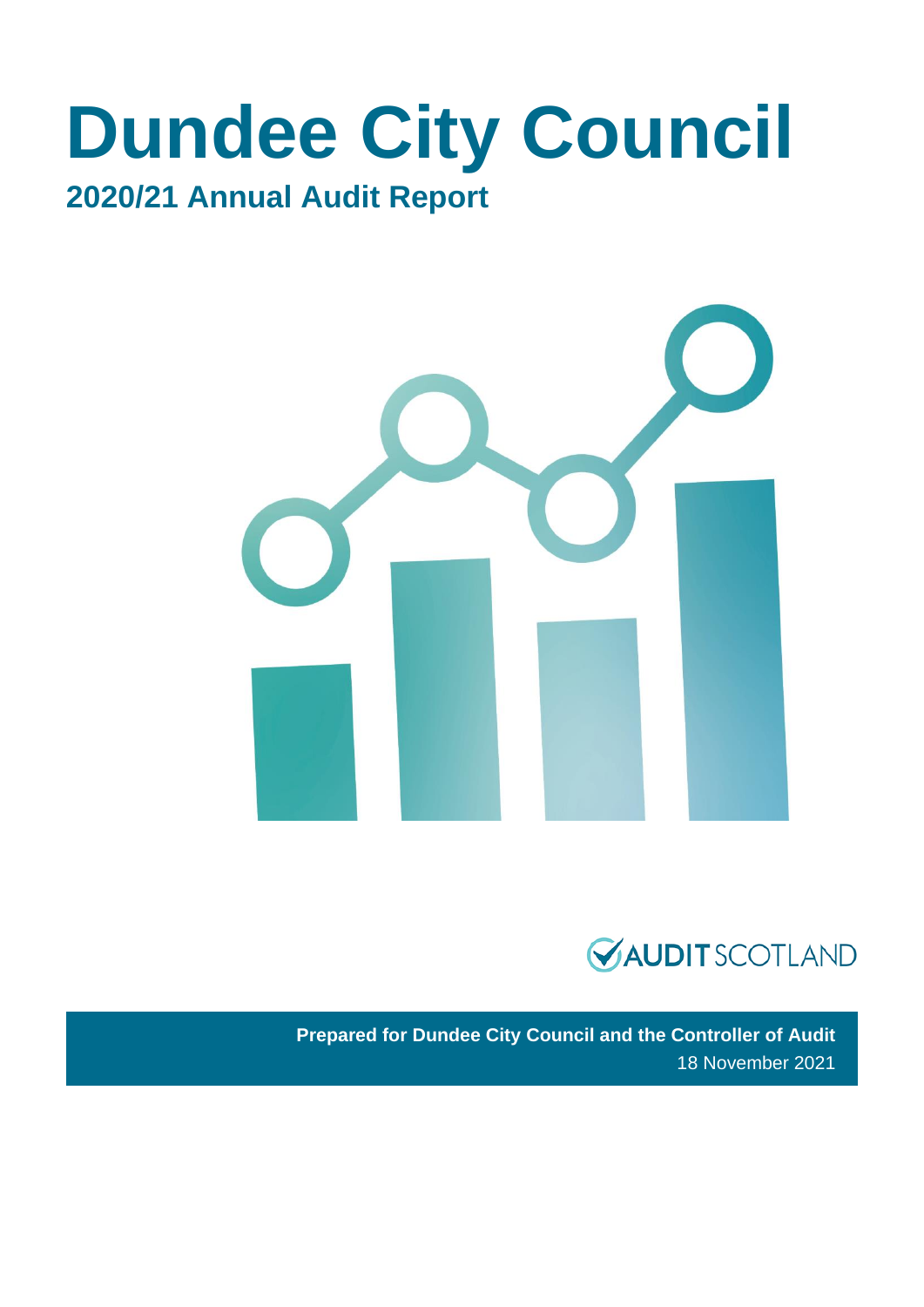## **Contents**

| Key messages                                                    | 3  |
|-----------------------------------------------------------------|----|
| <b>Introduction</b>                                             | 5  |
| 1. Audit of 2020/21 annual accounts                             | 7  |
| 2. Financial management                                         | 17 |
| 3. Financial sustainability                                     | 23 |
| 4. Governance and transparency                                  | 30 |
| 5. Best Value                                                   | 36 |
| Appendix 1 - Action plan 2020/21                                | 47 |
| Appendix 2 - Significant audit risks identified during planning | 50 |
| Appendix 3 - Summary of national performance reports 2020/21    | 55 |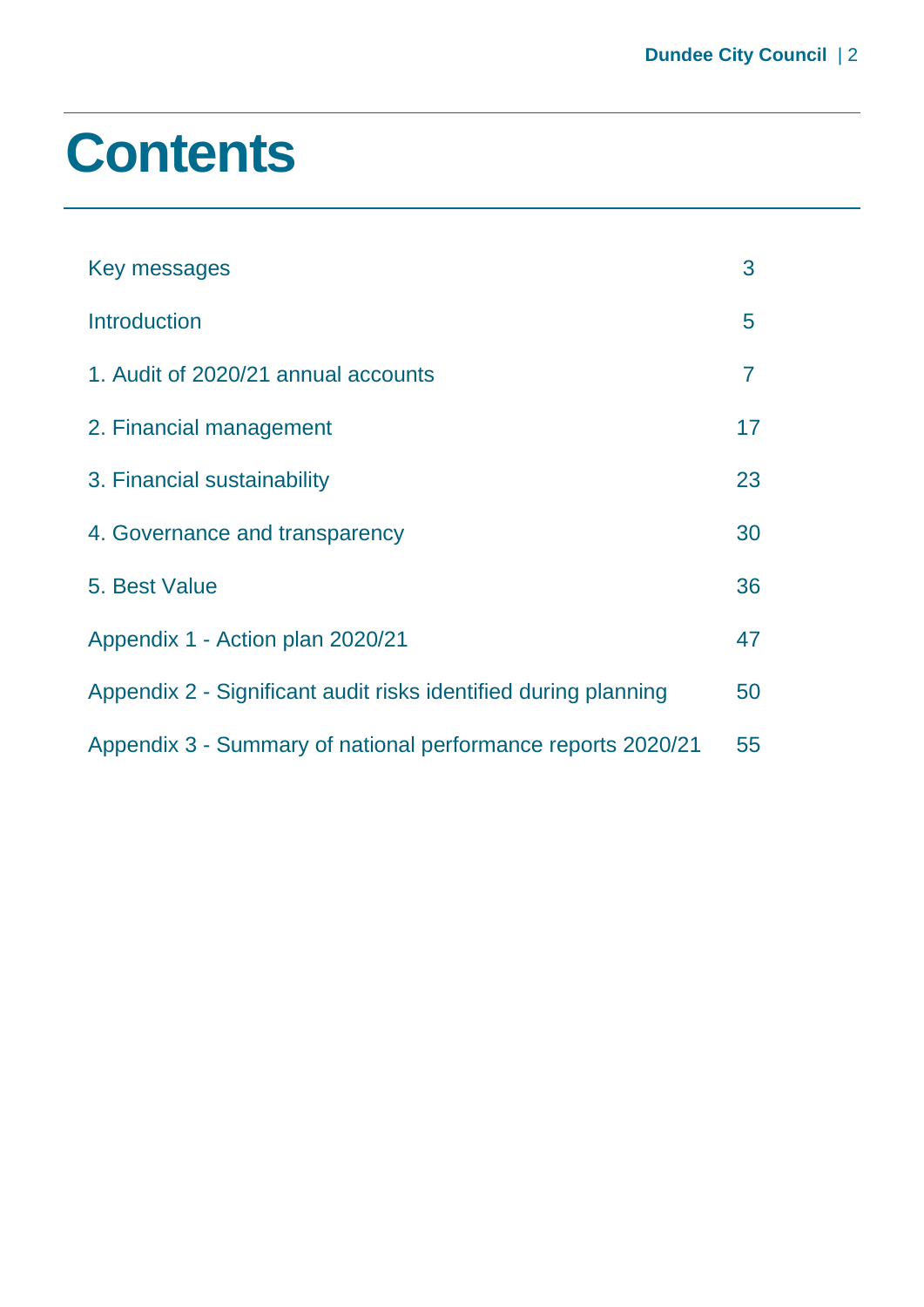# <span id="page-2-0"></span>**Key messages**

#### **2020/21 annual accounts**

- **1** The financial statements of Dundee City Council, and its group, give a true and fair view of its financial position for the year ended 31 March 2021.
- **2** The audited part of the remuneration report, management commentary and annual governance statement are all consistent with the financial statements and prepared in accordance with relevant regulations and guidance.
- **3** The statement of accounts of the three section 106 charities administered by the council properly presents the receipts and payments of the charities for the year ended 31 March 2021 and its statement of balances at that date.
- **4** The continuing impact of Covid-19 led to delays in the audit timetable but the 2020/21 audited annual accounts have been certified in line with the revised government timescales.

#### **Financial management**

- **5** Financial management is effective and additional monitoring reports on the financial impact of the council's response to the Covid-19 emergency have been discussed by the Policy and Resources Committee from August 2020 onwards.
- **6** The council received around £40 million of direct funding, and administered around £50 million of agency income, to alleviate the impact of the Covid-19 pandemic on individuals, businesses and the economy.
- **7** Reduced service activity and additional Covid-19 funding resulted in the council reporting a £36 million underspend against its 2020/21 revenue budget. An underspend of £1.3 million was reported against the annual HRA revenue budget due to lower than anticipated repairs and maintenance activity, but this work will need to be completed in future years.
- **8** The Covid-19 pandemic also impacted upon the delivery of the 2020/21 Capital Plan with only 44 per cent of the plan being delivered, and a number of projects being deferred or delayed.
- **9** Financial systems of internal control operated effectively during the year.

#### **Financial sustainability**

**10** The council's usable reserves increased by £28.4 million over the last 12 months, but these funds will be required in future years to meet the ongoing financial pressures created by the pandemic.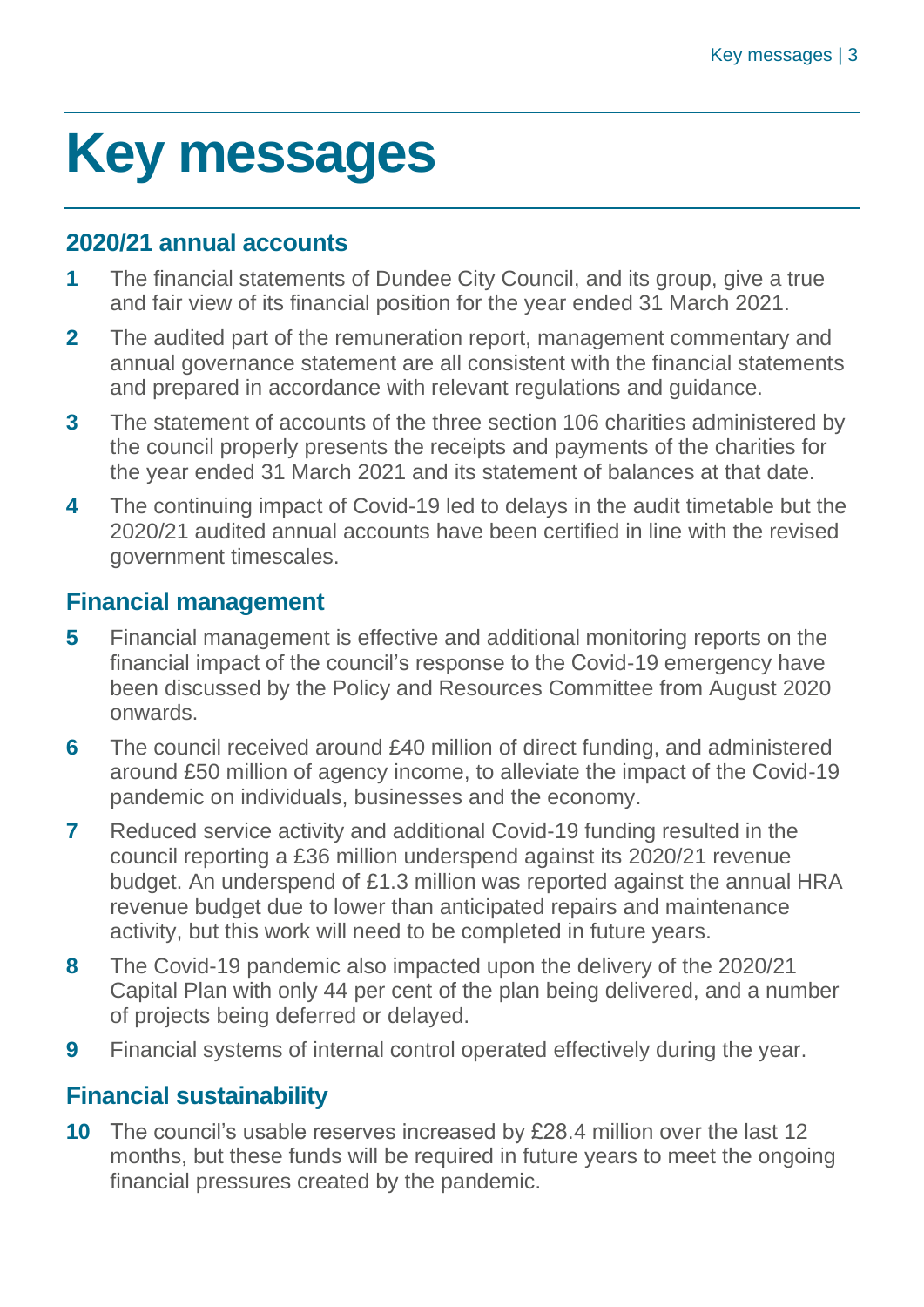- **11** The Council approved a general fund revenue budget for 2021/22 of £373 million based on freezing council tax and the delivery of in-year savings of £1.4 million. The Council also approved a 1.5 per cent increase in rent levels for 2021/22 to fund the annual HRA budget of £55.8 million.
- **12** The 2021-2026 Capital Plan sets out a £386 million programme of expenditure which includes improvements to the school estate and investment in new and existing housing stock.
- **13** Future financial plans are challenging with a cumulative funding gap of £25.5 million projected for the period 2021-2024 and the long-term financial strategy will need to be revised to reflect the longer-term financial impact of the Covid-19 pandemic.

#### **Governance and transparency**

- **14** Since March 2020, the council has revised its governance arrangements to reflect how it has responded to the Covid-19 pandemic.
- **15** The governance arrangements are described in the Annual Governance Statement. We have concluded that the revised arrangements are appropriate and continue to support good governance and transparency.
- **16** The council conducts its business in an open and transparent manner and provided clear information for residents on services affected by the Covid-19 pandemic.
- **17** The management commentary in the 2020/21 annual accounts provided a fair, balanced and reasonable analysis of the organisation's financial performance for the year, including the impact of Covid-19 and the funding and support received.

#### **Best Value**

- **18** Despite the impact Covid-19 has had on the council, good progress has been made in implementing many of the actions to deliver the recommendations for improvement from the Best Value Assurance Report.
- **19** The council has adapted well to delivering services in the Covid-19 environment. Service performance has been impacted in some areas but performance against 54 per cent of the Council Plan indicators was maintained at the 2019/20 levels.
- **20** The challenge faced by the council in tackling underperformance linked to levels of poverty and inequality has been exacerbated by the impact of the pandemic.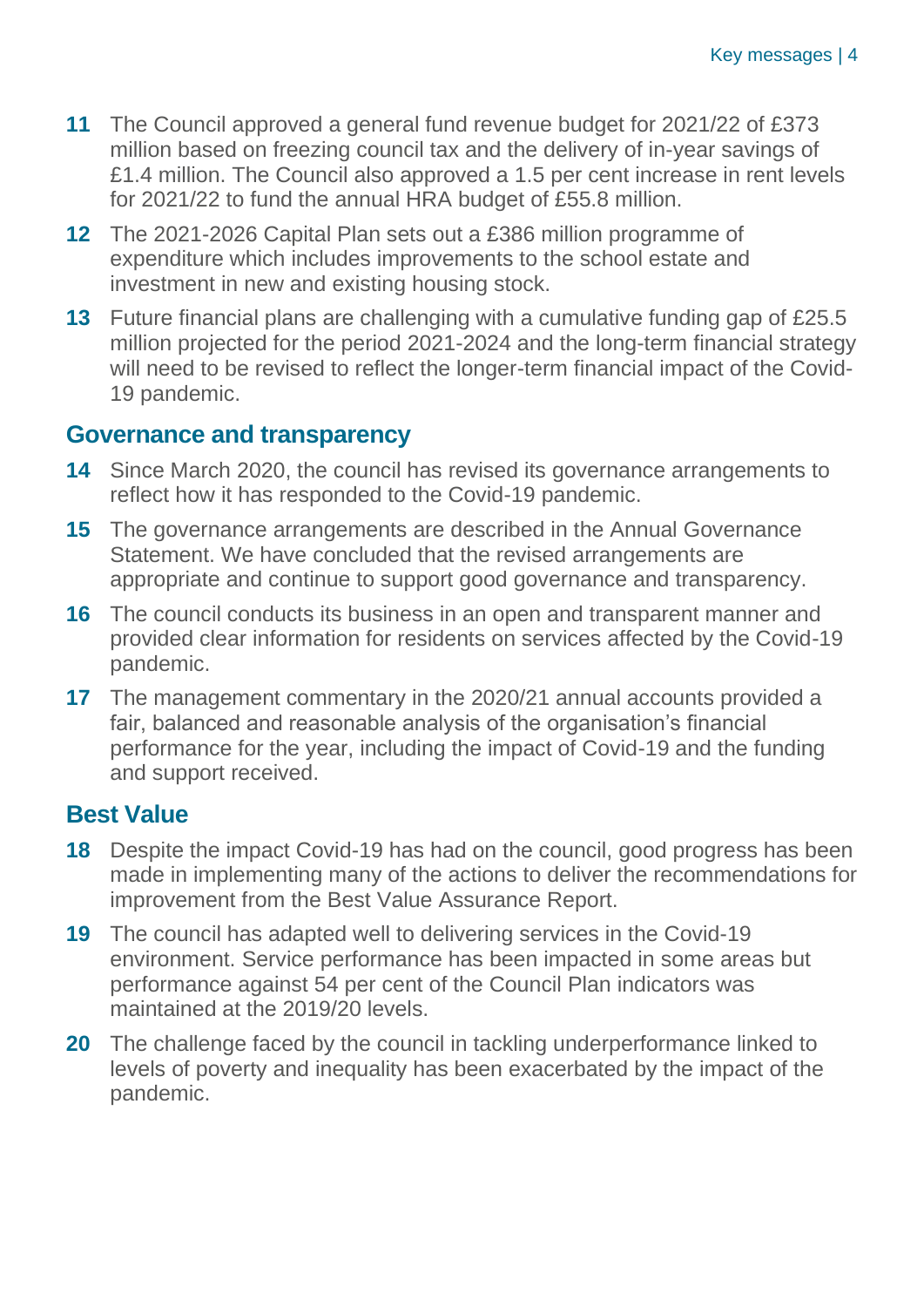## <span id="page-4-0"></span>**Introduction**

**1.** This report summarises the findings arising from the 2020/21 audit of Dundee City Council (the council) and its group.

**2.** We aim to add value to the council through the audit by:

- identifying and providing insight on significant risks, and making clear and relevant recommendations for improvement
- reporting our findings and conclusions in public
- sharing intelligence and good practice through our national reports [\(Appendix 3\)](#page-54-0) and good practice guides
- providing clear and focused conclusions on the appropriateness, effectiveness and impact of corporate governance, performance management arrangements and financial sustainability

#### **Scope of our audit**

**3.** The scope of the audit was set out in our 2020/21 Annual Audit Plan presented to the April 2021 meeting of the Scrutiny Committee. This report comprises the findings from:

- our audit of the council and its group's annual accounts, and the statement of accounts of the Section 106 charities administered by the council,
- a review of the council's key financial systems,
- our consideration of the wider dimensions of public sector audit (financial management, financial sustainability, governance and transparency, and value for money) as set out in the [Code of Audit Practice 2016,](http://www.audit-scotland.gov.uk/report/code-of-audit-practice-2016)
- audit work covering the council's arrangements for securing best value, including consideration of the findings and recommendations from our [Best Value Assurance Report \(September 2020\).](https://www.audit-scotland.gov.uk/uploads/docs/report/2020/bv_200929_dundee.pdf)

#### **Impact of Covid-19**

**4.** The global coronavirus pandemic has impacted on all public organisations since March 2020. This has had major implications for the council during 2020/21 in terms of the services it delivers, sickness absence levels, and the delivery of non-essential projects and activities, such as capital construction, particularly during the early part of the year. Known risks related to the pandemic were included in our plan, and we have adapted our audit work during the year to address any new risks that have emerged.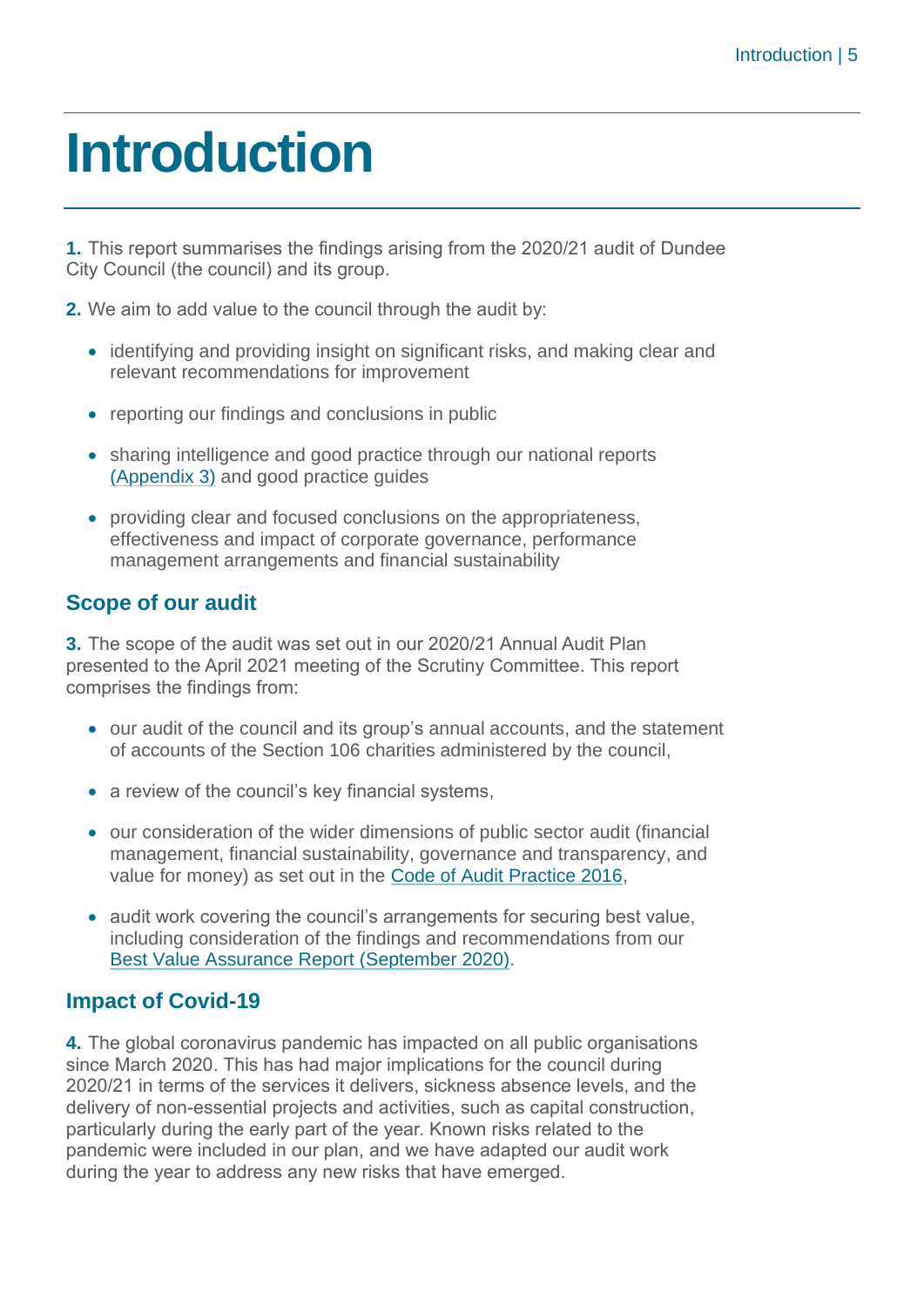#### **Auditor independence**

**5.** Auditors appointed by the Accounts Commission must comply with the Code of Audit Practice and relevant supporting guidance. When auditing the financial statements auditors must comply with professional standards issued by the Financial Reporting Council and those of the professional accountancy bodies.

**6.** We can confirm that we comply with the Financial Reporting Council's Ethical Standard. We can also confirm that we have not undertaken any non-audit related services and therefore the 2020/21 audit fee of £369,750 (which includes £4,780 for the audit of the three section 106 charities administered by the council) as set out in our Annual Audit Plan, remains unchanged. We are not aware of any relationships that could compromise our objectivity and independence.

#### **Responsibilities and reporting**

**7.** The council has responsibility for ensuring the proper financial stewardship of public funds. This includes preparing annual accounts that are in accordance with proper accounting practices. The council is also responsible for compliance with legislation, and putting arrangements in place for governance, propriety and regularity that enable it to successfully deliver its objectives.

**8.** Our responsibilities as independent auditor appointed by the Accounts Commission are established by the Local Government in Scotland Act 1973, the [Code of Audit Practice 2016,](http://www.audit-scotland.gov.uk/report/code-of-audit-practice-2016) International Standards on Auditing in the UK, and supplementary guidance.

**9.** As public sector auditors we give independent opinions on the annual accounts. We also review and provide conclusions on the effectiveness of the council's performance management arrangements, suitability and effectiveness of corporate governance arrangements, its financial position and financial sustainability, and the arrangements in place for securing Best Value.

**10.** Further details of the respective responsibilities of management and the auditor can be found in the [Code of Audit Practice 2016.](http://www.audit-scotland.gov.uk/report/code-of-audit-practice-2016)

**11.** This report raises matters from our audit of the annual accounts and consideration of the audit dimensions. Weaknesses or risks identified are only those which have come to our attention during our normal audit work and may not be all that exist. Communicating these does not absolve management from its responsibility to address the issues we raise and to maintain adequate systems of control.

**12.** An agreed action plan setting out specific recommendations, responsible officers and dates for implementation is included at [Appendix 1.](#page-46-0)

**13.** This report is addressed to both the council and the Controller of Audit and will be published on Audit Scotland's website [www.audit-scotland.gov.uk.](http://www.audit-scotland.gov.uk/)

#### **Acknowledgement**

**14.** We would like to thank the management and staff who have been involved in our work for their cooperation and assistance during the audit.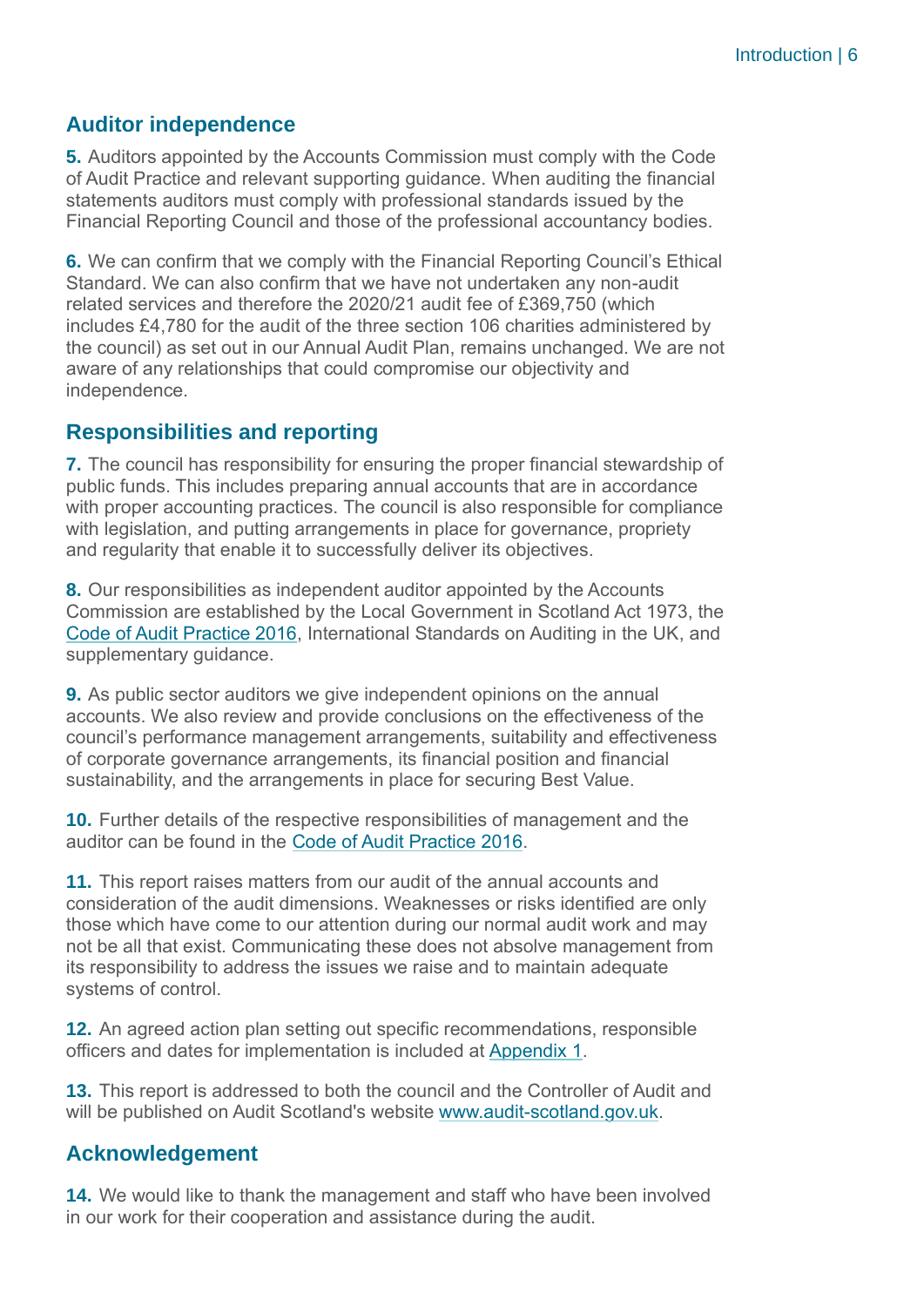### <span id="page-6-0"></span>**1. Audit of 2020/21 annual accounts**

The annual accounts are the principal means of an organisation accounting for the stewardship of resources and its performance in using those resources

### **Main judgements**

The financial statements of Dundee City Council, and its group, give a true and fair view of its financial position for the year ended 31 March 2021.

The audited part of the remuneration report, management commentary and annual governance statement are all consistent with the financial statements and prepared in accordance with relevant regulations and guidance.

The statement of accounts of the three section 106 charities administered by the council properly presents the receipts and payments of the charities for the year ended 31 March 2021 and its statement of balances at that date.

The continuing impact of Covid-19 led to delays in the audit timetable but the 2020/21 audited annual accounts have been certified in line with the revised government timescales.

#### **Our audit opinions on the annual accounts are unmodified**

**15.** The annual accounts for the council and its group for the year ended 31 March 2021 were approved by the Scrutiny Committee on 17 November 2021, and certified by the appointed auditor on 18 November 2021. We reported within the independent auditor's report that:

- the financial statements give a true and fair view and were properly prepared in accordance with the financial reporting framework
- the audited part of the remuneration report, management commentary and the annual governance statement were all consistent with the financial statements and properly prepared in accordance with the relevant regulations and guidance.

#### **The continuing impact of Covid-19 led to delays in the audit timetable but the 2020/21 audited annual accounts have been certified in line with the revised government timescales**

**16.** As a result of the continuing impact of the Covid-19 pandemic, the submission deadlines for the 2020/21 audited annual accounts and annual audit reports in Local Government were revised to 30 November 2021.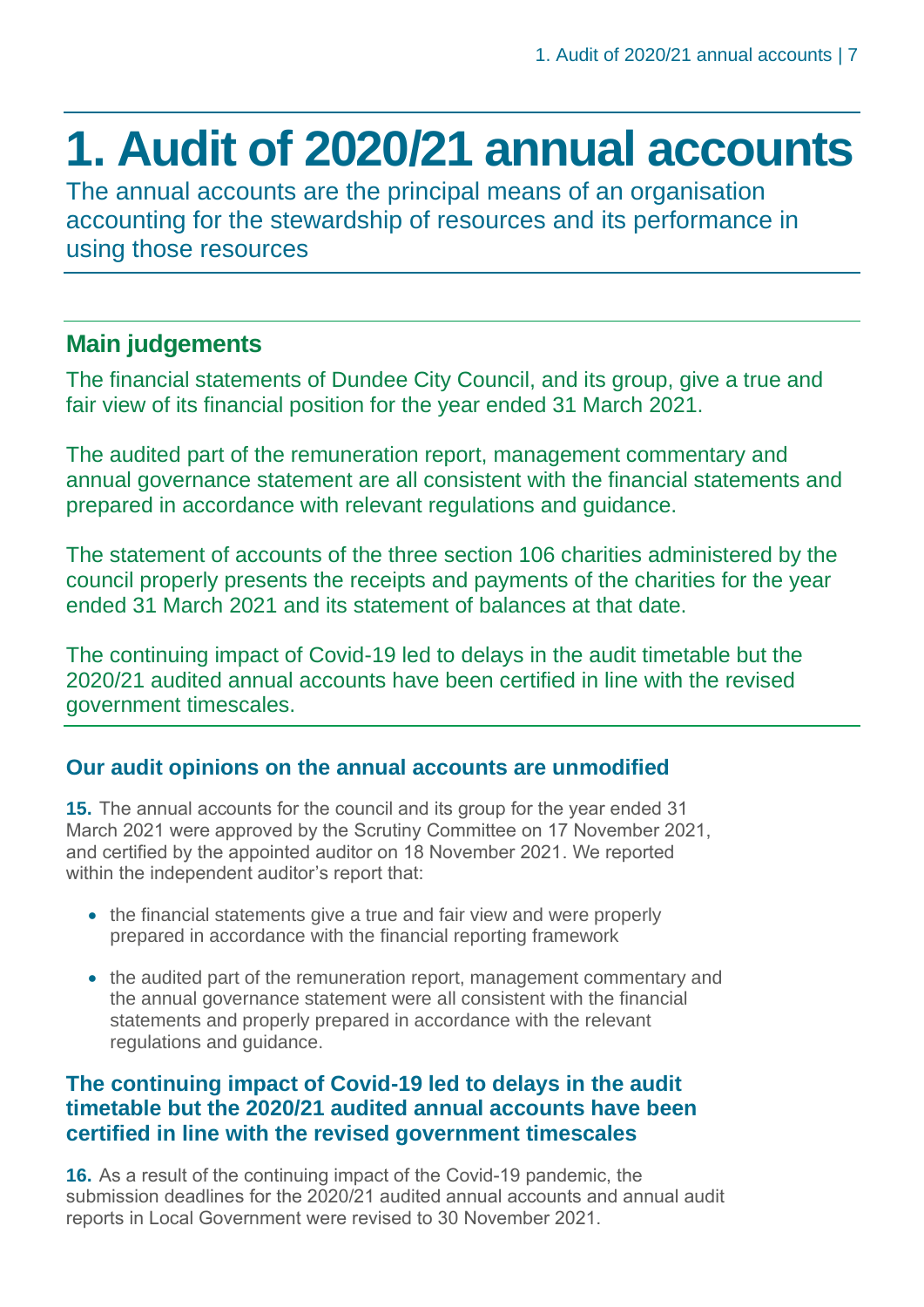**17.** As the audit team were aware that Covid-19 would have an impact on the audit resources available during July and August, due to the knock-on effect of other audits finishing later than normal, and that certain tasks would take longer to complete when working remotely; we agreed with management in June 2021 that we would work to these revised deadlines to complete the 2020/21 audit.

**18.** Throughout the audit process there has been on-going discussions with management and their support enabled the audit to proceed as planned. The working papers provided to support the unaudited accounts were substantially complete and finance staff provided good support to the audit team.

**19.** The conclusion of the audit and approval of the accounts was in line with the revised timetable permitted by the Scottish Government, with the audited accounts signed after the Scrutiny Committee meeting on 17 November 2021. There has been no impact on the scope of our audit from the remote completion of the audit.

#### **The inspection notice was placed in accordance with the required regulations and no objections were raised to the 2020/21 annual report and accounts**

**20.** Regulation 9 of the [Local Authority Accounts \(Scotland\) Regulations 2014](https://www.legislation.gov.uk/ssi/2014/200/pdfs/ssi_20140200_en.pdf) requires a local authority to publish a public notice on its website of the right to inspect its annual accounts. This must remain on the website throughout the inspection period. As part of our audit we confirmed that the 2020/21 Annual Accounts inspection notice, published on the council's website, complied with the regulations.

**21.** The regulations also require a local authority to give the right of interested persons to object to its accounts, as provided for by section 101 (rights of interested persons to inspect and copy documents and to object to accounts) (11) of the 1974 Act. No objections were raised to the 2020/21 Annual Accounts.

#### **Our audit approach and testing reflected the overall materiality level of £7.6 million**

**22.** Materiality can be defined as the maximum amount by which auditors believe the financial statements could be misstated and still not be expected to affect the perceptions and decisions of users of the financial statements. The assessment of what is material is a matter of professional judgement. A misstatement or omission, which would not normally be regarded as material by value, may be important for other reasons (for example, an item contrary to law). In forming our opinion on the financial statements, we assess the materiality of uncorrected misstatements, both individually and collectively.

**23.** Our initial assessment of materiality was carried out during the planning phase of the audit and was based on the financial results reported in the 2019/20 audited Annual Accounts. These materiality levels were reported in our Annual Audit Plan presented to the Scrutiny Committee in April 2021.

**24.** On receipt of the unaudited 2020/21 Annual Accounts we recalculated our materiality levels based on the financial results for the year ended 31 March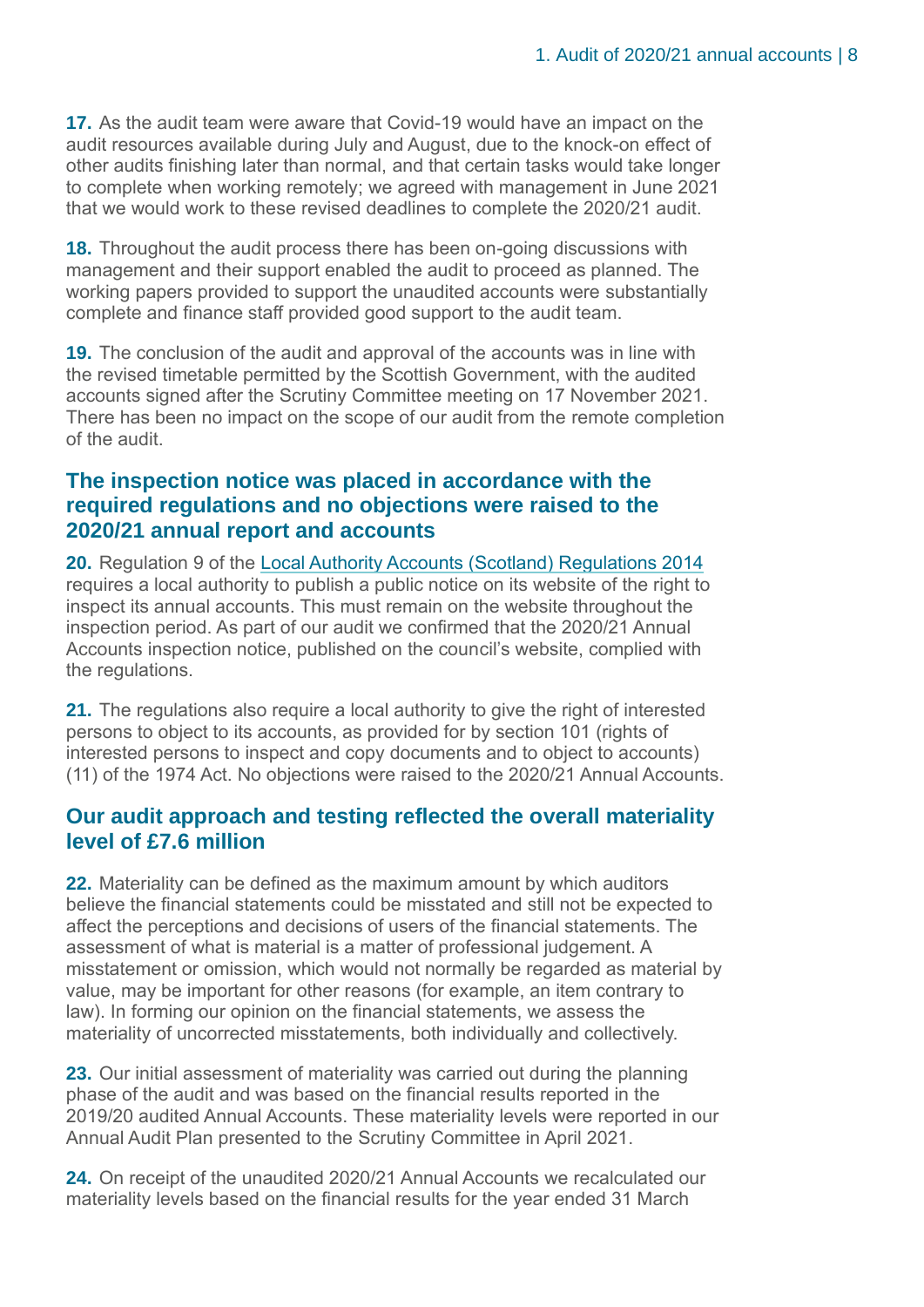2021. Our audit approach and testing were adapted to reflect the recalculated materiality levels. Our final materiality levels are detailed in [Exhibit 1.](#page-8-0)

#### <span id="page-8-0"></span>**Exhibit 1 Materiality values**

| <b>Materiality level</b>                                                                                                                                                                                                                                                                                                                                                  | <b>Amount</b>  |
|---------------------------------------------------------------------------------------------------------------------------------------------------------------------------------------------------------------------------------------------------------------------------------------------------------------------------------------------------------------------------|----------------|
| <b>Overall materiality:</b> This is the calculated figure we use in assessing the<br>overall impact of audit adjustments on the financial statements. It has been<br>set at 1% of gross expenditure for the year ended 31 March 2021.                                                                                                                                     | £7.584 million |
| <b>Performance materiality:</b> This acts as a trigger point. If the aggregate of<br>errors identified during the financial statements audit exceeds performance<br>materiality this would indicate that further audit procedures should be<br>considered. Using our professional judgement, we have calculated<br>performance materiality at 60% of overall materiality. | £4.550 million |
| <b>Reporting threshold:</b> We are required to report to those charged with<br>governance on all unadjusted misstatements in excess of the 'reporting<br>threshold' amount. This has been calculated at 4% of overall materiality<br>(capped at £250,000).                                                                                                                | £250 thousand  |
| <b>Source: Audit Scotland</b>                                                                                                                                                                                                                                                                                                                                             |                |

#### **Our audit identified and addressed the significant risks of material misstatement**

**25.** Appendix 2 [provides our assessment of the significant risks of material](#page-49-0)  [misstatement in the annual accounts and any wider audit dimension risks.](#page-49-0)  [These risks influenced our overall audit strategy and the allocation of staff](#page-49-0)  [resources to the audit, and indicate where the efforts of the team were directed.](#page-49-0)  [The appendix identifies the work we undertook to address these risks and our](#page-49-0)  [conclusions from this work.](#page-49-0)

#### **We reported the significant findings from the audit to those charged with governance prior to the annual accounts being approved and certified**

**26.** International Standard on Auditing (UK) 260 requires us to communicate significant findings from the audit to those charged with governance, including our view about the qualitative aspects of the body's accounting practices.

**27.** The significant findings are summarised in [Exhibit 2.](#page-9-0) Our audit also identified some presentation and disclosure issues which were discussed with management. These were all adjusted in the audited accounts and none were significant enough to require to be separately reported under ISA 260.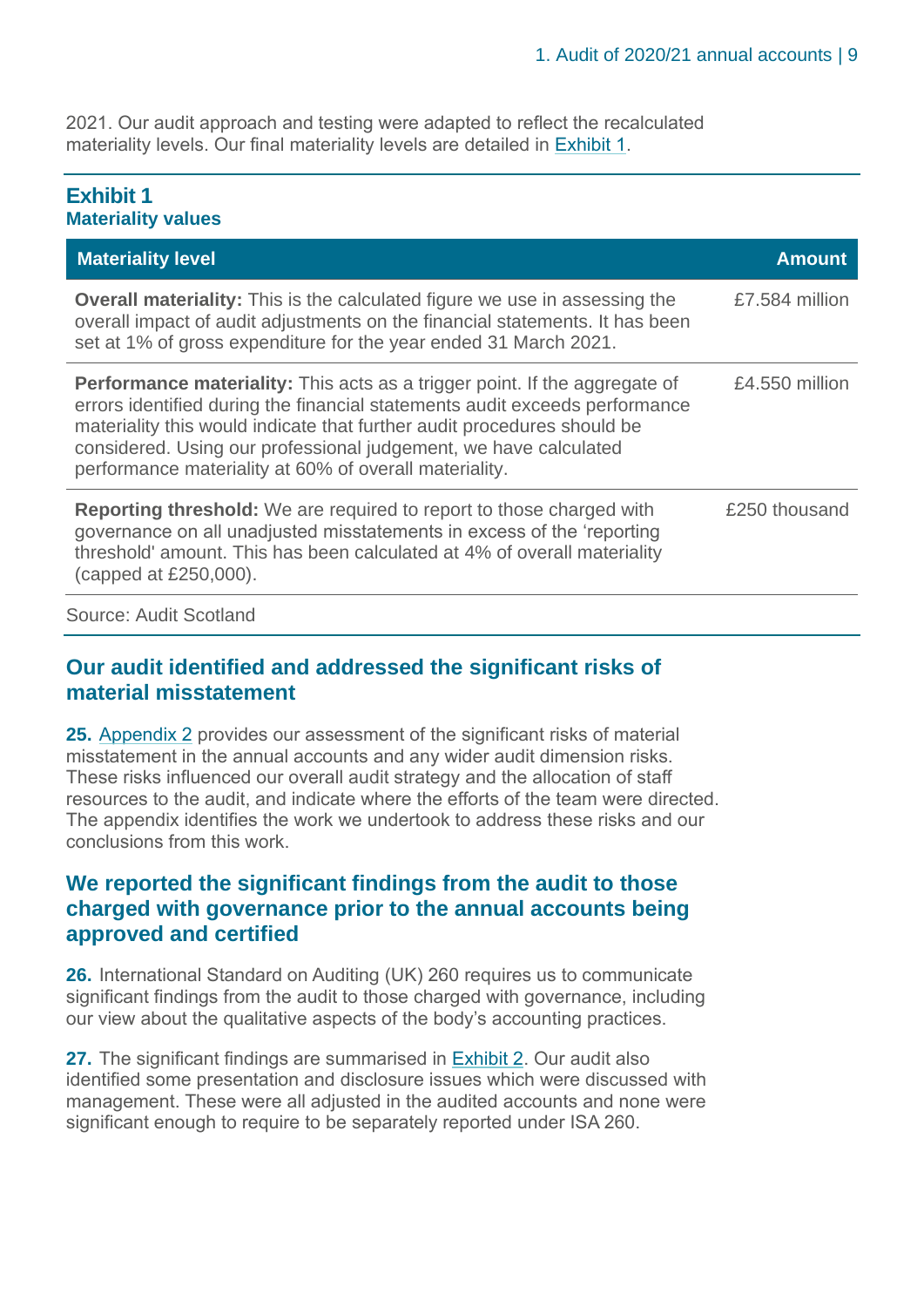### <span id="page-9-0"></span>**Exhibit 2**

#### **Significant findings from the audit in accordance with ISA260**

#### **1. Remuneration report – Senior Employees disclosures**

Under section 6(b) of the Local Government and Housing Act 1989, the Senior Employee disclosures in the remuneration report is required to include the Chief Social Work Officer appointed under the Social Work (Scotland) Act 1968. The individual holding this position was omitted from the remuneration report in the unaudited 2020/21 annual accounts.

#### **2. Remuneration report - Trade Union (Facility Time Publication Requirements) Regulations 2017 disclosures**

The Trade Union (Facility Time Publication Requirements) Regulations 2017 require a range of information in relation to the time and costs of employee involvement in trade union activity to be published by the council each year. Guidance from the Cabinet Office indicates that this should be disclosed in the remuneration report. These disclosures were not included in the unaudited 2020/21 annual accounts.

#### **Issue Resolution**

Details of the remuneration and accrued pension benefits of the Chief Social Work Officer during 2019/20 and 2020/21 have now been added to the disclosures within tables 2 and 4 in the remuneration report in the audited 2020/21 annual accounts.

Management advised that the information required for the Trade Union (Facility Time Publication Requirements) Regulations 2017 disclosures is not yet available for 2020/21 but will be published on the council website in due course. A narrative disclosure has therefore been added to the remuneration report in the audited 2020/21 annual accounts detailing that this information has been omitted and the reasons for this.

Management has agreed to put arrangements in place to ensure the required information is collated and disclosed in the remuneration report in the 2021/22 annual accounts.

#### **Recommendation 1 at [Appendix 1](#page-46-0)**

#### **3. Accounting treatment of Coronavirus payment to health and social care staff**

In November 2020 the First Minister announced a one-off £500 payment for Scotland's health and social care staff as frontline workers throughout the Covid-19 pandemic.

Initial guidance suggested that local authorities should account for this as a 2020/21 transaction as the obligating event occurred during the year, even though the actual payments and funding would not be made / received until 2021/22. As a result,

Following the change in guidance, management has made the necessary adjustments in the audited 2020/21 annual accounts.

These reduced both the 'Short Term Debtors' and 'Short Term Creditors' balances in the Balance Sheet by £2.609 million and therefore had a nil impact on the 'Net Assets' figure.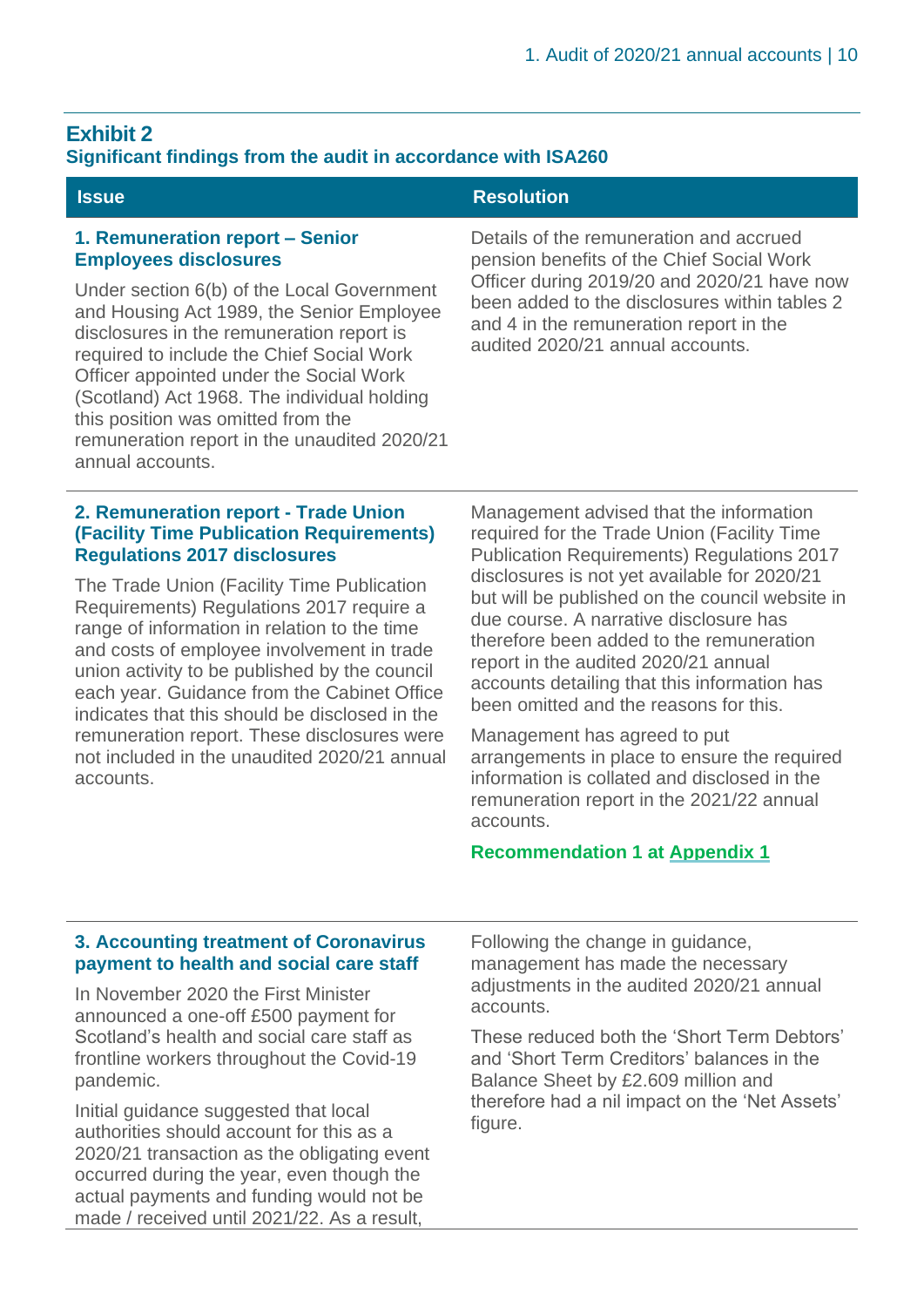| <b>Issue</b>                                                                                                                                                                                                                                                                                                                                                                                                                      | <b>Resolution</b>                                                                                                                                                                                                                                                                                                                                                                                                                                            |  |  |
|-----------------------------------------------------------------------------------------------------------------------------------------------------------------------------------------------------------------------------------------------------------------------------------------------------------------------------------------------------------------------------------------------------------------------------------|--------------------------------------------------------------------------------------------------------------------------------------------------------------------------------------------------------------------------------------------------------------------------------------------------------------------------------------------------------------------------------------------------------------------------------------------------------------|--|--|
| the council included a creditor of £2.609<br>million for the payments due to staff, and a<br>corresponding debtor of £2.609 million for the<br>funding due from the Scottish Government, in<br>its unaudited 2020/21 annual accounts.                                                                                                                                                                                             |                                                                                                                                                                                                                                                                                                                                                                                                                                                              |  |  |
| During the course of the audit further<br>guidance was issued that changed this<br>guidance and said that this should be<br>accounted for as a 2021/22 transaction to<br>reflect the actual payment date.                                                                                                                                                                                                                         |                                                                                                                                                                                                                                                                                                                                                                                                                                                              |  |  |
| 4. Credit balances included within short-<br>term debtors balance                                                                                                                                                                                                                                                                                                                                                                 | Management has made the necessary<br>adjustments in the audited 2020/21 annual                                                                                                                                                                                                                                                                                                                                                                               |  |  |
| Our testing of the short-term debtors balance<br>as at 31 March 2021 identified £0,604 million<br>of credit balances contained within the overall<br>debit balance, rather than being included as<br>part of the short-term creditors balance. As a<br>result, both the short-term debtors and short-<br>term creditors balances were understated by<br>£0.604 million in the unaudited 2020/21<br>annual accounts.               | accounts.<br>These increased both the 'Short Term<br>Debtors' and 'Short Term Creditors' balances<br>in the Balance Sheet by £0.604 million and<br>therefore had a nil impact on the 'Net Assets'<br>figure.                                                                                                                                                                                                                                                 |  |  |
| 5. Equal pay claim                                                                                                                                                                                                                                                                                                                                                                                                                | Based on the current status of the equal pay                                                                                                                                                                                                                                                                                                                                                                                                                 |  |  |
| In February 2021, the trade unions submitted<br>a collective equal pay claim against Dundee<br>City Council on behalf of their members<br>under the Equality Act 2010. As the claim is<br>currently being evaluated by the council it<br>was disclosed as an unquantified contingent<br>liability in Note 35. Contingent Liabilities in<br>the unaudited 2020/21 annual accounts.<br>As part of our audit testing we reviewed the | claim we have accepted that is its appropriate<br>for it to be disclosed as an unquantified<br>contingent liability in Note 35. Contingent<br>Liabilities in the audited 2020/21 annual<br>accounts. This is based on the fact that there<br>is not yet sufficient certainty that there will be<br>a cash outflow for the council to provide for<br>the claim, or to the value of any potential<br>outflow for the contingent liability to be<br>quantified. |  |  |
| accounting treatment of the equal pay claim<br>against the requirements of IAS37 -<br>Provisions, Contingent Liabilities and<br><b>Contingent Assets.</b>                                                                                                                                                                                                                                                                         | We will continue to monitor this issue during<br>2021/22 and reassess it against the<br>requirements of IAS37 as part of our financial<br>statements audit based on the status of the<br>claim at that point.                                                                                                                                                                                                                                                |  |  |
| 6. Source data for calculation of estimates                                                                                                                                                                                                                                                                                                                                                                                       | We are satisfied that the estimates in the                                                                                                                                                                                                                                                                                                                                                                                                                   |  |  |
| As part of our audit testing we reviewed the<br>underlying records used in the calculation of<br>the significant estimates included in the<br>Balance Sheet in the unaudited 2020/21<br>annual accounts, to ensure these provide a                                                                                                                                                                                                | 2020/21 annual accounts are not materially<br>misstated, however, we recommend that data<br>used in the calculations for the 2021/22<br>annual accounts is updated to ensure the<br>figures represent the most accurate estimates<br>possible based on the data available.                                                                                                                                                                                   |  |  |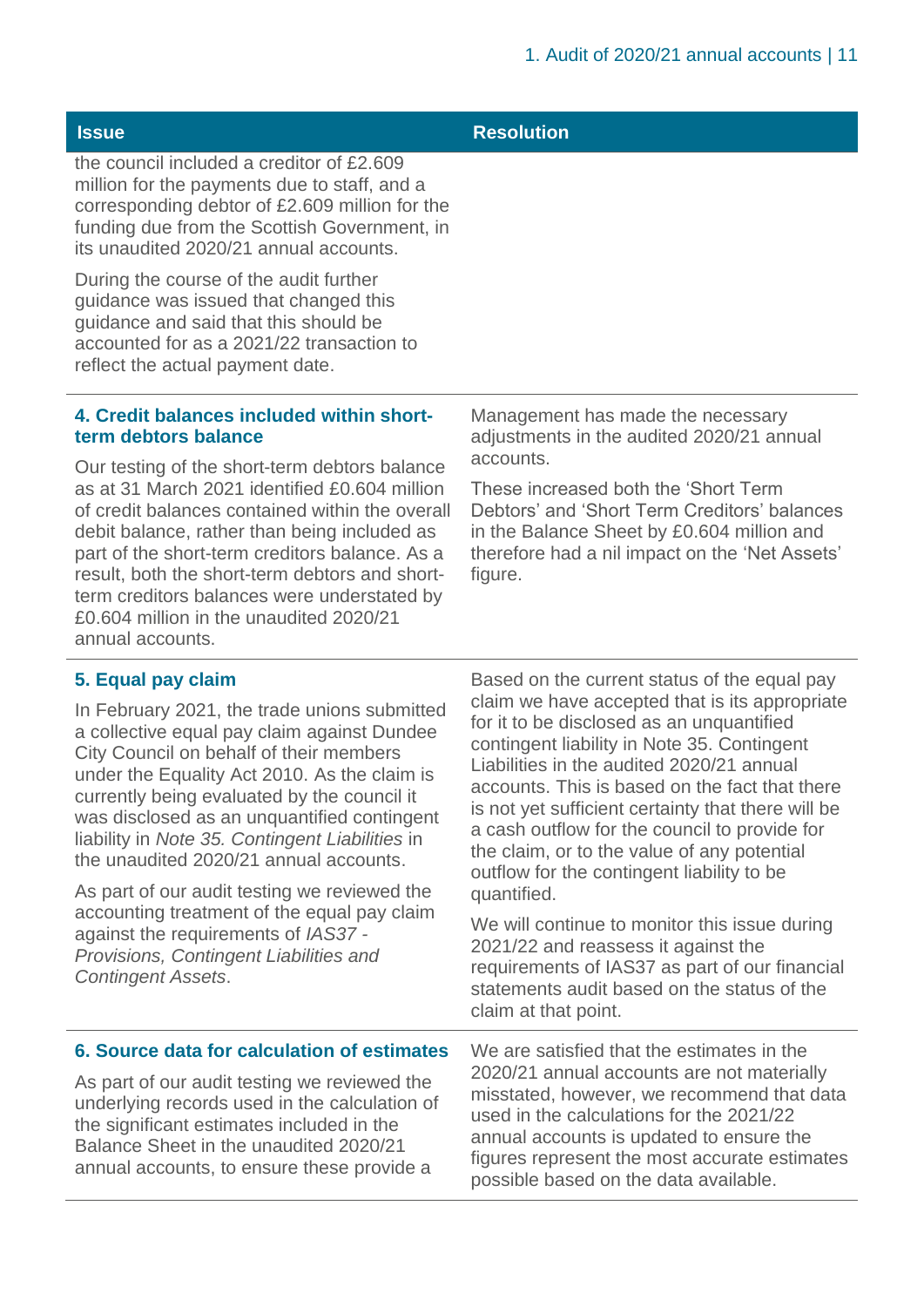| <b>Issue</b>                                                                                                              | <b>Resolution</b>                         |
|---------------------------------------------------------------------------------------------------------------------------|-------------------------------------------|
| sound basis for the council to calculate the<br>related liabilities.                                                      | <b>Recommendation 2 at Appendix 1</b>     |
| We concluded that the basis for estimating<br>the following liabilities could be improved by<br>using more relevant data: |                                           |
| • the provision required for the impairment of<br>debts for irrecoverable rents (i.e. HRA bad<br>debt provision), and     |                                           |
| • the accrual required for untaken annual<br>leave at 31 March 2021.                                                      |                                           |
| <b>7. Non-current assets records</b>                                                                                      | These issues do not represent any risk of |

During the audit we identified a number of housekeeping issues with the non-current asset records maintained by the council, including the inappropriate grouping of assets and a large number of assets with a nil value that have not been reviewed to confirm they are still in operational use.

material misstatement in the non-current asset balances in the 2020/21 annual accounts, however, we recommend that they are addressed during 2021/22 to ensure that the asset records more accurately reflect the council's actual asset base.

#### **Recommendation 3 at [Appendix 1](#page-46-0)**

#### Source: Audit Scotland

#### **We have no material unadjusted errors to report**

**28.** It is our responsibility to request that all misstatements above the reporting threshold are corrected. The £2.609 million adjustment in respect of the accounting treatment of the Coronavirus payment to health and social care staff (issue 3 in [Exhibit](#page-9-0) 2) and the £0.604 million adjustment for the credit balances included within short-term debtors balance (issue 4 in [Exhibit](#page-9-0) 2) were the only monetary errors identified during the audit that exceeded our reporting threshold of £0.250 million. As management corrected this error in the audited annual accounts, we have no material unadjusted errors to report.

#### **We are satisfied with the evidence provided by the council to support the 2020/21 land and property assets valuations in the annual accounts**

**29.** Our audit opinion on the 2019/20 annual accounts included an emphasis of matter paragraph to draw attention to the council's disclosure of material uncertainty in the valuation of its property assets, due to the impact of Covid-19 on global markets. As part of our 2020/21 audit we reviewed the valuation report, and the wider market conditions, to establish whether any similar material uncertainty existed at 31 March 2021. Based on this work, and discussions with the Valuer, we are content that no such uncertainty exists in the valuation of the property assets this year.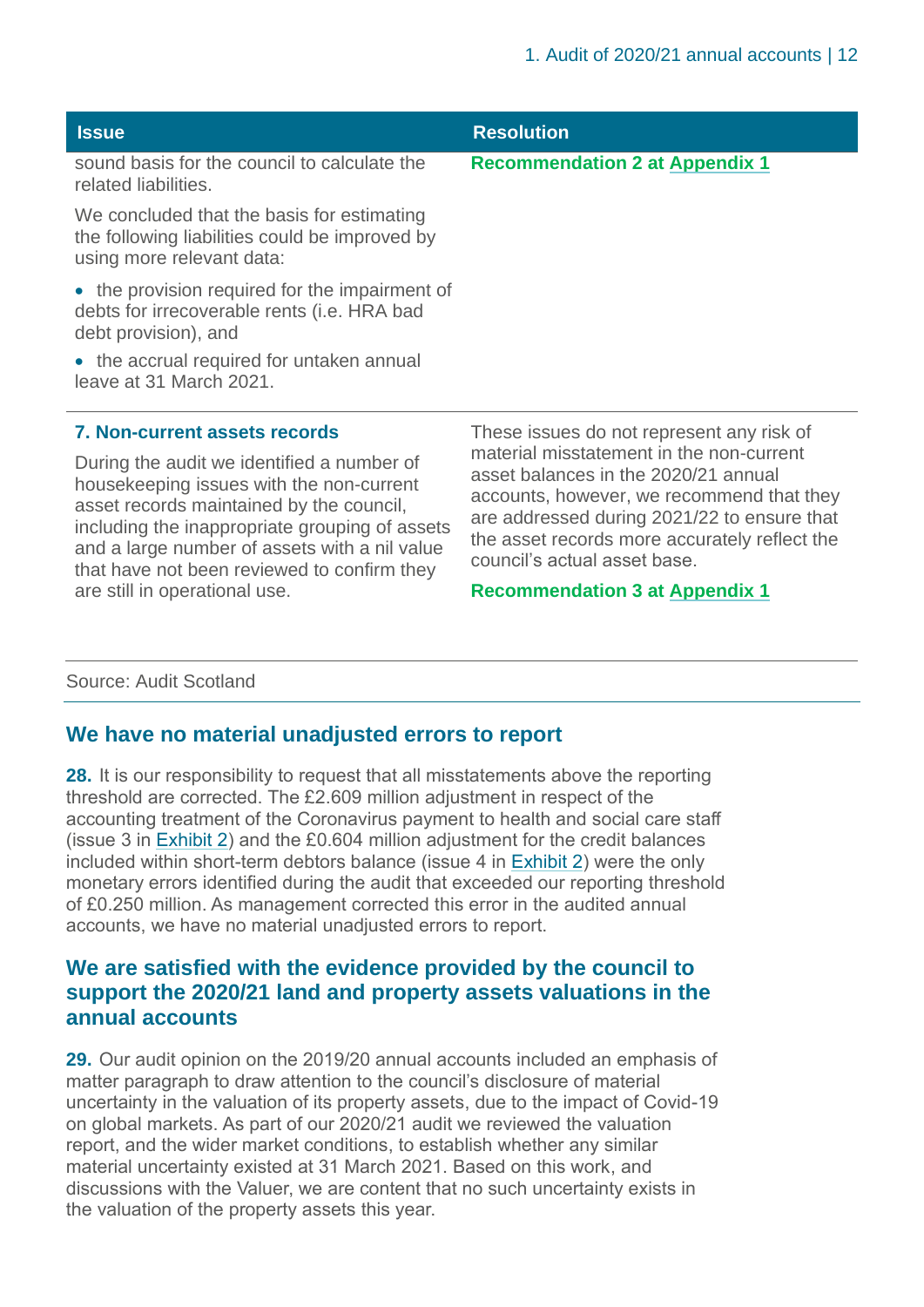**30.** Dundee City Council, like the majority of Scottish councils, carries out a rolling revaluation programme for its land and property assets. All categories of assets are revalued at least every 5 years. We are satisfied with the evidence provided by the council to support the 2020/21 land and property assets valuations in the annual accounts. From 2021/22, in years where a class of assets is not subject to revaluation, the council has agreed to document how it has concluded that the asset values in the annual accounts are fairly stated. Where these reviews indicate a more frequent revaluation of an asset category is required this will be carried out.

#### **The financial results of Leisure and Culture Dundee were consolidated on a subsidiary basis within the group statements in the 2020/21 annual accounts**

<span id="page-12-0"></span>**31.** As set out in our Annual Audit Plan, the council is required to review its relationships with all external organisations each year to establish how they should be accounted for within the group statements in the annual accounts. There were specific risks around this for 2020/21 due to the impact of the Covid-19 pandemic on the operation of those organisations during the course of the financial year.

**32.** The council completed its annual assessment of the group boundary and concluded that the financial results of Leisure and Culture Dundee (LACD) should be consolidated on a subsidiary basis within the group statements in the 2020/21 annual accounts. This was a change from prior year's when LACD has been accounted for as an associate. This assessment was based on the level of financial support provided to LACD by the council in the wake of the Covid-19 pandemic (payments of over £9 million were made to LACD during 2020/21), and the other assurances provided to LACD as set out in the "letters of comfort" sent from the Chief Executive of the council to the Managing Director of LACD.

<span id="page-12-1"></span>**33.** As part of our financial statements audit we reviewed the group statements in the council's 2020/21 annual accounts and confirmed that the financial results of all group bodies had been consolidated in-line with the group boundary assessment.

#### **The deadline for the submission of the council's WGA return has been extended for 2020/21**

**34.** The whole of government accounts (WGA) are the consolidated financial statements for all branches of government in the UK. The council is required to provide information in a WGA return and external auditors are required to review and provide assurance on the WGA return. HM Treasury have informed LG bodies in Scotland that the WGA data collection tool will not be available until December 2021 at the earliest and therefore the submission deadline will be extended in to 2022. In accordance with the WGA guidance we will complete the required assurance statement and submit it to the National Audit Office once the WGA return is completed by the council.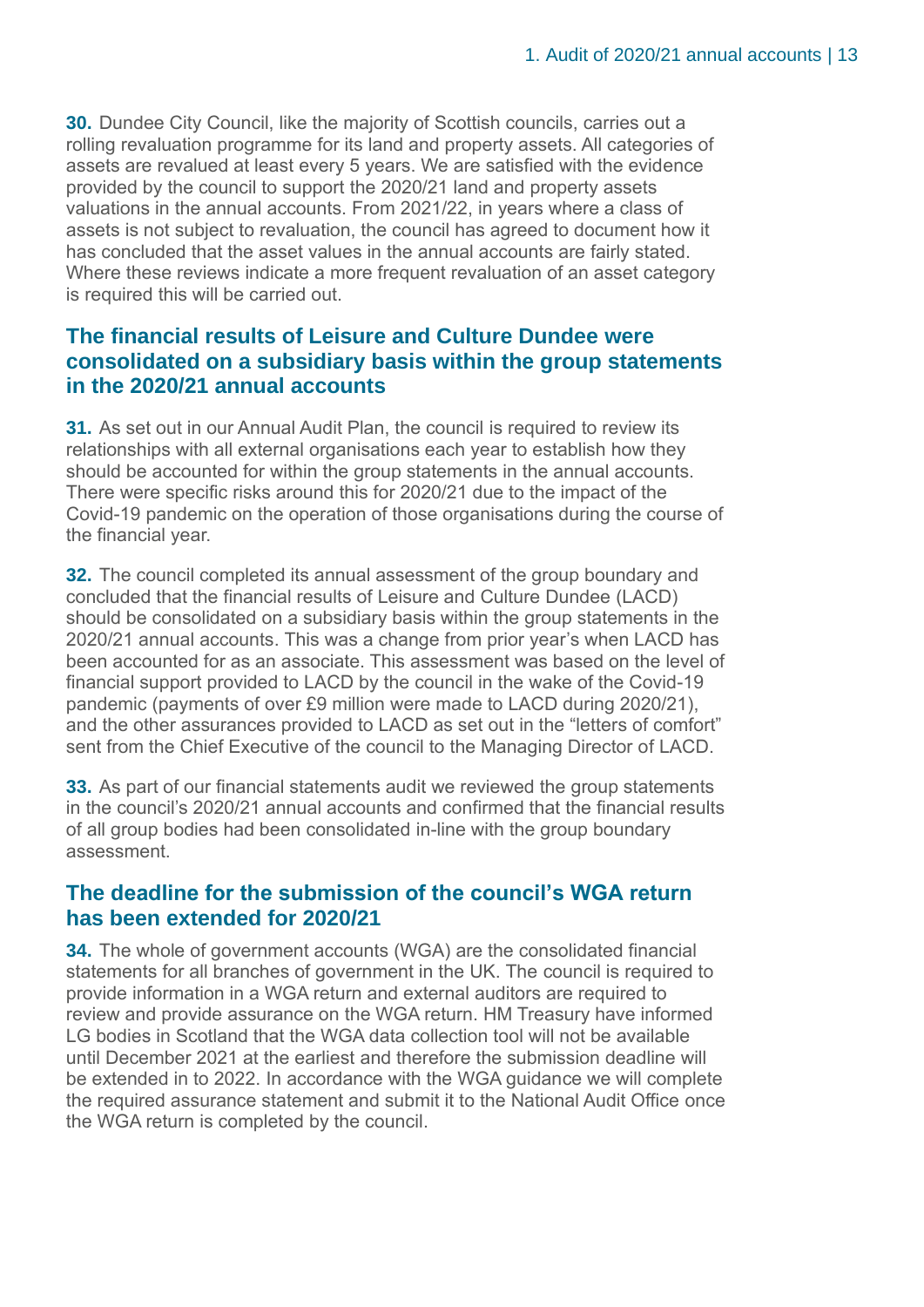#### **We have given unqualified audit opinions on the financial statements of the Section 106 charities administered by the council**

**35.** Due to the interaction of section 106 of the Local Government in Scotland Act 1973 with the charities legislation, a separate independent auditor's report is required for the statement of accounts of each registered charity administered by the council, irrespective of the size of the charity.

**36.** The council administers six charities registered under section 106. However, it is only required to produce three sets of accounts covering these: the Dundee City Council Charitable Trusts (incorporating four trust funds), the Dundee Trust and the Lord Provost of Dundee Charity Fund. All are prepared on a receipts and payment basis and the movement in the funds held by these charities during the year is shown in [Exhibit 3.](#page-13-0)

#### <span id="page-13-0"></span>**Exhibit 3**

sheet.

#### **Movement in funds held by charities administered by Dundee City Council**

| <b>Charitable Trust Fund</b>                                          | <b>Scottish</b><br><b>Charity</b><br><b>Number</b> | <b>Opening</b><br>balance at<br><b>1 April 2020</b><br>£ | <b>Closing</b><br>balance at<br>31 March 2021<br>£ |
|-----------------------------------------------------------------------|----------------------------------------------------|----------------------------------------------------------|----------------------------------------------------|
| <b>Belmont Trust Estate</b>                                           | SC018900                                           | 185,495                                                  | 185,495                                            |
| <b>Camperdown Estate</b>                                              | SC018899                                           | 2,534                                                    | 2,534                                              |
| <b>William Dawson Estate Trust</b>                                    | SC018920                                           | 6,487                                                    | 6,532                                              |
| <b>Hospital Fund</b>                                                  | SC018896                                           | 719,057                                                  | 732,995                                            |
| <b>Total funds of Dundee City Council Charitable Trusts</b>           |                                                    | 913,573                                                  | 927,556                                            |
| <b>The Dundee Trust</b>                                               | <b>SC046260</b>                                    | <b>Nil</b>                                               | <b>Nil</b>                                         |
| <b>Lord Provost of Dundee Charity Fund</b>                            | <b>SC027022</b>                                    | 46,103                                                   | 45,566                                             |
| Source: Trustees report and accounts for the year ended 31 March 2021 |                                                    |                                                          |                                                    |

**37.** The Trust Fund balances are disclosed in a note in Dundee City Council's Annual Accounts but do not represent assets of the council so are not included within the cash and cash equivalents figure shown in the council's balance

**38.** Our duties as auditors of the charities administered by Dundee City Council are to:

• express an opinion on whether the charity's financial statements properly present the charity's financial position and are prepared in accordance with charities legislation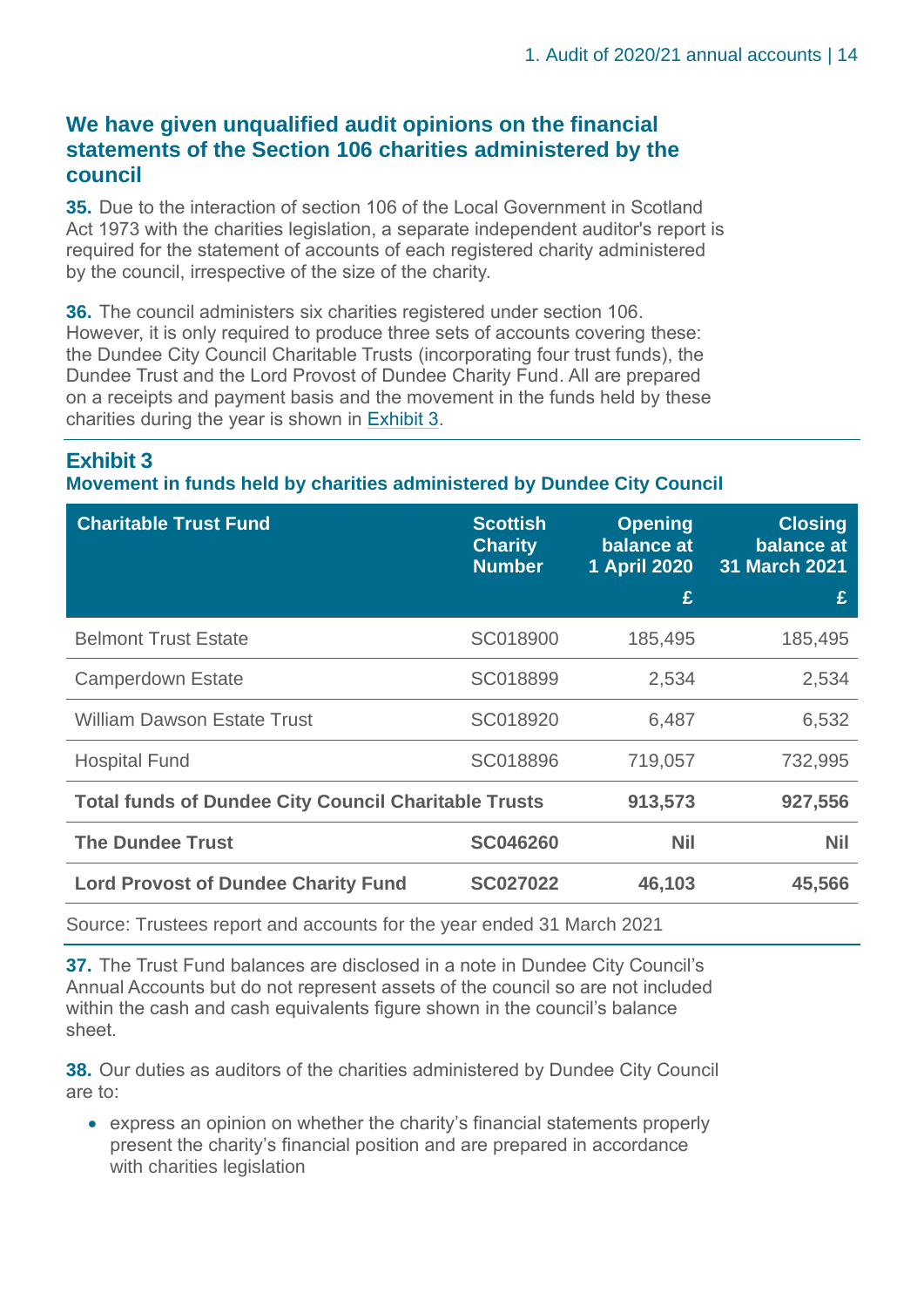- read the trustees' annual report and express an opinion as to whether it is consistent with the financial statements
- report on other matters by exception to the trustees and to the Office of the Scottish Charity Regulator (OSCR).

**39.** We have given unqualified audit opinions on the financial statements of the Section 106 charities administered by the council and the significant findings from the audits are summarised in [Exhibit 4.](#page-14-0)

#### <span id="page-14-0"></span>**Exhibit 4**

#### **Significant findings from the audit of the section 106 Charitable Trusts financial statements**

| <b>Issue</b>                                                                                                                                                                                                                                                                                                                                                                                                                                 | <b>Resolution</b>                                                                                                                                                  |  |  |
|----------------------------------------------------------------------------------------------------------------------------------------------------------------------------------------------------------------------------------------------------------------------------------------------------------------------------------------------------------------------------------------------------------------------------------------------|--------------------------------------------------------------------------------------------------------------------------------------------------------------------|--|--|
| 1. Dundee City Council Charitable Trusts -<br><b>Camperdown Estate dwellings</b>                                                                                                                                                                                                                                                                                                                                                             | Management has made the necessary<br>adjustments in the audited 2020/21 DCCCT                                                                                      |  |  |
| Asset of £157,500 categorised as dwellings in<br>the prior year were recategorised as<br>operational land and buildings (£149,625)<br>and community assets $(E7, 875)$ in the<br>unaudited DCCCT annual accounts.                                                                                                                                                                                                                            | annual accounts.                                                                                                                                                   |  |  |
| Discussion with management confirmed that<br>these had been recategorised in error and<br>should still be disclosed as dwellings.                                                                                                                                                                                                                                                                                                            |                                                                                                                                                                    |  |  |
| 2. Dundee City Council Charitable Trusts -<br><b>Hospital Fund grants</b>                                                                                                                                                                                                                                                                                                                                                                    | Copies of the corresponding grant letters for<br>2021/22 were provided for examination which                                                                       |  |  |
| The 2020/21 grant letters relating to a<br>number of Hospital Fund grant payments<br>(totalling £3,000) were archived during the<br>transition to a new e-mail system in August<br>2020 and cannot be accessed. As a result we<br>were not able to verify the basis of these<br>payments to the supporting grant letters.                                                                                                                    | confirmed these were all valid payments. No<br>further action required.                                                                                            |  |  |
| 3. Dundee City Council Charitable Trusts -<br><b>Belmont Trust Estate surplus</b>                                                                                                                                                                                                                                                                                                                                                            | As this is a long-standing arrangement, and<br>the actual costs associated with the                                                                                |  |  |
| The Belmont Trust Estate surplus for the year<br>of £9,000 was transferred to Neighbourhood<br>Services to cover the costs associated with<br>maintaining the grounds during the year (e.g.<br>cyclical maintenance, shrub pruning, grass<br>cutting, etc.). Management advised that as<br>this arrangement dates back to before local<br>government reorganisation in 1996 they do<br>not seek trustee approval for the annual<br>transfer. | maintenance works undertaken by<br>Neighbourhood Services would have<br>exceeded £9,000, we have accepted this as a<br>valid transfer. No further action required. |  |  |
| <b>Source: Audit Scotland</b>                                                                                                                                                                                                                                                                                                                                                                                                                |                                                                                                                                                                    |  |  |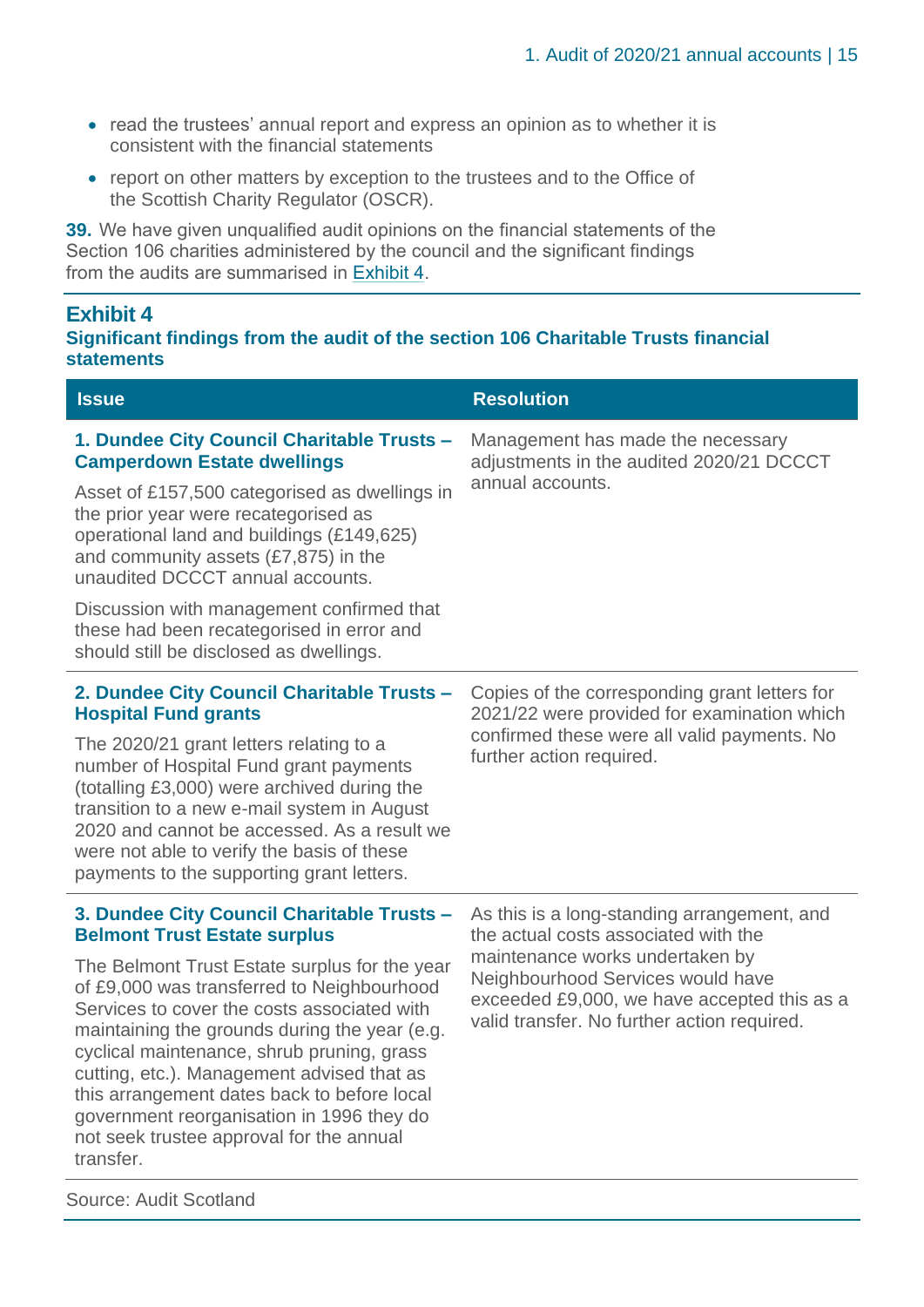#### **A formal process has been introduced to ensure an adequate audit trail exists for all payments from the Lord Provost of Dundee Charity Fund**

<span id="page-15-0"></span>**40.** In 2019/20 we reported that authorisation for the payment of grants from the Lord Provost of Dundee Charity Fund can be on a verbal basis, therefore no adequate audit trail existed for the authorisation of these payments. Management agreed to implement a formal process to ensure that all authorisations are adequately documented going forward.

<span id="page-15-1"></span>**41.** We are pleased to report that a formal process has now been introduced to ensure an adequate audit trail exists for all payments and e-mail authorisations were provided for every payment made from the Lord Provost of Dundee Charity Fund during 2020/21.

#### **The trustees of the Dundee Trust should consider the future use of the trust as it no longer holds any funds or assets**

<span id="page-15-2"></span>**42.** As the appointed auditors of the Section 106 charities administered by the council, we are required to consider whether the funds held within the trusts are being used for the purposes intended. This includes reporting any inappropriate use of funds or prolonged lack of activity.

<span id="page-15-3"></span>**43.** During 2019/20 the funds held in the Dundee Trust were donated to the Lord Provost of Dundee Charity Fund leaving it with a nil balance at 31 March 2020 and again at 31 March 2021, as shown in [Exhibit 3](#page-13-0) above. The trust also holds no assets so is effectively dormant. Given this, the trustees should consider the future use of the trust.

#### **Charities recommendation 1**

The trustees of the Dundee Trust should consider the future of the trust and make a decision as to how this will be used going forward. This would include consideration of whether steps should now be taken, in coordination with the Office of the Scottish Charity Regulator, to wind it up.

#### **Progress was made in addressing our prior year recommendations, although the council's longer-term financial plans still require to be updated to reflect the impact of the Covid-19 pandemic**

**44.** The council has made progress in addressing our two prior year recommendations to: ensure all authorisations for payments from the Lord Provost of Dundee Charity Fund are adequately documented (paragraphs [40.](#page-15-0) [41. \)](#page-15-1) and to continue to assess the financial impact of Covid-19 on its services (paragraph [50. \)](#page-17-0). However, as is the case with many councils, the longer-term financial plans will need to be updated to reflect the impact of the Covid-19 pandemic when there is greater certainty on what this means for services (paragraphs [91.](#page-26-0) and [92. \)](#page-26-1).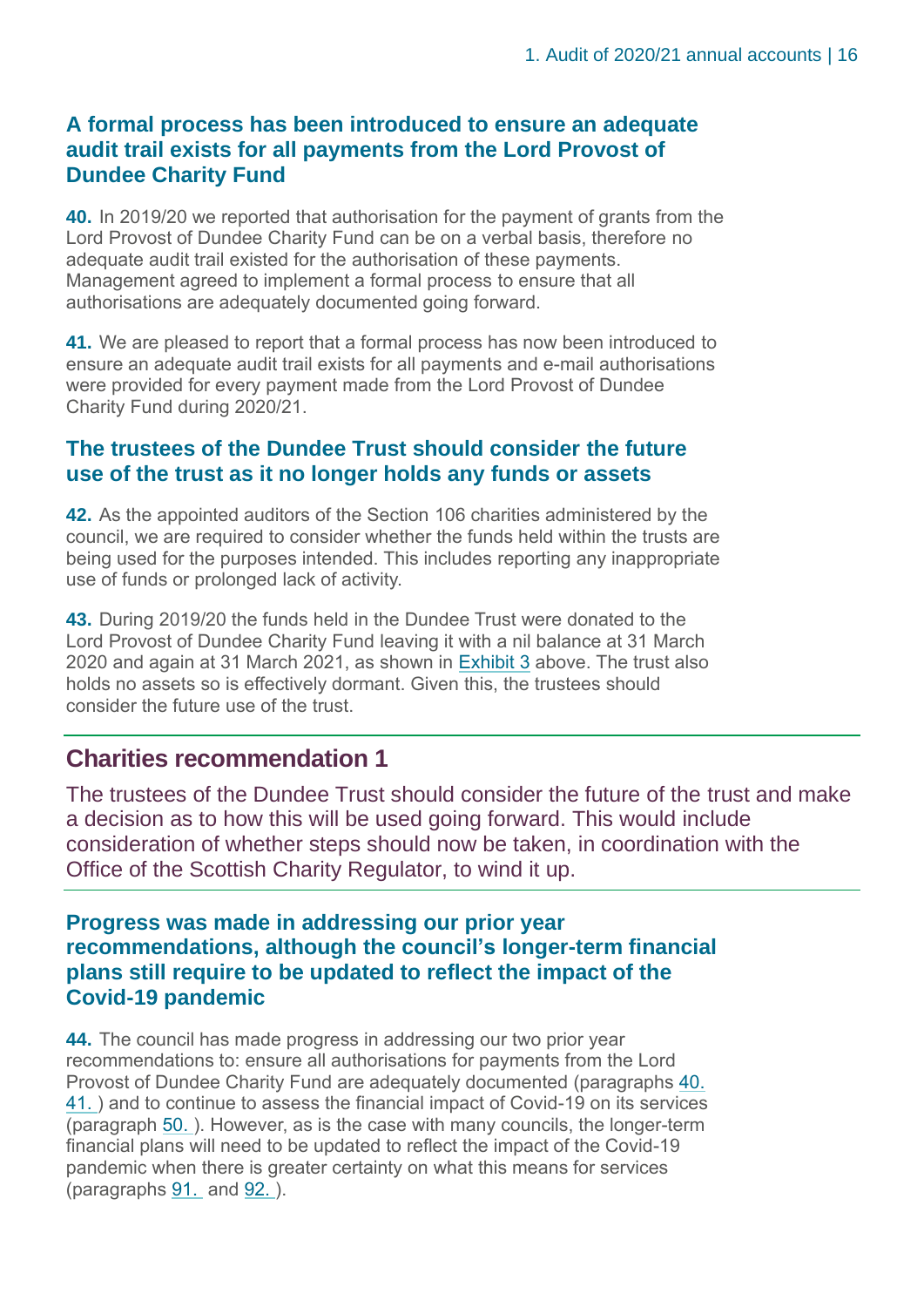### <span id="page-16-0"></span>**2. Financial management**

Financial management is about financial capacity, sound budgetary processes and whether the control environment and internal controls are operating effectively

### **Main judgements**

Financial management is effective and additional monitoring reports on the financial impact of the council's response to the Covid-19 emergency have been discussed by the Policy and Resources Committee from August 2020 onwards.

The council received around £40 million of direct funding, and administered around £50 million of agency income, to alleviate the impact of the Covid-19 pandemic on individuals, businesses and the economy.

Reduced service activity and additional Covid-19 funding resulted in the council reporting a £36 million underspend against its 2020/21 revenue budget. An underspend of £1.3 million was reported against the annual HRA revenue budget due to lower than anticipated repairs and maintenance activity, but this work will need to be completed in future years.

The Covid-19 pandemic also impacted upon the delivery of the 2020/21 Capital Plan with only 44 per cent of the plan being delivered, and a number of projects being deferred or delayed.

Financial systems of internal control operated effectively during the year.

#### **Financial management is effective and additional monitoring reports on the financial impact of the council's response to the Covid-19 emergency have been discussed by the Policy and Resources Committee from August 2020 onwards**

**45.** As reported in our [Best Value Assurance Report \(September 2020\),](https://www.audit-scotland.gov.uk/uploads/docs/report/2020/bv_200929_dundee.pdf) the council has a well established budget setting process that supports councillors to develop and scrutinise savings plans and understand the impact of proposed service changes. The annual budget setting process is informed by a public consultation exercise and is focussed on the council's priorities.

**46.** In March 2020 the council approved a general fund revenue budget for 2020/21 of £367 million. The budget was based on a 4.8 per cent increase in council tax levels and included net savings of £7.8 million. The council did not anticipate the use of reserves to fund revenue expenditure during 2020/21.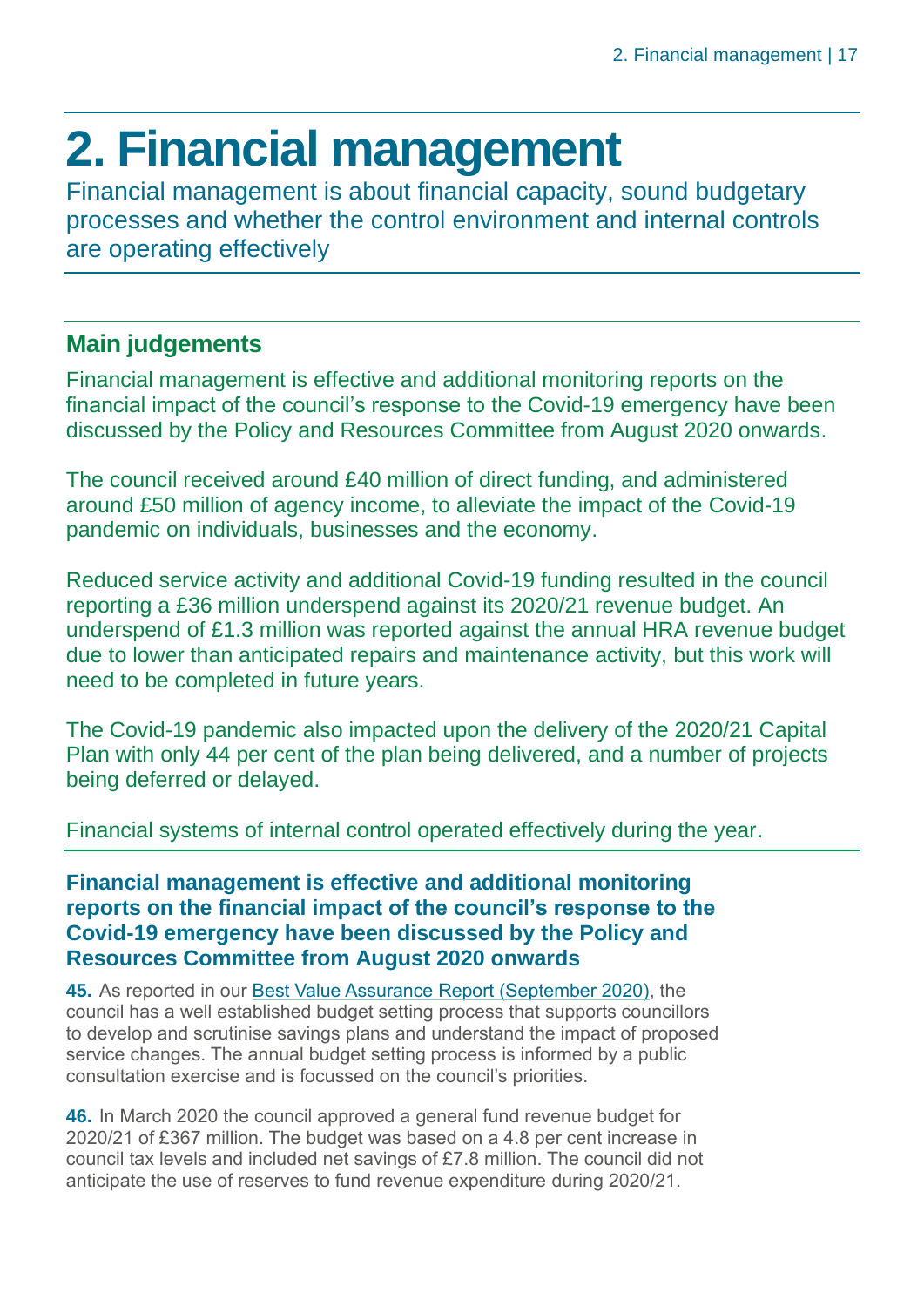**47.** The council is required by legislation to maintain a separate housing revenue account and to ensure that rents are set to a level which will at least cover the costs of its social housing provision. Rent levels are therefore a direct consequence of the budget set for the year. In January 2020 the council approved a 3% increase in the average weekly rent levels for tenants for 2020/21. The rent level set reflected the income required to fund the annual HRA budget of £55 million.

<span id="page-17-2"></span>**48.** The council operates a rolling five-year capital programme. The 2020-2025 Capital Plan was approved in February 2020. The plan detailed a £375 million programme of work, split between £260 million of general fund projects and £115 million of housing revenue account projects, with expenditure of £107 million (£75 million general fund projects and £32 million HRA projects) scheduled for 2020/21.

**49.** The 2020/21 revenue budgets and 2020-2025 capital plan were both developed prior to the Covid-19 outbreak in the UK. The pandemic had major implications for the council during 2020/21 in terms of the services it delivers and the suspension of non-essential projects and activities, including capital construction, particularly during the early part of the year.

<span id="page-17-0"></span>**50.** To ensure that councillors were sighted on the ongoing financial impact of the pandemic throughout the year, additional monitoring reports on the financial impact of the council's response to the Covid-19 emergency have been discussed by the Policy and Resources Committee from August 2020 onwards. The key financial risks have also been reflected in the Covid-19 Risk Register and Corporate Risk Register during 2020/21.

#### **The council received around £40 million of direct funding, and administered around £50 million of agency income, to alleviate the impact of the Covid-19 pandemic on individuals, businesses and the economy**

<span id="page-17-1"></span>**51.** The unprecedented impact on public finances of the Covid-19 pandemic is reported in the [Local Government in Scotland Overview 2021.](https://www.audit-scotland.gov.uk/uploads/docs/report/2021/nr_210527_local_government_overview.pdf) Both the Scottish and UK governments have provided substantial additional funding for public services as well as support for individuals, businesses and the economy. It is likely that further financial measures will be needed and that the effects will be felt well into the future.

**52.** During 2020/21 Dundee City Council received around £40 million of additional Scottish Government funding towards the additional service costs associated with the Covid-19 pandemic, through 53 separate support schemes. These schemes covered a range of areas including money for welfare and hardship funds, free school meals and community food funding, vulnerable children and young people, community mental health, and additional teachers and support staff.

**53.** The council was also required to administer around £50 million of agency income for 16 separate Covid-19 support schemes. The majority of this income was for the business support grant scheme with payments totalling around £45 million made by 31 March 2021. The other support schemes where the council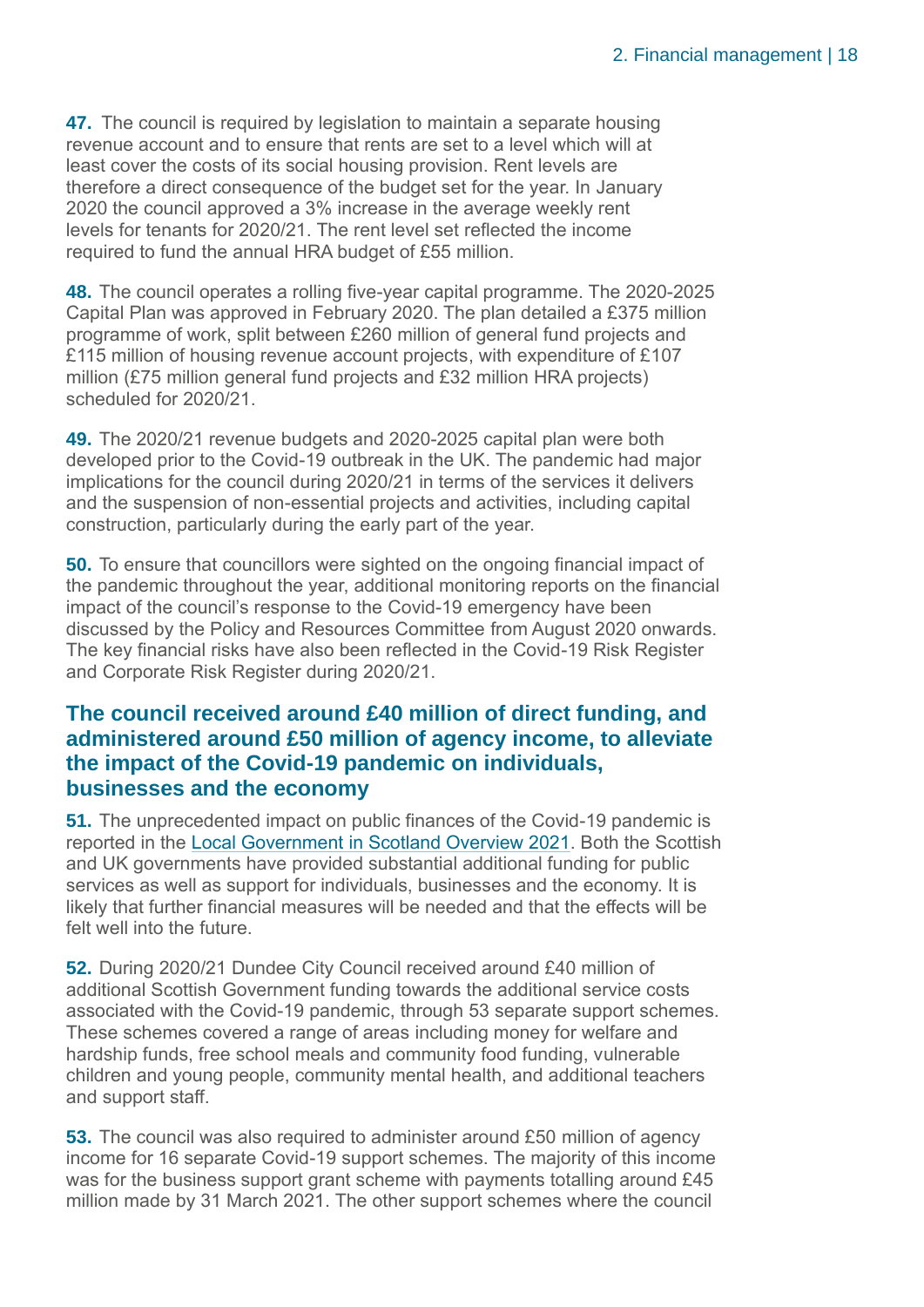acted as an agent included payments to childcare providers, taxi drivers grants, retail and hospitality top-up support.

<span id="page-18-0"></span>**54.** While the provision of additional Scottish Government financial support was essential to alleviate the impact of the pandemic, we noted that managing the volume and complexity of the various Covid-19 support schemes created additional workload for finance staff during the year.

#### **Finance staff faced additional workload over the last 12 months**

**55.** Over the last year there have been a number of changes in key finance staff at the council due to a combination of promotions and departures, including the retirement of some senior staff. Finance staff have also faced an additional workload due to the administrative burden presented by the Covid-19 support schemes (paragraphs [51.](#page-17-1) [-54. \)](#page-18-0) and the increased monitoring and reporting activity linked to this, sickness absence, and the continuing impact of remote working. This increased workload is likely to continue in 2021/22, and beyond, as the longer-term impact of Covid-19 becomes clear.

#### **Reduced service activity and additional Covid-19 funding resulted in the council reporting a £36 million underspend against its 2020/21 revenue budget**

<span id="page-18-2"></span>**56.** The council reported a significant underspend of £36.4 million against its 2020/21 revenue budget. This was largely attributable to reduced service activity in the early part of the year due to the restrictions on non-essential services, and the application of the additional Covid-19 funding and support provided by the Scottish Government. The most significant underspends on general fund service areas are detailed in [Exhibit 5.](#page-18-1)

### <span id="page-18-1"></span>**Exhibit 5**

**Summary of most significant underspends against budget**

| <b>Service area</b>                             | Em   | Main reasons for underspend *                                                                                                                                                                                                                                                         |
|-------------------------------------------------|------|---------------------------------------------------------------------------------------------------------------------------------------------------------------------------------------------------------------------------------------------------------------------------------------|
| <b>Children and Families</b><br><b>Services</b> | 12.4 | Reduced property costs, supplies and services savings in school<br>meals, and lower than budgeted transfer and third party payments<br>relating to Childrens Services. These underspends were all linked to<br>reduced service activity during the year due to Covid-19 restrictions. |
| <b>City Development</b>                         | 5.7  | One-off Non-Domestic Rates refund as a result of successful NDR<br>appeal on the revaluation for various properties and lower utility<br>charges such as energy, water and cleaning costs.                                                                                            |
| <b>Corporate Services</b>                       | 3.9  | Underspends in supplies and services costs and third party<br>payments to other organisations.                                                                                                                                                                                        |
| <b>Chief Executive</b><br><b>Services</b>       | 3.7  | Underspends in supplies and services costs and Dundee<br>Partnership grants.                                                                                                                                                                                                          |

*\* In addition to the reasons detailed above, an underspend on staff costs of £4.8 million across all services was reported for 2020/21 due to reduced activity, and £9.8 million of the Covid-19 funding received during the year was not spent by services but will be required for 2021/22.*

Source: Dundee City Council 2020/21 Annual Accounts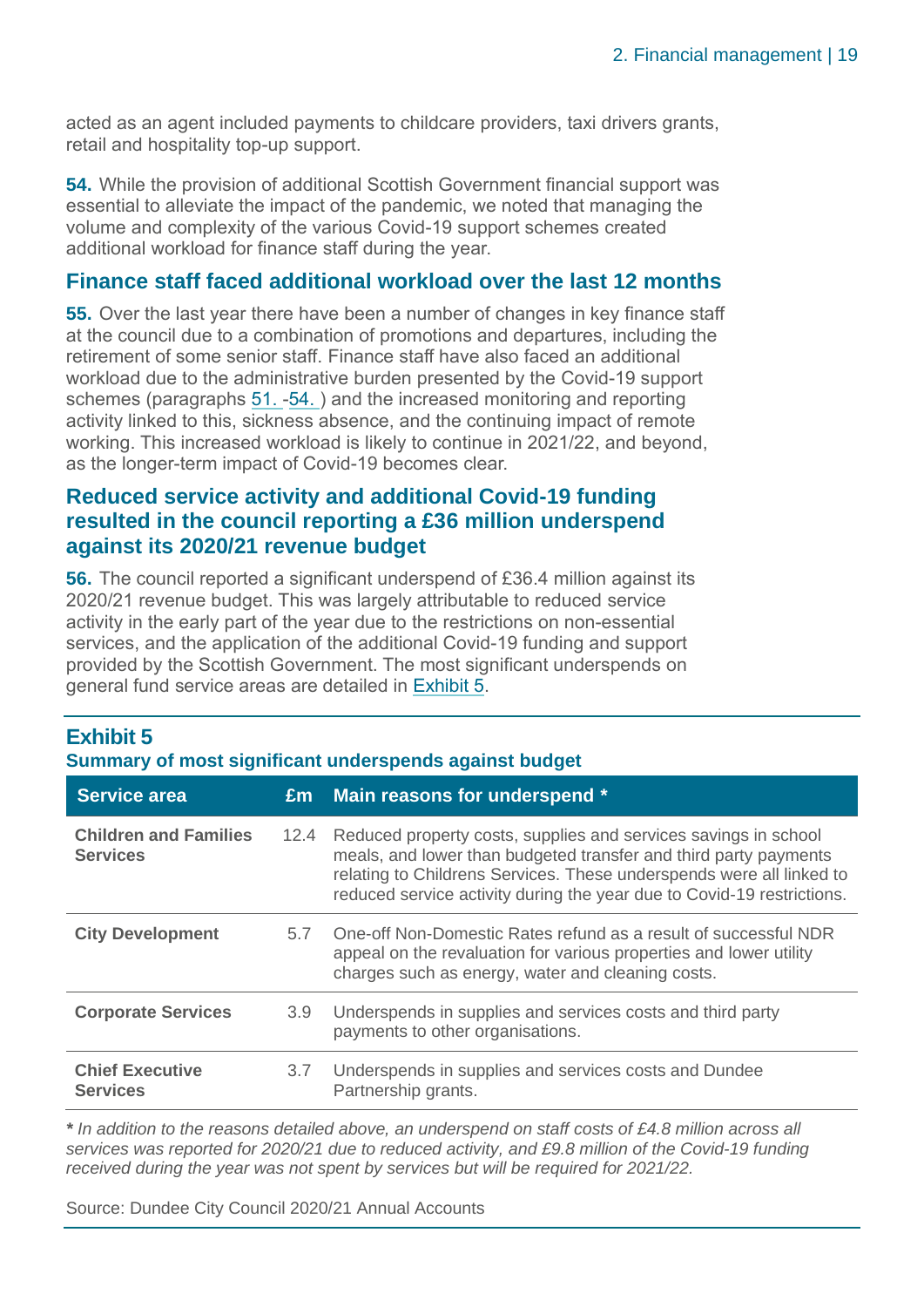#### **The council incurred additional costs during the year providing emergency support to individuals, businesses and suppliers, linked to the impact of Covid-19**

**57.** The in-year underspends due to Covid-19 detailed in [Exhibit 5](#page-18-1) were partly offset by additional costs. These included the provision of emergency support to individuals, businesses and suppliers during 2020/21.

**58.** In August 2020, the Policy and Resources Committee discussed a paper on the Financial Implications of the Council's Response to the Covid-19 Emergency. The paper covered the council's approach to providing financial support for individuals, businesses and key suppliers. It also described the specific support being provided to Tayside Contracts and Leisure and Culture Dundee (LACD) which are reflected in the council's group accounts.

**59.** Tayside Contracts provides catering, cleaning, roads maintenance, vehicle maintenance and winter maintenance services for Dundee, Angus and Perth & Kinross Councils. Covid-19 had major implications on the operation of the organisation during 2020/21, and particularly the income generating activity of the Construction and Facilities Services divisions during the early part of the year. To aid cashflow during this period, each of the constituent councils committed to fund the payment of fixed costs based on the 2020/21 revenue budget. This equated to around £4.5 million a month between March and June 2020 but an element of these costs was recovered from other sources (for example, around £1.5 million was provided through the Coronavirus Job Retention Scheme towards the staff costs of workers furloughed between 1 March and 10 June 2020) and returned to the constituent councils later in the year. It is not anticipated that any such support will require to be provided during 2021/22.

**60.** As discussed at paragraphs [31.](#page-12-0) [-33. ,](#page-12-1) Leisure and Culture Dundee has been significantly affected by the Covid-19 emergency, with all leisure and cultural facilities across the city closed for a large part of 2020/21. Over this period, the council continued to pay the monthly management fee to LACD to help support its fixed costs. In addition, council officers also assisted LACD to access government assistance and support available.

#### **An underspend of £1.3 million was reported against the annual HRA revenue budget due to lower than anticipated repairs and maintenance activity, but this work will need to be completed in future years**

<span id="page-19-0"></span>**61.** The council reported a £1.3 million underspend against the annual HRA budget for 2020/21. This was attributable to lower than anticipated expenditure on property costs, mainly non-emergency repairs and cyclical maintenance works, due to the suspension of non-essential services between March and June 2020, and reduced activity across the rest of the year. These savings were partially offset by income lost from additional voids on council houses.

**62.** While the council achieved savings against the 2020/21 HRA revenue budget, it should be noted that the reduction in repairs and maintenance activity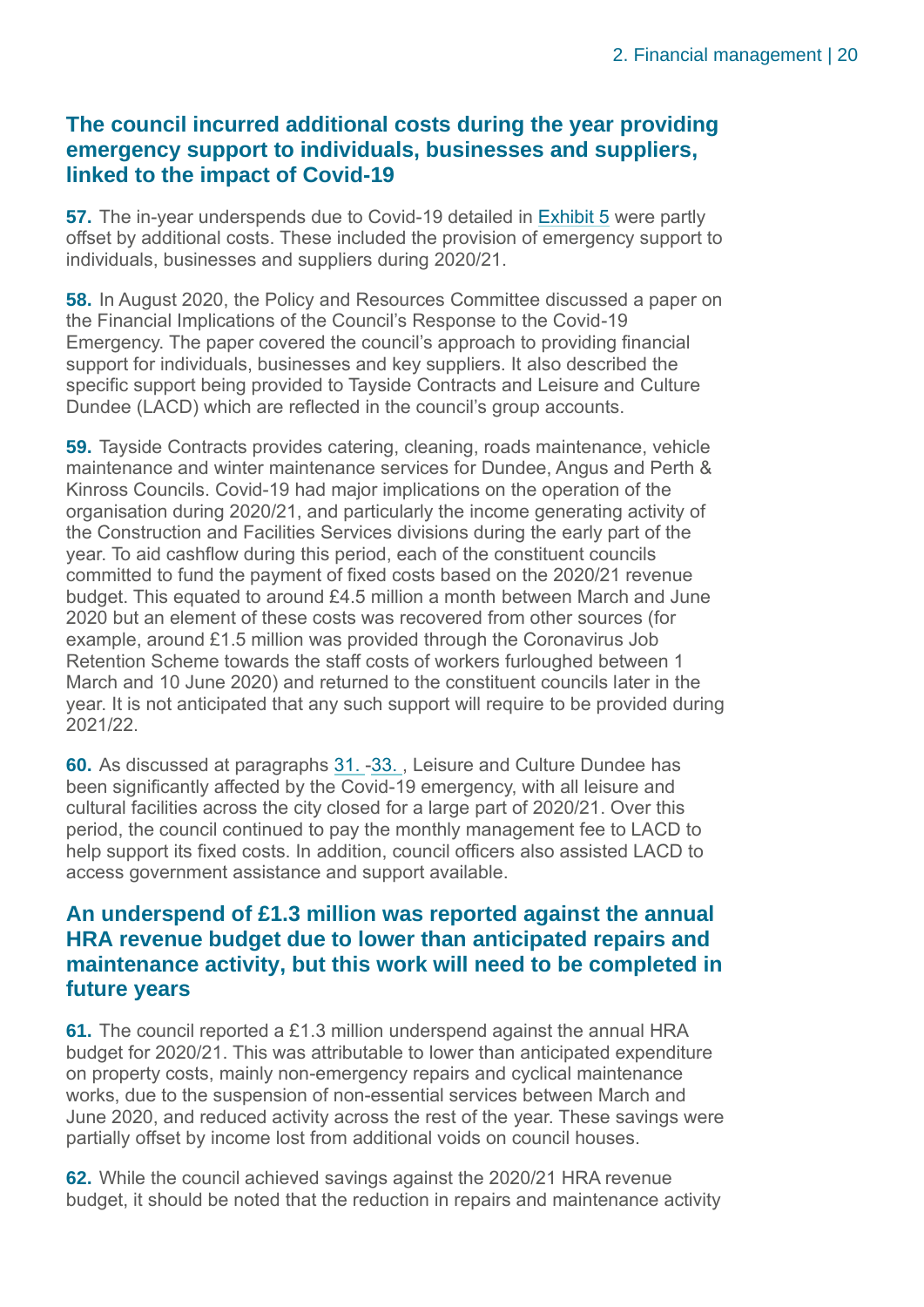during the year will have a knock-on effect on the level of such activity required in future years. Therefore, this underspend represents a rephasing of these works rather than savings that can be released to fund other activity. It is also expected that the level of income lost due to void properties is likely to remain higher than normal in 2021/22 which may place pressure on the annual revenue budget.

<span id="page-20-2"></span>**63.** Another factor that may place additional pressure on the HRA budget going forward is the level of rent arrears which increased by £1.2 million during the year, from £3.2 million at 31 March 2020 to £4.4 million at 31 March 2021. However, the council provided for £4.3 million of irrecoverable rents at 31 March 2021 based on its assessment of the collectability of this debt. This represents a £0.8 million increase on the amount provided for in the prior year and minimises the financial exposure of the council of these debts not being recovered.

#### **The Covid-19 pandemic impacted upon the delivery of the 2020/21 Capital Plan with only 44 per cent of the plan being delivered, and a number of projects being deferred or delayed**

<span id="page-20-0"></span>**64.** As detailed at paragraph [48. ,](#page-17-2) the council approved a capital programme of £107 million (£75 million general fund projects and £32 million HRA projects) for 2020/21. As this budget was approved in February 2020, prior to the Covid-19 outbreak, it did not factor in the impact that the lockdown restrictions would have on capital works during the year.

**65.** The final outturn reported for the year showed that capital works costing £47 million were completed during 2020/21. This represents slippage against the original plan of 56 per cent but clearly this is largely attributable to the impact of Covid-19 in the early part of the year.

**66.** Due to the impact of Covid-19 planned spend on various capital projects was deferred, including: the School Estate Investment, the Low Carbon Initiative – Hydrogen, and the planned Sustainability Projects. However, the council did make good progress on some other capital projects during the year, including spend on Coastal Protection Works, the Property Development and Improvement Programme, and the project to Upgrade the West Wing of City Square. The regular capital monitoring reports to the Policy and Resources Committee during the year ensured members were kept up-to-date with developments, including any deferrals or delays in planned projects.

<span id="page-20-1"></span>**67.** We will continue to monitor the delivery of the capital programme as part of our 2021/22 audit.

#### **The council's external debt levels reduced by £40.8 million over the last 12 months, mainly due to lower than anticipated new borrowing as a result of the reduced capital project activity**

**68.** During 2020/21 the council's external debt levels reduced by £40.8 million, from £723.6 million at 31 March 2020 to £682.8 million at 31 March 2021. This reduction was due to the required loan repayments made during the year and lower than anticipated new borrowing, mainly as a result of the reduced capital project activity (paragraphs [64.](#page-20-0) [-67. \)](#page-20-1).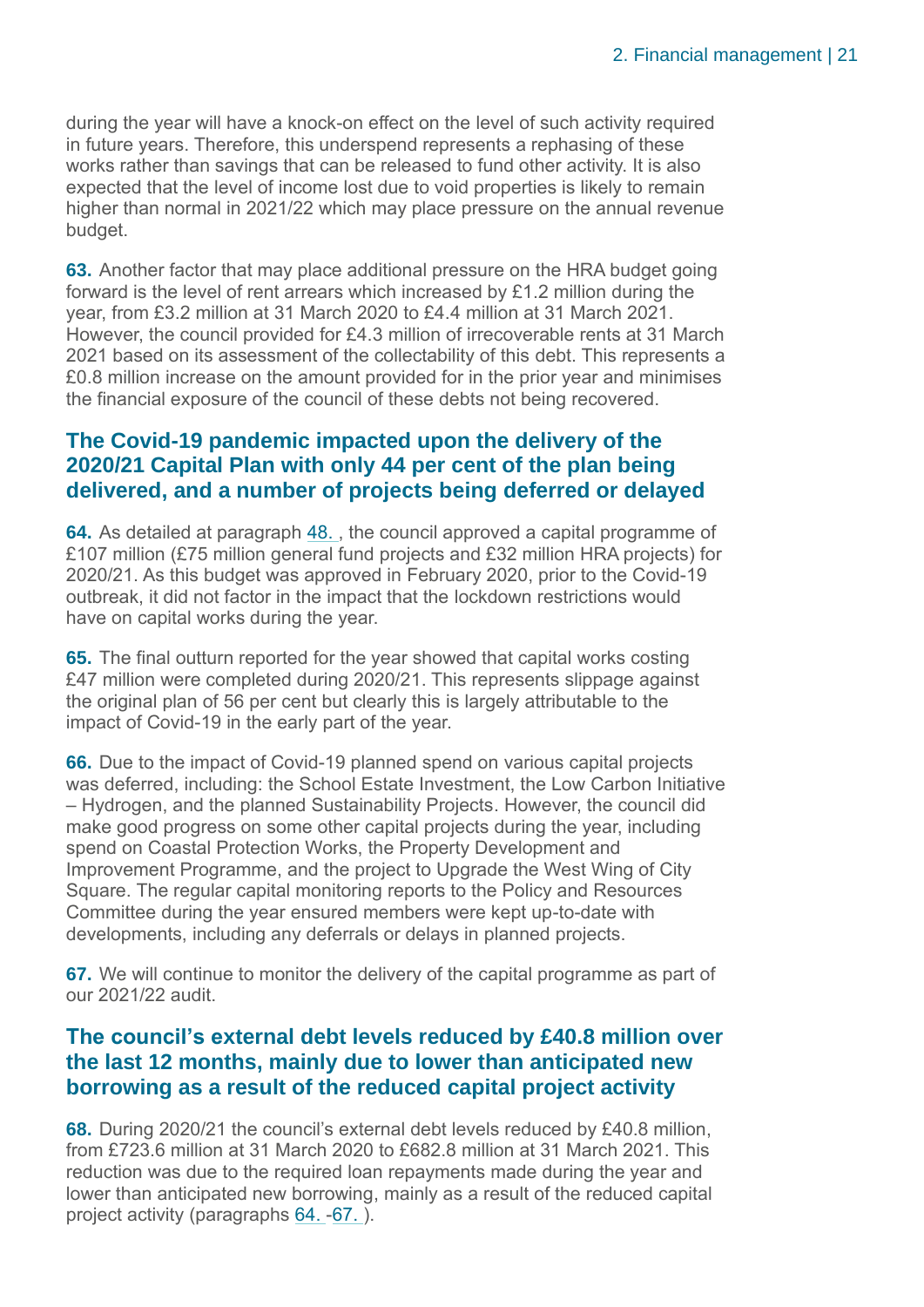**69.** This reduction in external debt over the last 12 months resulted in the council's ratios of financing costs to net revenue also reducing, from 5.7 per cent to 4.9 per cent for general fund services, and from 36.6 per cent to 35.1 per cent for the HRA. We consider the council's debt levels to be affordable and sustainable.

#### **Financial systems of internal control operated effectively during the year**

**70.** As part of our audit we identify and assess the key internal controls in those accounting systems which we regard as significant to produce the financial statements. Our objective is to gain assurance that the body has systems of recording and processing transactions which provide a sound basis for the preparation of the financial statements.

**71.** We concluded that internal controls are operating as specified and that there were no issues which would impact on our audit approach. A small number of areas have been identified however, where a control could be strengthened. Management has agreed actions to strengthen these areas.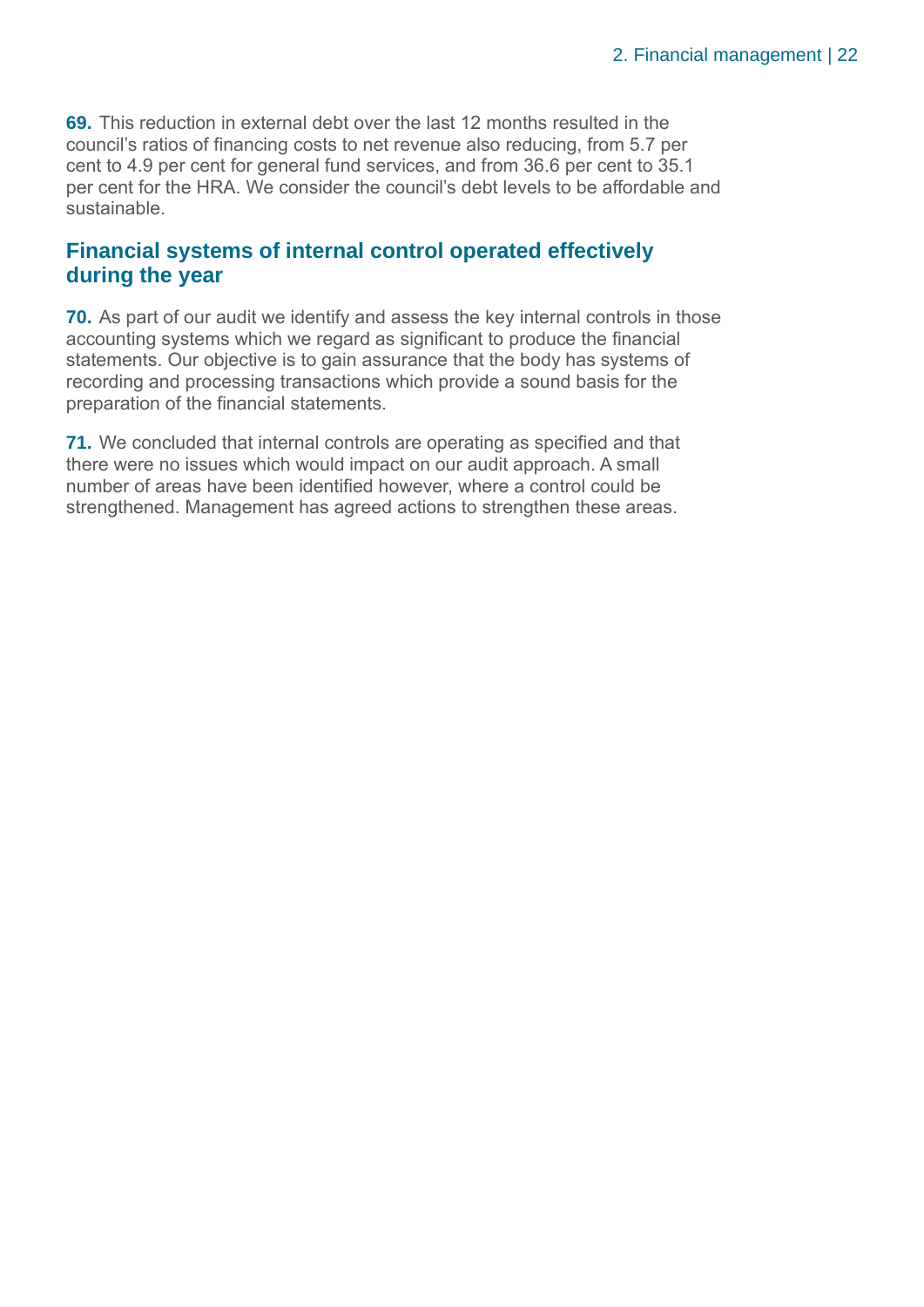### <span id="page-22-0"></span>**3. Financial sustainability**

Financial sustainability looks forward to the medium and long term to consider whether the council is planning effectively to deliver its services into the future

### **Main judgements**

The council's usable reserves increased by £28.4 million over the last 12 months, but these funds will be required to meet the ongoing financial pressures created by the pandemic.

The Council approved a general fund revenue budget for 2021/22 of £373 million based on freezing council tax and the delivery of in-year savings of £1.4 million. The Council also approved a 1.5 per cent increase in rent levels for 2021/22 to fund the annual HRA budget of £55.8 million.

The 2021-2026 Capital Plan sets out a £386 million programme of expenditure which includes improvements to the school estate and investment in new and existing housing stock.

Future financial plans are challenging with a cumulative funding gap of £25.5 million projected for the period 2021-2024. The long-term financial strategy will need to be revised to reflect the longer-term financial impact of the Covid-19 pandemic.

#### **The council's usable reserves increased by £28.4 million over the last 12 months, but these funds will be required in future years to meet the ongoing financial pressures created by the pandemic**

**72.** As shown in [Exhibit 6,](#page-23-0) the level of usable reserves held by Dundee City Council increased by £28.4 million during 2020/21, from £41.5 million at 31 March 2020 to £69.9 million at 31 March 2021. The large increase in the General Fund balance over the last 12 months was due to reduced activity and additional Covid-19 funding received but not spent during the year (paragraph [56. \)](#page-18-2), and the increase in the Repair and Renewal Fund balance reflects the underspend reported against the annual HRA revenue budget due to lower than anticipated repairs and maintenance activity (paragraphs [61.](#page-19-0) [-63. \)](#page-20-2).

**73.** The council's agreed long term financial strategy states that the minimum uncommitted element of the General Fund balance will be maintained at the lower of £7 million or two per cent of budgeted revenue expenditure but, ideally, a higher level will be held for operational purposes. The uncommitted general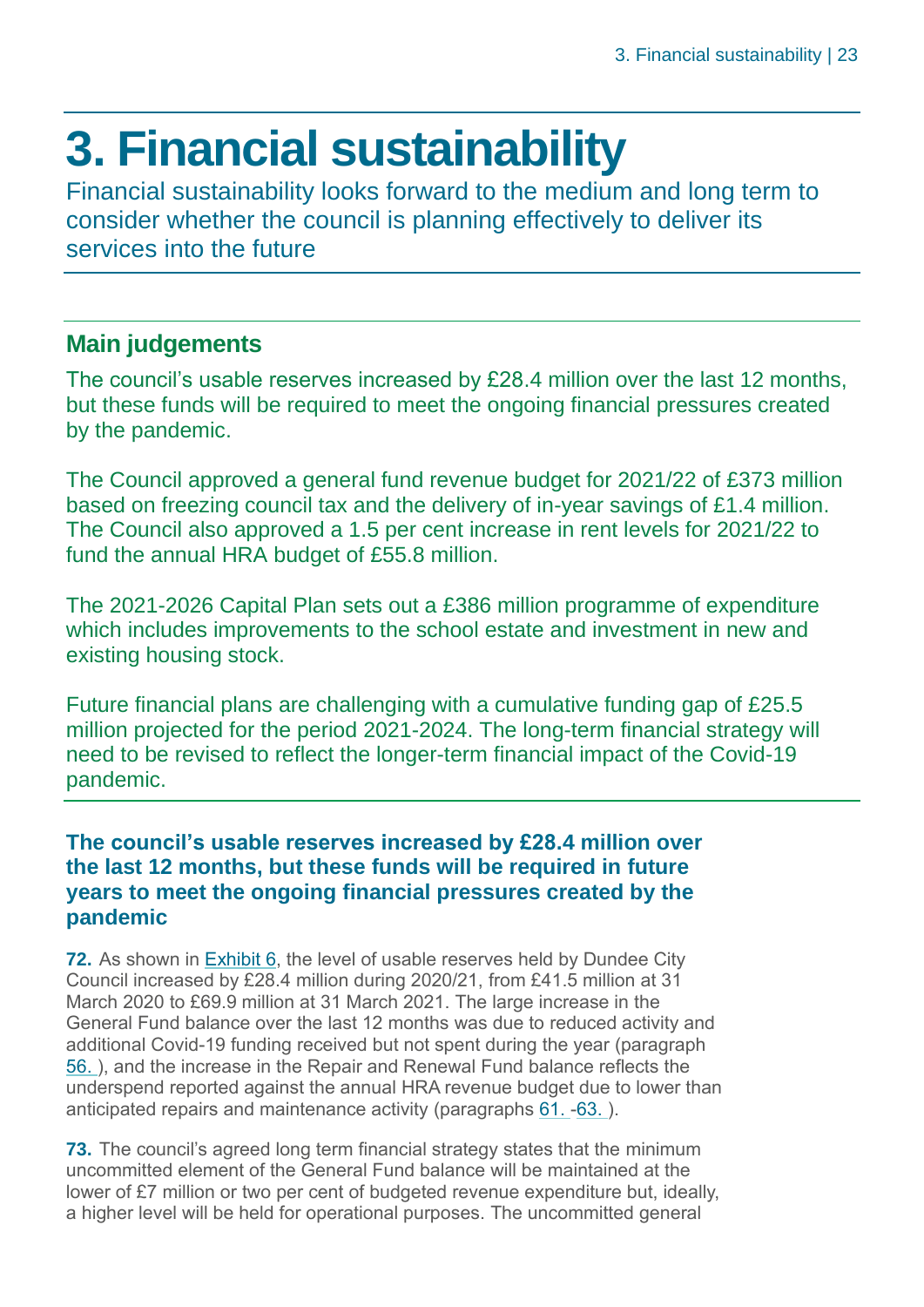fund balance of £8.1 million at 31 March 2021, [Exhibit 6,](#page-23-0) is in line with the reserves strategy.

#### <span id="page-23-0"></span>**Exhibit 6**

#### **Dundee City Council usable reserves**

| <b>Reserve</b>                                | 31 March<br>2019<br>$(\text{Em})$ | 31 March<br>2020<br>$(\text{Em})$ | 31 March<br>2021<br>$(\text{Em})$ |
|-----------------------------------------------|-----------------------------------|-----------------------------------|-----------------------------------|
| General fund - uncommitted                    | 7.5                               | 8.0                               | 8.1                               |
| General fund - committed                      | 6.3                               | 8.5                               | 42.5                              |
| Repairs and renewal fund                      | 6.6                               | 9.3                               | 11.5                              |
| Capital grants and receipts unapplied account | 3.1                               | 11.8                              | 5.0                               |
| Capital fund                                  | 0.6                               | 0.6                               | 0.6                               |
| Insurance fund                                | 2.6                               | 3.3                               | 2.2                               |
| <b>Total usable reserves</b>                  | 26.7                              | 41.5                              | 69.9                              |

#### Source: Dundee City Council Annual Accounts

**74.** Under normal circumstances, the level of usable reserves held is one of the key measures of the financial health of a body. However, the financial impact of the pandemic on Dundee City Council is likely to extend across several years. This will include additional costs to deliver services and reduced income from business rates and council tax non-payments, as well as a reduction in fees and charges from, for example, parking and events licenses. Therefore, the additional funds held in usable reserves will be required in future years to address the ongoing financial pressures created by the pandemic. The council has earmarked £19 million of the General Fund balance at 31 March 2021 for Covid-19 related costs pressures, and a further £3 million for Covid-19 recovery measures, over the period 2021-2024.

#### **The Council approved a general fund revenue budget for 2021/22 of £373 million based on freezing council tax and the delivery of in-year savings of £1.4 million**

**75.** The financial impact of Covid-19 on services, local businesses and residents was a key consideration in the development of the 2021/22 budgets. The budget discussions were informed by a consultation exercise undertaken during December 2020 and January 2021 that sought the public's views on the council's response to the pandemic, current and future services, and the level of council tax for the coming year.

**76.** In March 2021 the council approved a general fund revenue budget for 2021/22 of £373 million. The budget was based on freezing council tax at the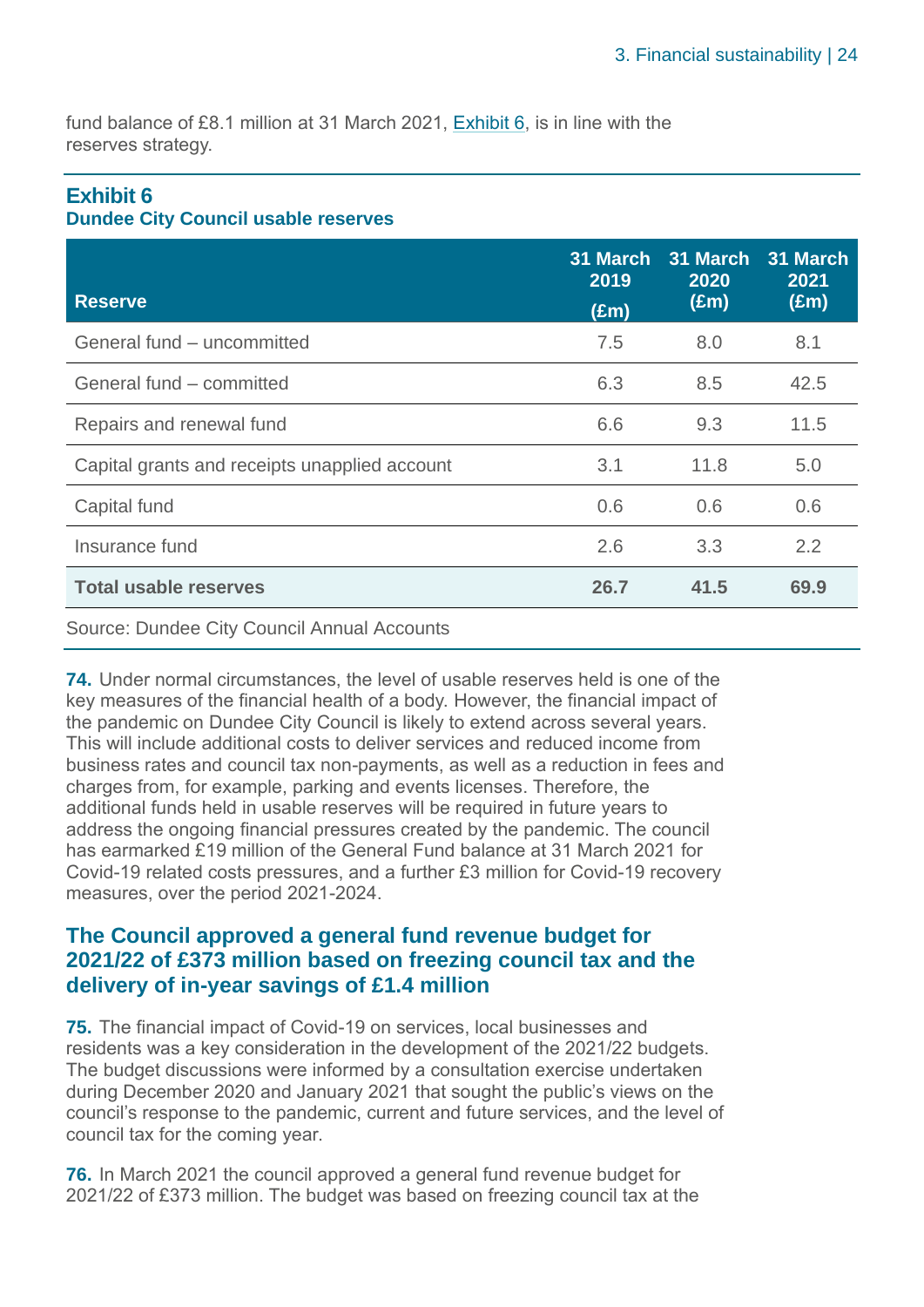same levels as the prior year and the delivery of in-year savings of £1.4 million (over and above base budget savings for the year of £4.2 million).

**77.** The approved budget did not include the use of reserves or use of any of the new financial flexibilities available to mitigate, or defer, the financial impact of Covid-19. These flexibilities have been the subject of ongoing discussions between COSLA and the Scottish Government over the last year and permit:

- capital receipts being used to finance Covid-19 revenue expenditure
- flexibility to amend the accounting treatment of debt included in service concession contracts (for example, public private partnership) contracts, thereby reducing charges to services, and
- a Loans Fund repayment holiday to defer loans fund repayments due to be repaid in 2021/22.

**78.** While the use of reserves, and the new financial flexibilities, has not been included in the approved 2021/22 general fund budget, this will be kept under review by the council during the course of the year based on the projected financial outturn.

#### **Future financial plans are challenging with a cumulative funding gap of £25.5 million projected for the period 2021-2024**

**79.** The budget paper to the March 2021 meeting of the Policy and Resources Committee also included a provisional revenue budget for 2022/23 and 2023/24. This identified savings requirements of £8.7 million for 2022/23 and 15.4 million for 2023/24, giving a cumulative funding gap over the three-year period 2021-2024 of £25.5 million.

#### **The council are evaluating a collective equal pay claim received in February 2021**

**80.** In February 2021, the trade unions submitted a collective equal pay claim on behalf of their members under the Equality Act 2010. The Claimants claim is for the full 5 year back-pay period and/or from their date of employment, if such a date is less than 5 years ago. The Claimants are employed in predominantly female jobs groups (and/or groups of which the proportion of female workers is far greater than that in the comparator groups). The claim is currently being evaluated by the Council. At this stage, it is not possible to quantify the Council's financial liability, if any.

**81.** While it is not possible to establish at this stage whether any cash outflow will result from the equal pay claim, this presents a potential financial sustainability risk to the council for future years.

#### **The Council approved a 1.5 per cent increase in rent levels for 2021/22 to fund the annual HRA budget of £55.8 million**

**82.** In January 2021 the council approved a 1.5 per cent increase in the average weekly rent levels for tenants for 2021/22. The rent level set reflected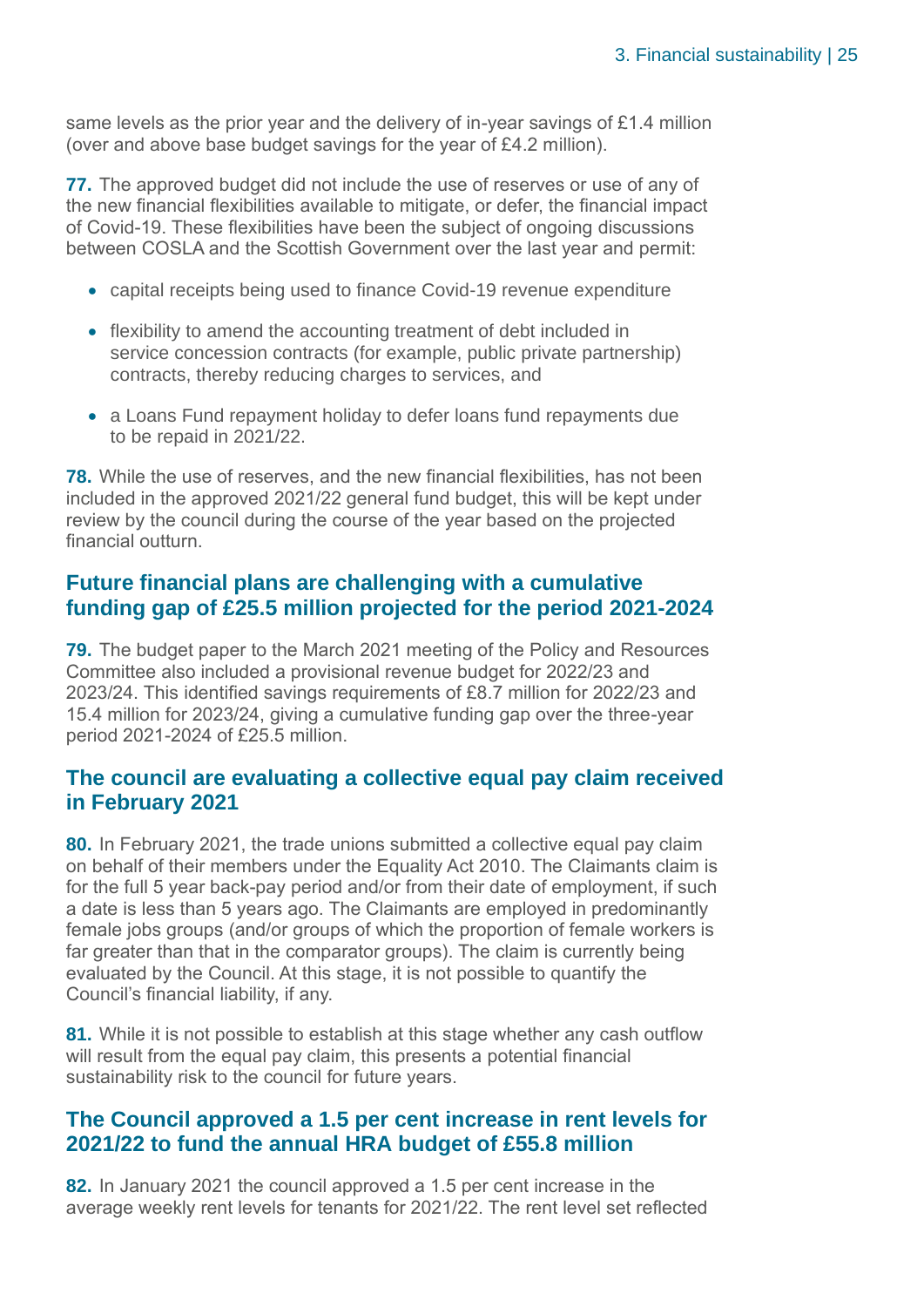the income required to fund the annual HRA budget of £55.8 million partially offset by the use of £0.8 million of the repairs and renewal fund during the year.

**83.** Although rent levels have been raised for 2021/22, the average weekly rent levels across the council's housing stock remain lower than the Scottish average. We also noted that the council anticipates a slight reduction in rental income for the year due to lower occupancy and collection rates than in 2020/21, linked to the ongoing impact of the Covid-19 pandemic.

#### **The 2021-2026 Capital Plan sets out a £386 million programme of expenditure which includes improvements to the school estate and investment in new and existing housing stock**

**84.** The 2021-2026 Capital Plan was approved in February 2021. The plan detailed a £386 million programme of work, split between £261 million of general fund projects and £125 million of housing revenue account projects, with expenditure of £117 million (£80 million general fund projects and £37 million HRA projects) scheduled for 2021/22.

**85.** The general fund capital programme for the next 5 years includes a £59 million investment in further improvements to the school estate, with the majority of this activity scheduled to be completed during 2023/24 and 2024/25. £22 million has also been allocated for further projects at Dundee Waterfront. There is also planned investment in additional nursery accommodation to meet the expansion in early years provision, community facilities, and improvements to parks and green spaces.

**86.** The HRA capital programme for the next 5 years includes £26 million for the provision of additional affordable housing and almost £100 million for a range of improvements to existing housing stock including £43 million for energy efficient works as part of the council's response to the climate change emergency.

#### **Management is taking action to address the BVAR recommendations aimed at maximising the benefits from existing assets, and improving the selection and appraisal of capital projects**

**87.** The [Best Value Assurance Report \(September 2020\)](https://www.audit-scotland.gov.uk/uploads/docs/report/2020/bv_200929_dundee.pdf) included recommendations to maximise the benefits from existing assets and improve the selection and appraisal of capital projects:

- A strategic asset management plan, is to be developed, aligned to the financial and strategic service delivery plans.
- A standardised business case template should be developed and completed for all capital projects including detailed options appraisal, whole life costing, and consideration of funding implications.

<span id="page-25-0"></span>**88.** In response to the first recommendation, management reviewed the priorities of the council coming out of Covid-19 and agreed that services will be required to ensure that asset management plans and registers will be developed for each relevant asset class. This includes corporate property, IT,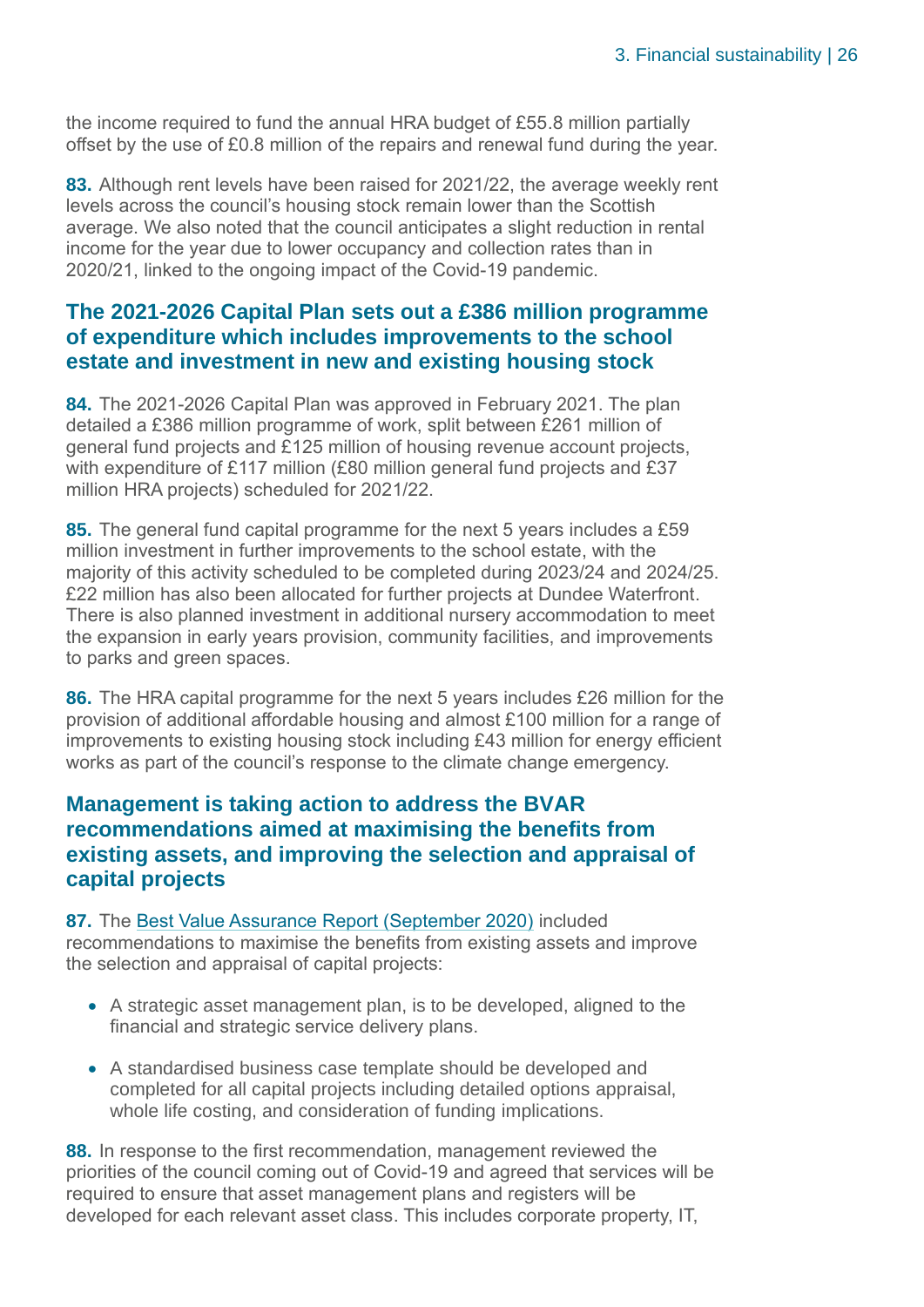roads, structures, HRA and fleet, and that these should be updated, as a minimum, on a three-year refresh cycle. Alongside this, management is also exploring the potential benefits and costs of producing a centralised Corporate Asset Management Plan, and seeking to study similar documents produced by other councils. This is expected to be completed by December 2021 and a report on it is due to go to the Policy and Resources Committee in November.

<span id="page-26-2"></span>**89.** In response to the second recommendation, management reviewed the processes in place to ensure that all necessary options and projections are considered, and the reasons for decisions are well documented, when making decisions in relation to significant capital projects. This resulted in the development of new Business Case and Option Appraisal Guidance, approved by the Capital Governance Group in December 2020. To supplement this, and ensure a consistent approach across all services, a Business Case Template was prepared and approved by the Corporate Governance Group in May 2021. This will be completed for all significant capital projects going forward.

**90.** We will monitor the impact of the actions taken to improve the use of existing assets, and the selection and appraisal of capital projects, as part of our 2021/22 audit.

#### **The long-term financial strategy will need to be revised to reflect the longer-term financial impact of the Covid-19 pandemic**

<span id="page-26-0"></span>**91.** In August 2019, the Policy and Resources Committee approved a report on the long-term financial outlook and financial strategy 2020-2030. The report noted the projected revenue requirements for the period to 2030 and the savings and efficiencies required over that period to bridge the identified funding gaps.

<span id="page-26-1"></span>**92.** The long-term financial strategy was considered by the Policy and Resources Committee in January 2021 but it was determined that there was too much uncertainty around the longer-term financial impact of the Covid-19 pandemic, including future funding levels and the use of the available financial flexibilities, to predict with any confidence the long-term financial position of the council. Management has committed to revisit and update the long-term financial strategy once more clarity emerges.

#### **Recommendation 4**

Management should review the long-term financial strategy to reflect the impact of Covid-19 on the council's finances going forward, including scenario planning of key financial assumptions.

#### **Delivery of the C2022 transformation programme remains critical to bridging the medium and long-term funding gaps and improving the council's services**

**93.** The [Best Value Assurance Report \(September 2020\)](https://www.audit-scotland.gov.uk/uploads/docs/report/2020/bv_200929_dundee.pdf) reported that delivery of the C2022 transformation programme will be critical to bridging the medium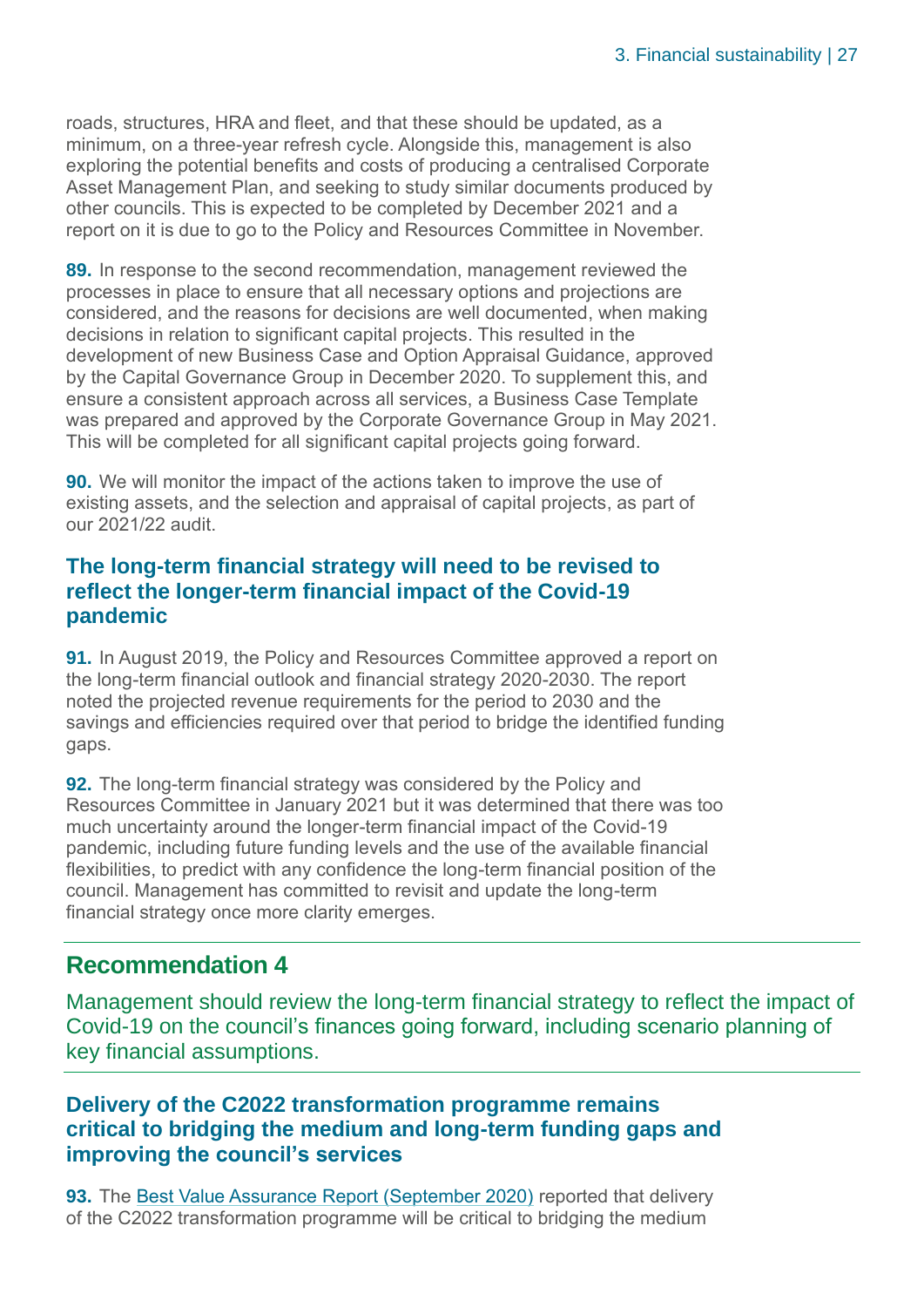and long-term funding gaps and improving the council's services. This remains the case as the council emerges from the recovery stage of the Covid-19 pandemic.

**94.** During 2020/21 Internal Audit conducted a follow-up of its review of the Transformational Change programme conducted in 2019/20. The original review concluded that there were weaknesses in the system which should be addressed and highlighted areas for improvement to be taken forward by the Project Management Office (PMO) relating to:

- the management and reporting of progress against C2022 projects to councillors
- defining the scope of each project and the measurable objectives that it will deliver
- the use of the Pentana performance management system to track the delivery of projects, including the achievement of key milestones.

**95.** The follow-up review concluded that whilst some actions had been taken to strengthen the weaknesses highlighted in the original review, there are still some recommendations that require to be implemented by management to increase the frequency of reporting to committee, improve the management of C2022 projects, and to develop a specific risk register for the C2022 Transformation Programme.

**96.** Internal audit acknowledged that part of the reason for the delay in implementing the outstanding recommendations was due to the involvement of PMO staff in supporting the programme of work arising from the Covid-19 pandemic. However, management has committed to addressing the outstanding recommendations as a matter of priority. Workshops have been held with senior managers to review current projects and develop the next phase of transformation. The outstanding audit actions will be incorporated into improvements being agreed also.

#### **Management has identified actions to improve workforce planning arrangements but these have been delayed due to the impact of Covid-19**

<span id="page-27-0"></span>**97.** The [Best Value Assurance Report \(September 2020\)](https://www.audit-scotland.gov.uk/uploads/docs/report/2020/bv_200929_dundee.pdf) included comments on the council's workforce planning arrangements. The council recognised that the 'Our People and Workforce Strategy 2019-22' needed to be supplemented with detailed workforce plans for each service to demonstrate that the council has the skills and capacity required to deliver its priorities. We also noted that 51 staff left the council under exit packages during 2020/21.

**98.** As part of the Council's response to the BVAR it approved plans to assess the current workforce skills against future needs to determine any skills gap and succession planning to meet its priorities. It also committed to further develop workforce planning (at corporate and service level) to detail the overall implications for the next three years. This would align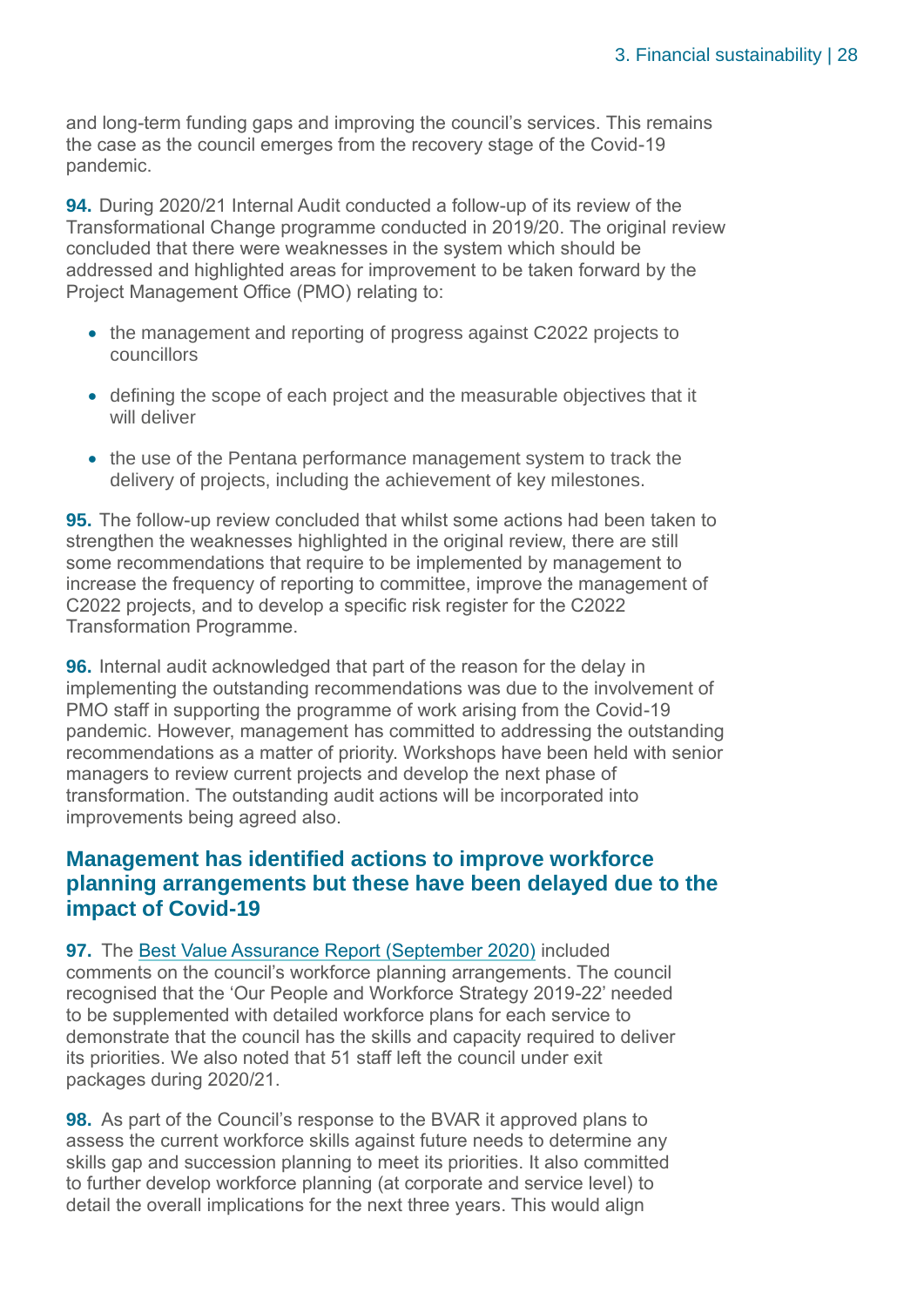with service plans, the medium-term financial outlook, transformation programme and budget setting processes.

**99.** Progress against these actions has been impacted by the Covid-19 pandemic. However, service plans, which include workforce planning for that service, were agreed for all services in June 2021 and the first performance reports against these (covering quarters 1 and 2 of 2021/22) will be reported to committee in November and December 2021. A target date of April 2022 has been set for the completion of the assessment of the workforce to deliver the Council's priorities.

<span id="page-28-0"></span>**100.** We will continue to monitor against these actions as part of our 2021/22 audit.

#### **Covid-19 will continue to place additional pressure on health and social care services and presents a further risk to the financial sustainability of these services**

**101.** The Dundee Integration Joint Board (IJB) was established in October 2015. The IJB became fully operational on 1 April 2016 when it began its strategic oversight of the delivery of health and social care services for the residents of Dundee on behalf of Dundee City Council and NHS Tayside.

**102.** The IJB approved its 2019-22 Strategic Commissioning Plan in March 2019, focused on moving care from hospital to community-based care. The auditor of the IJB has reported for a number of years that services may not be sustainable beyond the short term, with projected funding shortfalls in 2021/22 and beyond.

**103.** The Commission Findings in the [Best Value Assurance Report \(September](https://www.audit-scotland.gov.uk/uploads/docs/report/2020/bv_200929_dundee.pdf)  [2020\)](https://www.audit-scotland.gov.uk/uploads/docs/report/2020/bv_200929_dundee.pdf) also highlighted that the financial sustainability of the IJB remains a risk and this will be exacerbated by the pressures emerging from the Covid-19 pandemic. It is important that the council works with its partners to ensure the financial sustainability of the IJB. This is acknowledged by the council and the financial sustainability of the IJB has been identified as a distinct risk in the Corporate Risk Register.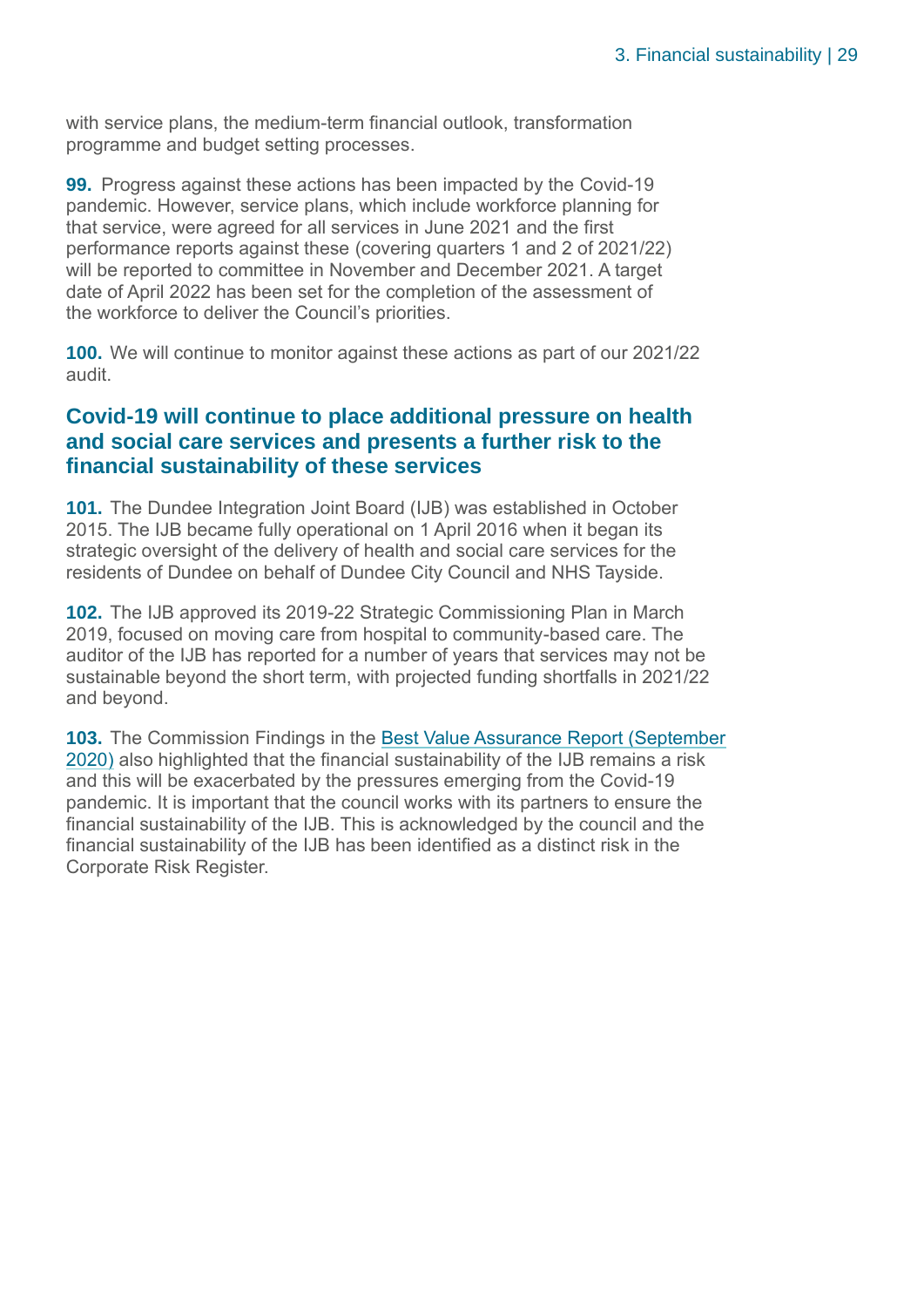### <span id="page-29-0"></span>**4. Governance and transparency**

Governance and transparency relate to the effectiveness of scrutiny and oversight, and transparent reporting of information

#### **Main Judgements**

Since March 2020, the council has revised its governance arrangements to reflect how it has responded to the Covid-19 pandemic.

The governance arrangements are described in the Annual Governance Statement. We have concluded that the revised arrangements are appropriate and continue to support good governance and transparency.

The council conducts its business in an open and transparent manner and provided clear information for residents on services affected by the Covid-19 pandemic.

The management commentary in the 2020/21 annual accounts provided a fair, balanced and reasonable analysis of the organisation's financial performance for the year, including the impact of Covid-19 and the funding and support received.

#### **The council has revised its governance arrangements to reflect how it has responded to the Covid-19 pandemic. We have concluded that the revised arrangements are appropriate and continue to support good governance and transparency.**

**104.** Councillors and management of the council are responsible for establishing arrangements to ensure that its business is conducted in accordance with the law and proper standards, that public money is safeguarded and for monitoring the adequacy and effectiveness of these arrangements.

**105.** We have reviewed and monitored the operation of the governance arrangements during the course of the audit appointment, including as part of the BVAR fieldwork, and concluded that they are effective and support good governance and transparency.

**106.** The Covid-19 pandemic impacted on a number of aspects of the governance arrangements during the year, as set out in the Annual Governance Statement in the 2020/21 annual accounts. These included the suspension of all Council and committee meetings in March 2020 with delegated powers, observing the council's scheme of delegation, approved that enabled the Chief Executive to make decisions in consultation with the convener of the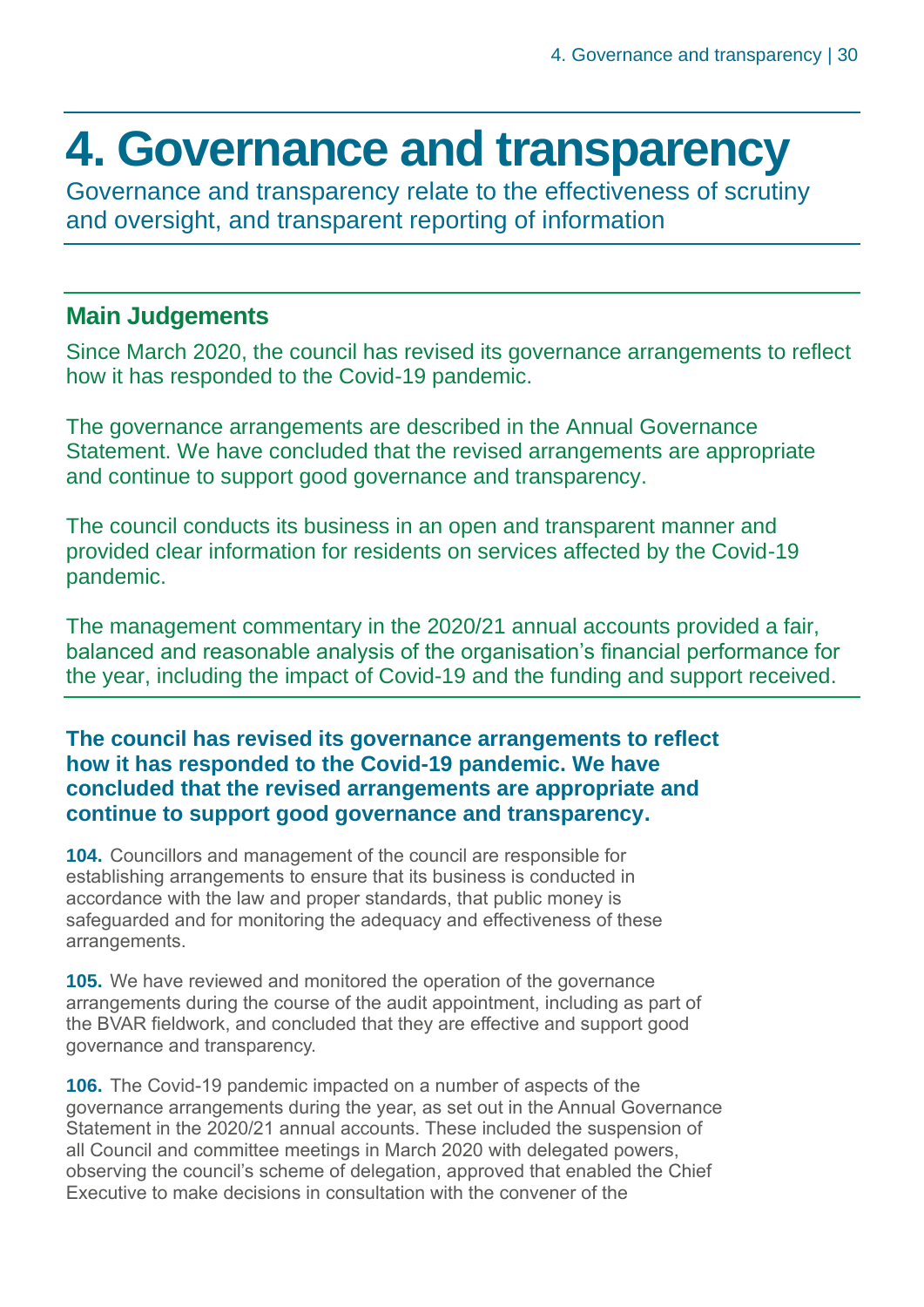appropriate committee and the relevant spokesperson for each of the political groups.

**107.** These arrangements remained in place until June 2020 when Council and committee meetings recommenced and began to be held virtually using Microsoft Teams. These meetings continue to be held remotely but this situation will be reviewed as the ongoing restrictions on travel and work placed activity ease.

**108.** We have concluded that the interim arrangements put in place were appropriate and continue to support good governance and transparency.

#### **The management commentary in the 2020/21 annual accounts provided a fair, balanced and reasonable analysis of the organisation's financial performance for the year, including the impact of Covid-19 and the funding and support received**

<span id="page-30-0"></span>**109.** In addition to the consistency opinion on the management commentary covered in Part 1 of this report, we also consider the qualitative aspects of the management commentary included in the annual accounts. The purpose of the management commentary is to provide information on the council, its main objectives and strategies, and the principal risks that it faces. It is required to provide a fair, balanced and reasonable analysis of a council's performance and is essential in helping stakeholders understand the financial statements.

**110.** As part of our review of the management commentary in the 2020/21 annual accounts we also considered the adequacy of the narrative and disclosures included in relation to the Covid-19 funding and support received during the year (paragraphs [51.](#page-17-1) [-54. \)](#page-18-0).

**111.** The council had included additional disclosures within the management commentary and at *Note 17. Agency Services* and *Note 51. Coronavirus / Covid 19 - Service Costs and Income in the 2020/21 Annual Accounts* in respect of the Covid-19 support scheme funding received during the year. We reviewed these disclosures as part of our financial statements audit and concluded that they provide a clear picture of the financial impact of Covid-19, and the additional funding received, during the year.

<span id="page-30-1"></span>**112.** We concluded that the management commentary in the 2020/21 annual accounts provided a fair, balanced and reasonable analysis of the organisation's financial performance for the year.

#### **The council conducts its business in an open and transparent manner and provided clear information for residents on services affected by the Covid-19 pandemic**

**113.** Transparency means that the public have access to understandable, relevant and timely information about how the council is taking decisions and how it is using resources such as money, people and assets.

**114.** There is evidence from several sources which demonstrate the council's commitment to openness and transparency: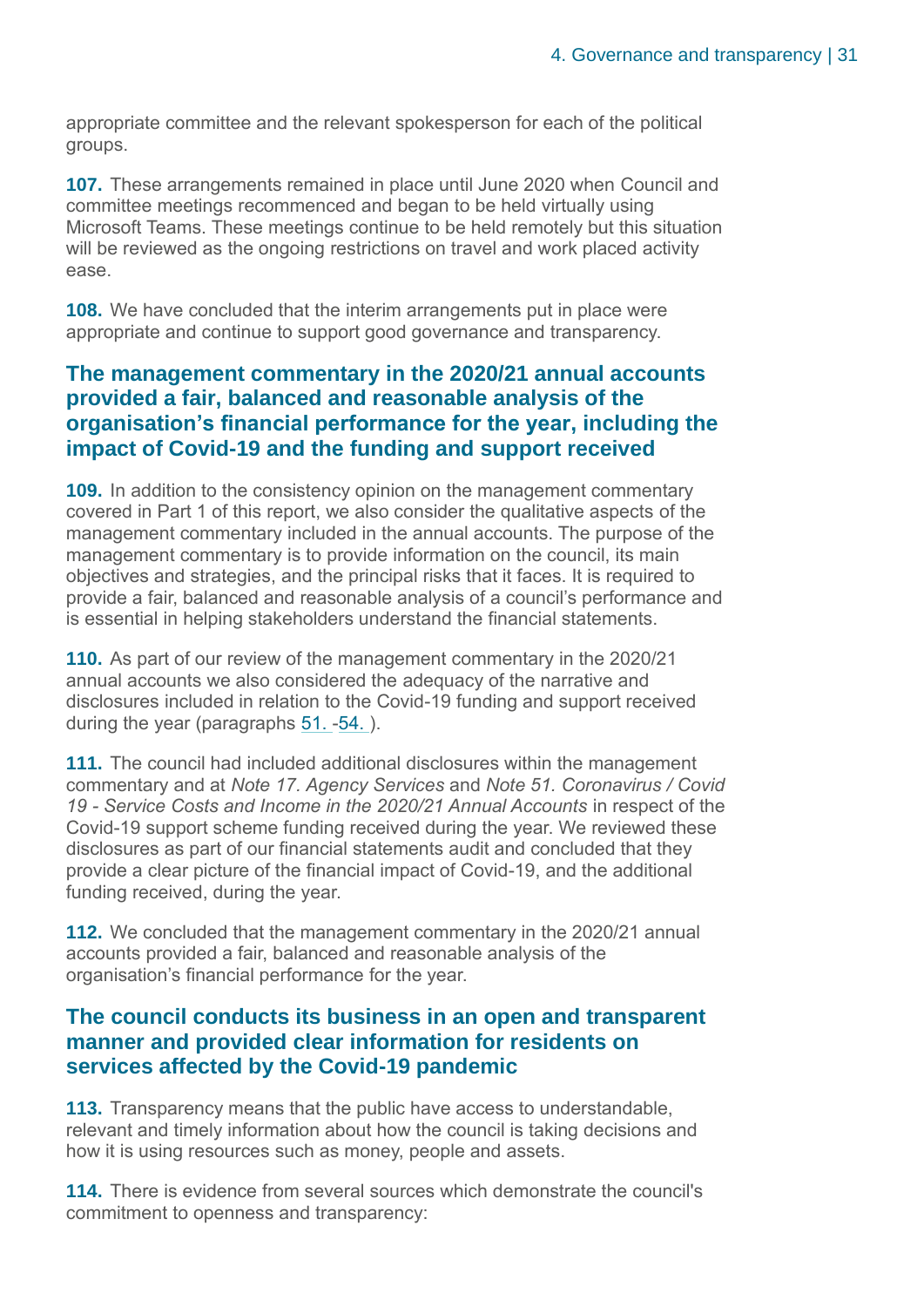- Members of the public can attend the virtual meetings of the full council and other committees. Recordings of these meetings, and the minutes and supporting papers, are also available on the council's website.
- The council's website allows the public access to a wide range of information including the register of councillors' interests, current consultations and surveys and service performance data. In addition, the home page provides updates on recent developments and links to useful information, including the latest information on schools and any services affected by the Covid-19 pandemic.
- The council makes its annual accounts available on its website. These include a management commentary which adequately explains the council's financial performance for the year (paragraphs [109.](#page-30-0) [-112. \)](#page-30-1).

**115.** Overall, we concluded that the council continues to conduct its business in an open and transparent manner.

#### **Internal audit complies with the main requirements of the Public Sector Internal Audit Standards and has sound documentation standards and reporting practices in place**

<span id="page-31-0"></span>**116.** The internal audit function at Dundee City Council is managed by the Senior Manager – Internal Audit (i.e. Chief Internal Auditor) and provided by an in-house internal audit team, supplemented by staff from KPMG as part of a cosourcing arrangement.

**117.** Each year we consider whether we can rely on internal audit work to avoid duplication of work, and as part of our planning process we reviewed the council's internal audit arrangements in accordance with International Standard on Auditing (UK) 610 (Using the Work of Internal Auditors).

**118.** Our annual assessment of the internal audit function reviews the documentation and reporting standards in place, and compliance with the main requirements of the Public Sector Internal Audit Standards (PSIAS). This confirmed that the section had sound arrangements in place and complied with the PSIAS requirements.

<span id="page-31-1"></span>**119.** Our review of the internal audit reports issued during our audit appointment has established that they include clear and focussed recommendations for improvement that are accepted by management. However, our review of the follow-up reviews undertaken by internal audit during 2020/21 identified a number of areas where progress has been slow in implementing the agreed recommendations from the original report. While this has in part been due to the impact of Covid-19 since March 2020, the council now needs to ensure that outstanding actions are progressed as a matter of priority.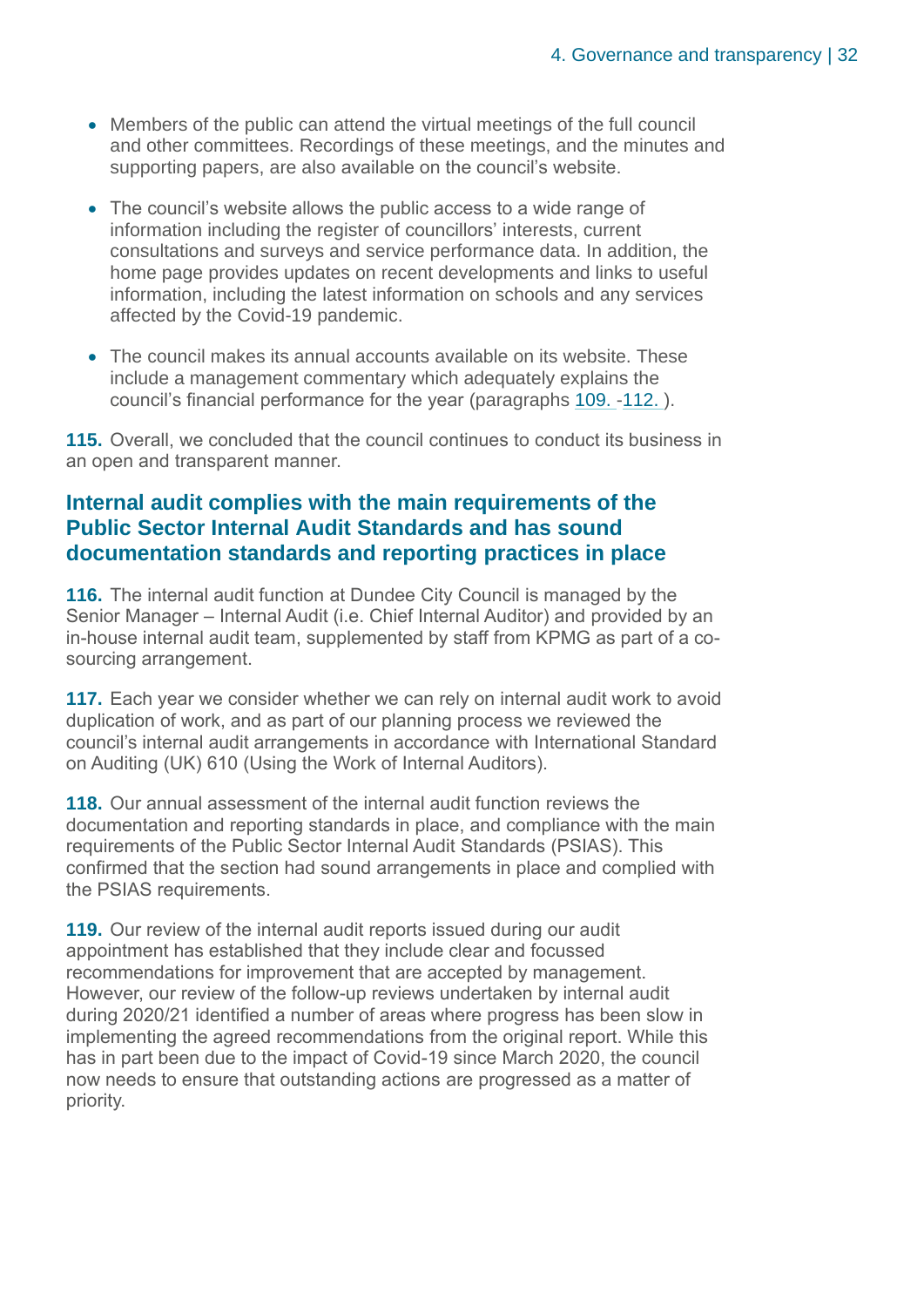#### **Recommendation 5**

Management should ensure that the outstanding actions identified through internal audit's follow-up reviews of previous internal audit reports are completed as a matter of priority.

#### **Internal Audit concluded that reasonable assurance could be placed upon the adequacy and effectiveness of the Council's framework of governance, risk management and control for the year to 31 March 2021**

**120.** In our 2020/21 annual audit plan we highlighted that we did not plan to place formal reliance on the work of internal audit for our financial statements work. However, we do consider the internal audit reports issued during the year as part of our review of the annual governance statement and our wider dimension audit responsibilities.

**121.** The Internal Audit Annual Report was considered by the Scrutiny Committee in June 2021 and provided the opinion of the Senior Manager – Internal Audit that reasonable assurance could be placed upon the adequacy and effectiveness of the Council's framework of governance, risk management and control for the year to 31 March 2021. This opinion was reflected in the Annual Governance Statement in the 2020/21 Annual Accounts.

#### **Internal Audit's review of the controls over materials purchasing in Construction Services identified significant weaknesses. Management has taken action to address these findings.**

**122.** During 2020/2021, an Internal Audit review of the controls over materials purchasing in Construction Services identified significant weaknesses, including:

- The arrangements in place to ensure the procurement of materials complied with the council's tender procedures, financial regulations and corporate procurement processes.
- The adherence to expected procurement processes for the purchase of materials for the Construction Services store using Scotland Excel frameworks.
- Weaknesses in the processes for requisition, ordering and receipt of materials, including authorisation arrangements, segregation of duties and the number of officers with the authority to raise a requisition and order.
- The high volume of orders requested via emergency procedures as materials are required immediately, indicating that it is more common practice than would be expected.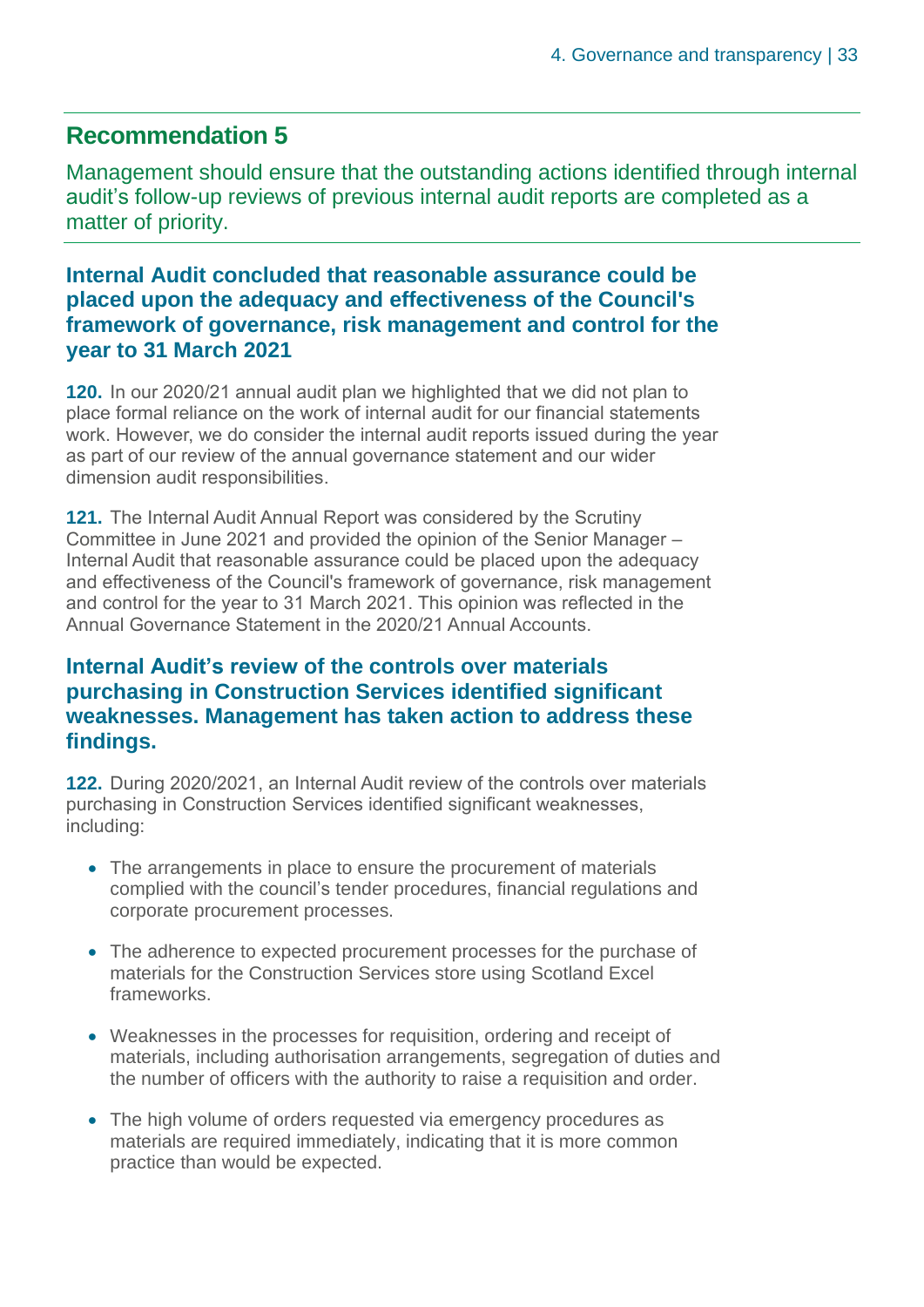**123.** The findings from the review were reported to the Scrutiny Committee in April 2021. Management accepted all the recommendations and approved actions to address the findings. Due to the extent of the weaknesses identified through this review, they were disclosed in the Annual Governance Statement in the 2020/21 Annual Accounts.

#### **The council is due to appoint a new permanent Senior Manager – Internal Audit in June 2022**

**124.** Over the course of our audit appointment we have noted that the council's internal audit function has worked well with services to strengthen the internal control environment and develop robust controls and checks for new areas of activity, including the controls related to the Covid-19 funding and support schemes.

**125.** The Senior Manager – Internal Audit is due to leave the council in November 2021. Interim arrangements have been put in place for the current Principal Internal Auditor to formally act-up until the end of June 2022, ahead of the post being filled on a permanent basis. This decision ensures the continuity of the internal audit service in delivering the 2021/22 audit plan along with its private sector partner, KPMG.

#### **Standards of conduct and arrangements for the prevention and detection of fraud and error were appropriate**

**126.** The council is responsible for having arrangements in place to prevent and detect fraud, error and irregularities. Furthermore, it is also responsible for ensuring that its affairs are managed in accordance with proper standards of conduct by putting effective arrangements in place.

**127.** The risk profile of public bodies during 2020/21 has been affected by the Covid-19 pandemic. The risk of fraud and error has increased as control environments and internal controls have had to change to allow for services to operate effectively and respond to issues in a timely manner.

**128.** We reviewed the arrangements put in place by Dundee City Council to address any heightened risks and concluded that there are appropriate arrangements for the prevention and detection of fraud, error and irregularities. This included the development of a Covid-19 Recovery Risk Register which has been reported to the Policy and Resources Committee since August 2020 to update councillors on the key risks and the actions being taken to address these.

**129.** In addition, we have reviewed the general arrangements in place to prevent and detect fraud, error and irregularities and maintain standards of conduct.

**130.** The council has a range of established procedures for preventing and detecting fraud and irregularity including a whistleblowing policy, anti-fraud strategy, anti-bribery policy and codes of conduct for councillors and officers; and the council's Corporate Fraud Team provide reports on its activity to the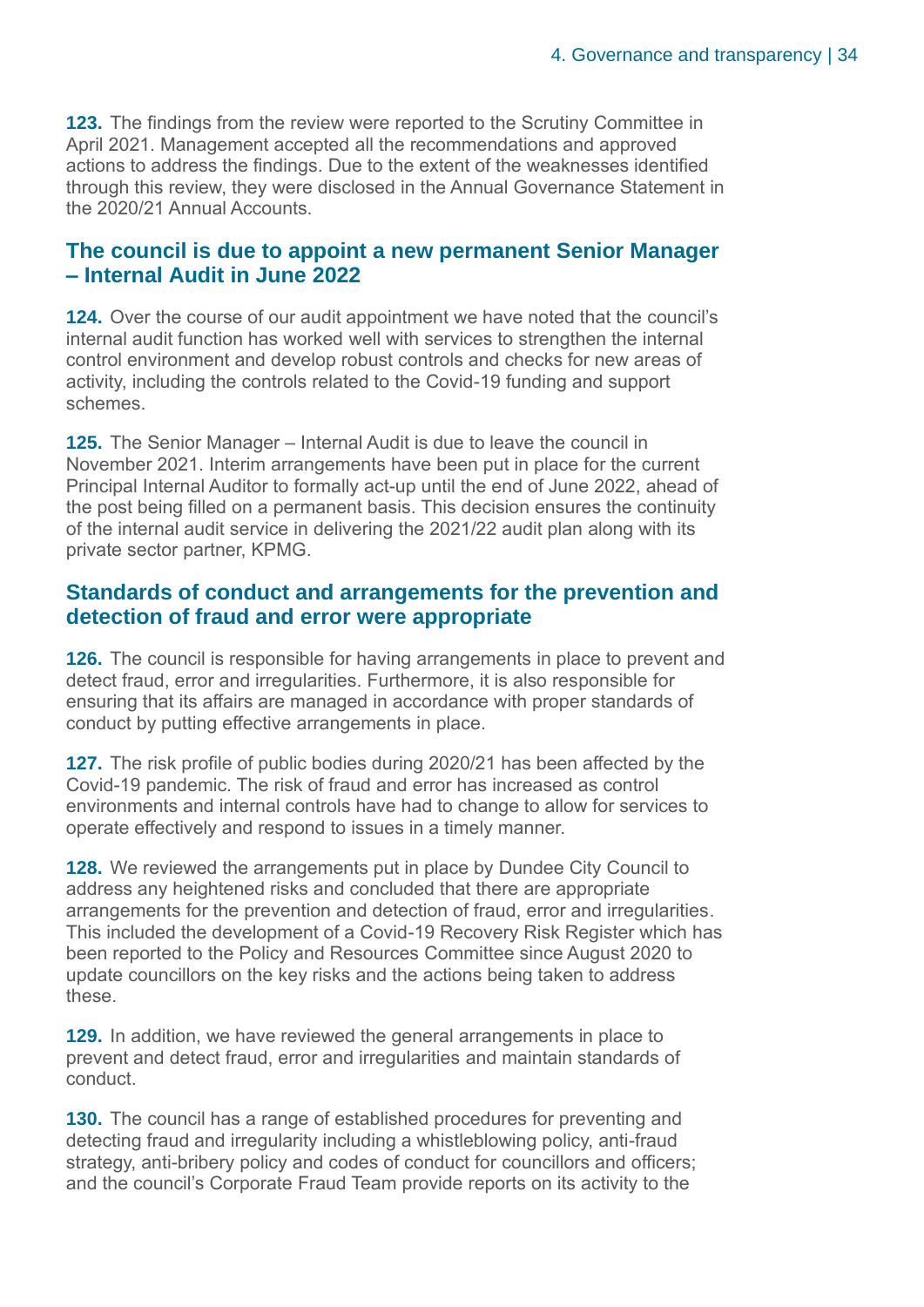Scrutiny Committee. The council also has an Integrity Group which was set up to improve the council's resilience to crime, fraud and corruption.

**131.** We assessed these arrangements to ensure that they were appropriate and that documents are readily available to staff and regularly reviewed to ensure they remain relevant and current. We concluded that overall the council's arrangements are appropriate.

#### **Investigations relating to contract award issues are ongoing**

**132.** As previously reported, internal investigations by the council's Human Resources Service and Corporate Fraud Team surrounding a previous contract award concluded in 2019/20. The Council continues to liaise with Police Scotland surrounding its investigation, and a formal report will be taken to the relevant committee as soon as it's possible to do so.

**133.** We will review the outcome of the investigation, and any resulting action, once it is concluded.

#### **Arrangements are in place for investigating and reporting data matches identified by the National Fraud Initiative**

**134.** The National Fraud Initiative (NFI) is a counter-fraud exercise across the UK public sector which aims to prevent and detect fraud. Audit Scotland coordinate NFI in Scotland. Computerised techniques are used to compare information about individuals held by different public bodies, and on different financial systems, to identify 'matches' that might suggest the existence of fraud or irregularity.

**135.** The current NFI exercise runs over 2020/21 and 2021/22 and participating bodies began to receive matches for investigation in January 2021. These matches are categorised by risk and all recommended matches, plus any further matches based on findings, should be investigated.

**136.** The council has participated in the initiative for a number of years and has processes in place for investigating the data matches identified by the NFI and reporting the results to the Scrutiny Committee.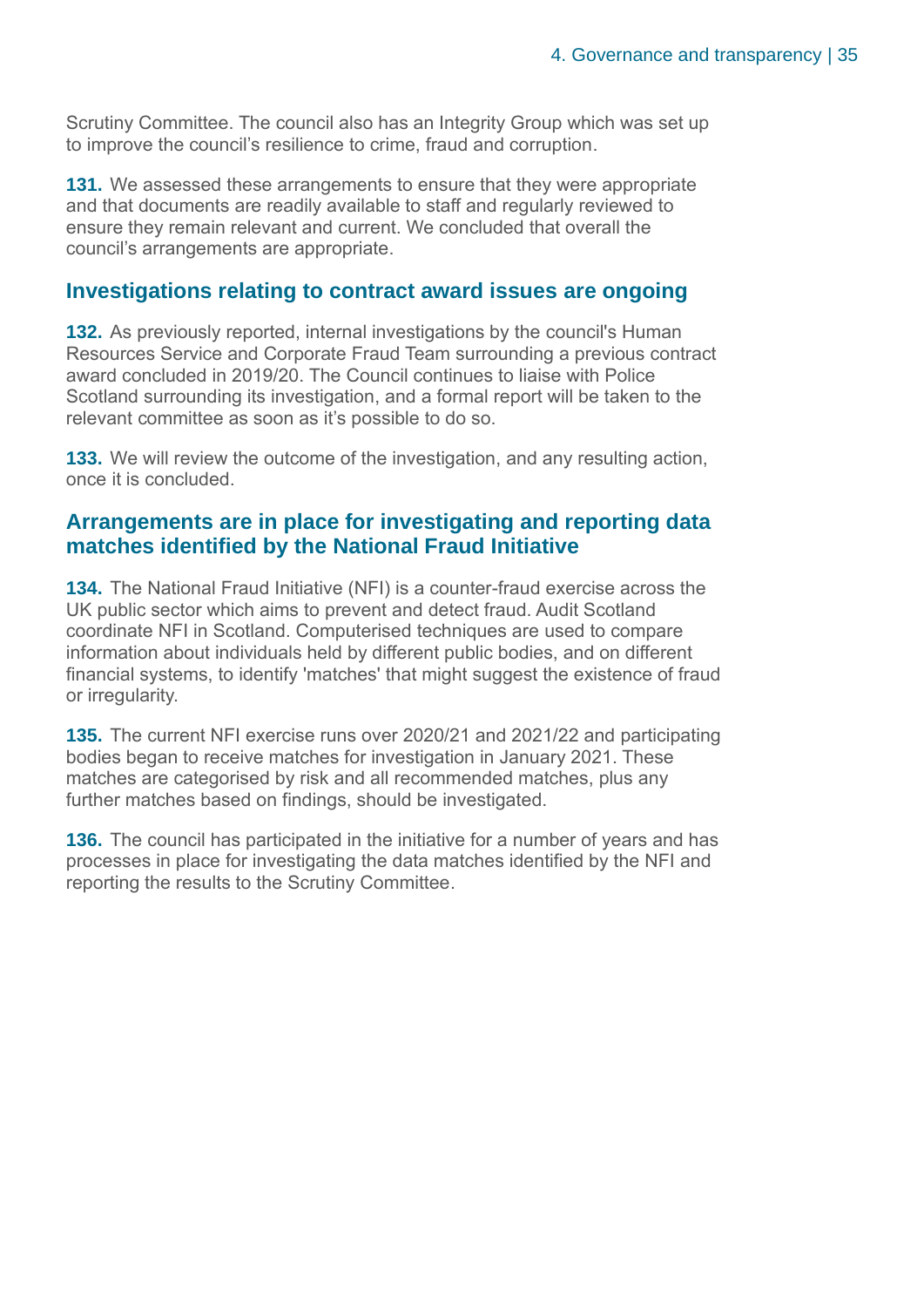### <span id="page-35-0"></span>**5. Best Value**

Best Value is about using resources effectively and continually improving services

#### **Main judgements**

Despite the impact Covid-19 has had on the council, good progress has been made in implementing many of the actions to deliver the recommendations for improvement from the Best Value Assurance Report.

The council has adapted well to delivering services in the Covid-19 environment. Service performance has been impacted in some areas but performance against 54 per cent of the Council Plan indicators was maintained at the 2019/20 levels.

The challenge faced by the council in tackling underperformance linked to levels of poverty and inequality, including closing the attainment gap, has been exacerbated by the impact of the pandemic.

#### **The council's Best Value Assurance Report was published in September 2020 and reported that the council had demonstrated a steady pace of improvement since the previous Best Value audit in 2011**

**137.** Best value is assessed over the five-year audit appointment, as part of the annual audit work. In addition, a Best Value Assurance Report (BVAR) for each council will be considered by the Accounts Commission at least once in this five-year period.

**138.** The [Best Value Assurance Report \(September 2020\)](https://www.audit-scotland.gov.uk/uploads/docs/report/2020/bv_200929_dundee.pdf) for Dundee City Council was published on 29 September 2021 and reported that the council had demonstrated a steady pace of improvement since the previous Best Value audit in 2011. It also highlighted that the council recognises that the pace of improvement needs to increase in some areas to address the city's significant demographic, economic and social challenges. The report included eight recommendations, [Exhibit 7,](#page-36-0) which were endorsed by the Accounts Commission.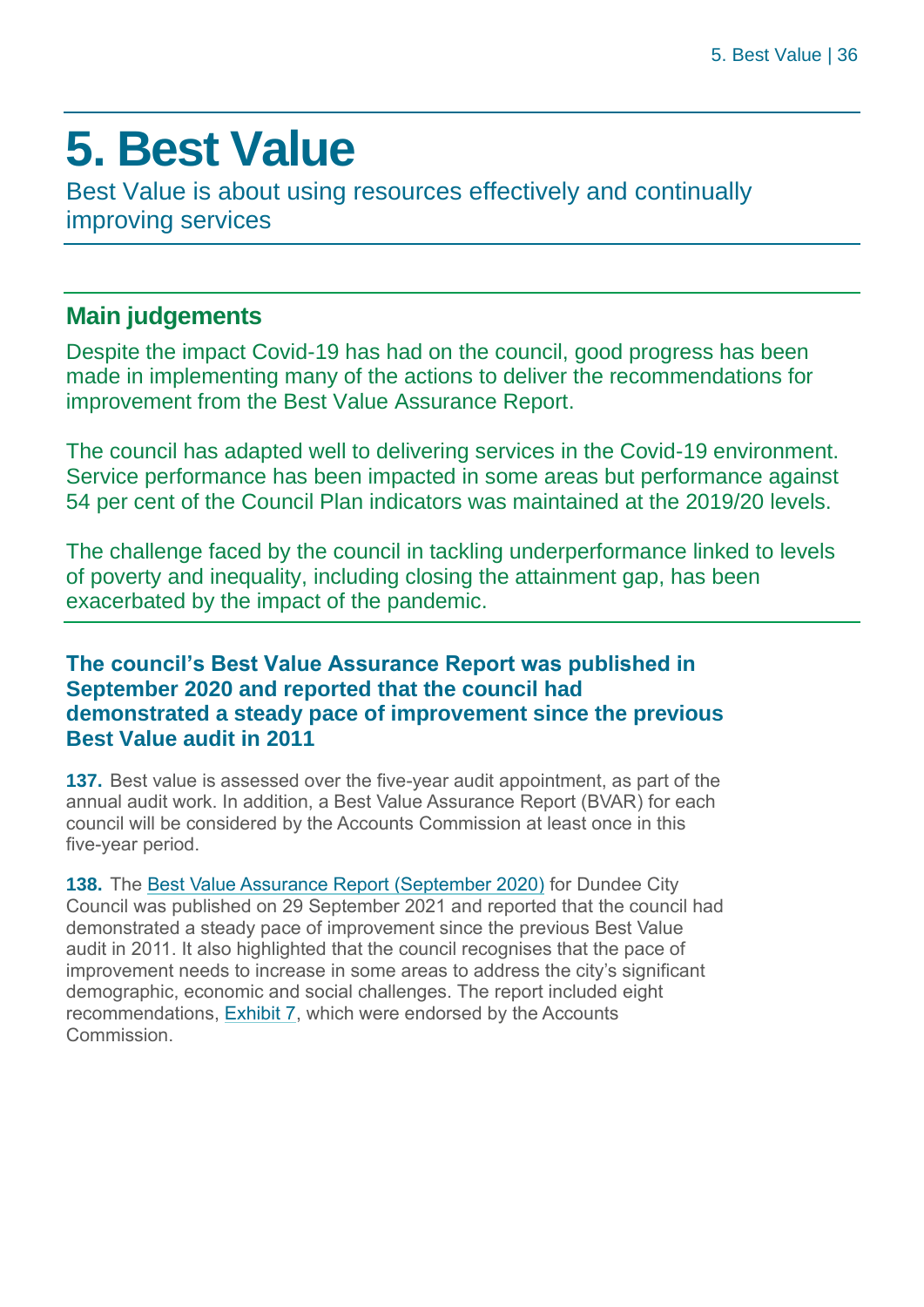#### <span id="page-36-0"></span>**Exhibit 7 Council response and progress to date for recommendations in BVAR**

| <b>Recommendation</b>                                                                                                                                                  | <b>Council response and progress to date</b>                                                                                                                                                                                                                                                                                                                                                                                                                                                                                |
|------------------------------------------------------------------------------------------------------------------------------------------------------------------------|-----------------------------------------------------------------------------------------------------------------------------------------------------------------------------------------------------------------------------------------------------------------------------------------------------------------------------------------------------------------------------------------------------------------------------------------------------------------------------------------------------------------------------|
| <b>1. Consideration should</b><br>be given to extending the<br>support provided, to<br>non-elected committee<br>members.                                               | In progress<br>Actions were approved to engage with elected and non-elected<br>committee members on their personal development needs<br>during 2021, to enable management to deliver support and/or<br>development opportunities to meet the personal development<br>needs identified during the course of 2022.                                                                                                                                                                                                            |
|                                                                                                                                                                        | The review of members personal development needs was<br>delayed due to the involvement of Learning and Organisational<br>Development Service staff in the council's Covid-19 response.<br>However, it is expected to be completed by the end of<br>December 2021 to enable the required training and development<br>sessions to be rolled out during 2022 as planned.                                                                                                                                                       |
| 2. Regular performance<br>reports need to be<br>presented to councillors<br>which include<br>performance data for the<br>current year, covering all<br>services.       | In progress<br>As detailed at paragraphs 142. -145., a revised Performance<br>Management Framework (PMF) 2021-24 was approved in<br>March 2021 and will be fully deployed from 2022/23. New 3-year<br>service plans were also approved in June 2021 and the first<br>performance reports against these (covering quarters 1 and 2 of<br>2021/22) will be reported to committee in November and<br>December 2021.                                                                                                            |
| 3. Workforce plans need<br>to be developed for all<br>services to demonstrate<br>that staff have the<br>capacity and skills to<br>deliver the council's<br>priorities. | In progress<br>As detailed at paragraphs 97. -100., the Council approved<br>actions to assess the current workforce skills against future<br>needs to determine any skills gap and succession planning to<br>meet its priorities, and other actions to improve the current<br>workforce planning arrangements. However, progress has been<br>impacted by the Covid-19 pandemic and a revised target date of<br>April 2022 has been set for the completion of all of the approved<br>actions.                                |
| 4. A strategic asset<br>management plan, is to<br>be developed, aligned to<br>the financial and<br>strategic service delivery<br>plans.                                | In progress<br>As discussed at paragraph 88., the Council approved that asset<br>management plans should be developed for each relevant class<br>of asset. Alongside this, management is also exploring the<br>potential benefits and costs of producing a centralised Corporate<br>Asset Management Plan, and seeking to study similar<br>documents produced by other councils. This is expected to be<br>completed by December 2021 and a report on it is due to go to<br>the Policy and Resources Committee in November. |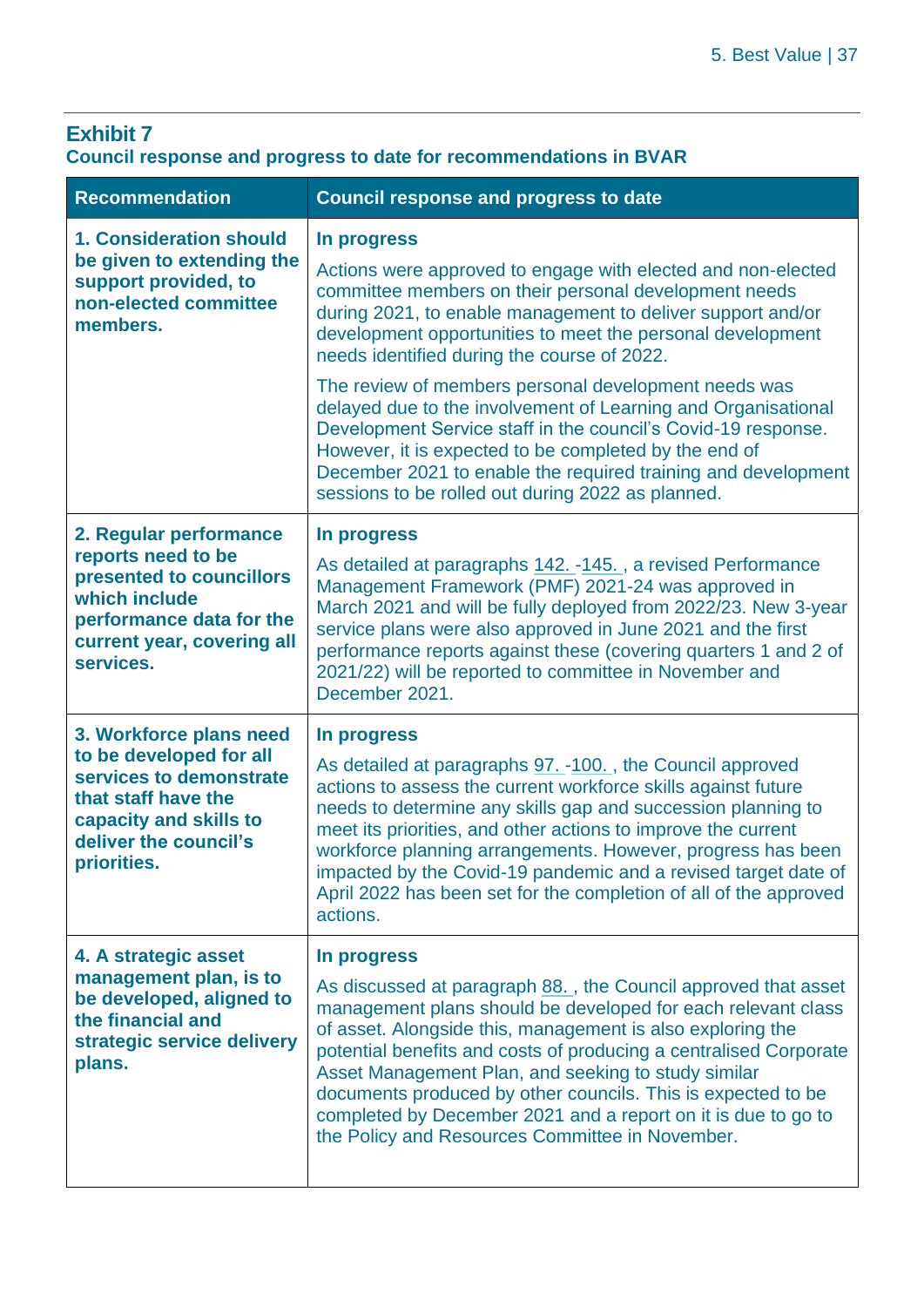| <b>Recommendation</b>                                                                                                                                                                                                               | <b>Council response and progress to date</b>                                                                                                                                                                                                                                                                                                                                                      |
|-------------------------------------------------------------------------------------------------------------------------------------------------------------------------------------------------------------------------------------|---------------------------------------------------------------------------------------------------------------------------------------------------------------------------------------------------------------------------------------------------------------------------------------------------------------------------------------------------------------------------------------------------|
| 5. A standardised<br>business case template<br>should be developed and<br>completed for all capital<br>projects including<br>detailed options<br>appraisal, whole life<br>costing, and<br>consideration of funding<br>implications. | <b>Complete</b><br>As detailed at paragraph 89., the council has developed new<br>Business Case and Option Appraisal Guidance. To supplement<br>this, and ensure a consistent approach across all services, a<br>Business Case Template was prepared and approved by the<br>Corporate Governance Group in May 2021. This will be<br>completed for all significant capital projects going forward. |
| <b>6. The Dundee</b><br><b>Partnership needs to set</b><br>out how it will measure<br>the impact of its action<br>plan to reduce inequality<br>and poverty.                                                                         | In progress<br>The Dundee Partnership is taking forward actions to improve<br>performance monitoring and reporting to demonstrate the impact<br>in relation to key priorities. This will include the delivery of the<br>Fairness and Child Poverty Action Plan. The new arrangements<br>are expected to be in place by the end of 2021.                                                           |
| <b>7. Communication to</b><br>citizens on the rationale<br>for policy decisions<br>should be reviewed.                                                                                                                              | In progress<br>The Council approved the production and implementation of a<br>new framework for engagement and consultation with citizens<br>and communities. It also agreed that it would consolidate the<br>learning from Dundee Decides by embedding participatory<br>budgeting into mainstream budgets. These actions are expected<br>to be completed by the end of 2021.                     |
| 8. Prioritisation of<br>improvement plans<br>should be considered to<br>focus on actions that will<br>deliver the greatest<br>impact for service users.                                                                             | In progress<br>The new Performance Management Framework should ensure<br>that improvement plans focus on actions that will deliver the<br>greatest impact for service users. Regular reporting will also<br>enable the management team to monitor performance closely<br>and take action to increase the pace of change in priority areas.                                                        |

Source: Dundee City Council BVAR Action Plan – Progress Report to Policy and Resources Committee (April 2021)

#### **Despite the impact Covid-19 has had on the council, good progress has been made in implementing many of the actions to deliver the recommendations for improvement from the Best Value Assurance Report**

**139.** At its meeting on 16 November 2020, the Council approved a Best Value Assurance Report Improvement Plan which set out 21 actions to address the recommendations in the BVAR. For each of these actions the plan detailed the lead officer responsible for delivering the action, the proposed timescale for it to be completed, and the success criteria that the impact of the action would be measured against. The plan also included a further 10 actions to address other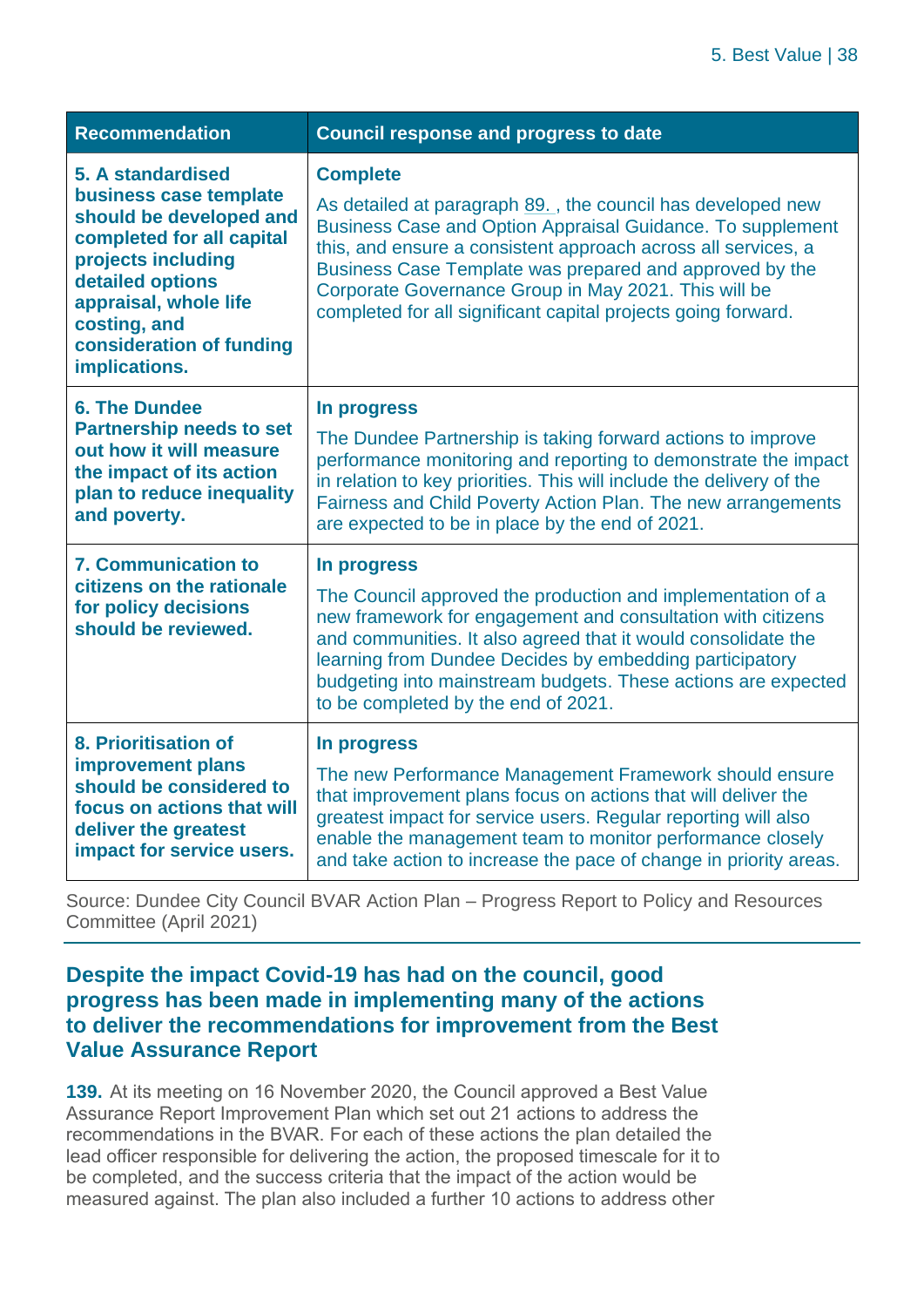areas highlighted in the Accounts Commissions findings, or linked to areas covered by the scope of the BVAR, namely:

- The council must work with partners to ensure it addresses the City's complex and deep-rooted challenges including drugs related deaths, pressures around poverty, significant issues within mental health services, and the financial sustainability of the IJB.
- Continue to improve monitoring of segmented absence data in order to discover the root causes of employee absence.
- Address recurring areas for improvement in public protection in external scrutiny reports and internal self-evaluation activities.

**140.** An update on progress against the plan was reported to the Scrutiny Committee in April 2021, [Exhibit 7.](#page-36-0) This advised that 3 of the 31 actions had already been completed but 4 other actions were behind schedule, due to the impact of the Covid-19 pandemic on service priorities, and the original completion dates had been reviewed and revised.

**141.** The second progress report on the BVAR Action Plan will be presented to the Policy and Resources Committee in November 2021. We will continue to monitor progress against the Best Value Assurance Report Improvement Plan, and the impact of the actions taken, as part of our 2021/22 audit.

#### **Management is taking action to address the BVAR recommendations to improve the council's performance monitoring and reporting arrangements**

<span id="page-38-0"></span>**142.** The [Best Value Assurance Report \(September 2020\)](https://www.audit-scotland.gov.uk/uploads/docs/report/2020/bv_200929_dundee.pdf) reported that the council has been slow to develop a consistent approach to monitoring and reporting performance across the council and highlighted that regular performance reports for councillors, which include current performance data on all services, were still being developed. It recommended that regular performance reports be presented to councillors which include performance data for the current year, covering all services.

**143.** During 2020/21 a revised Performance Management Framework (PMF) 2021-24 setting out the requirements for performance reporting to committees was developed. This supports the requirement to regularly report performance data for the current year covering all services. The new PMF was approved by the Policy and Resources Committee meeting in March 2021 but it is intended that it will be fully deployed from 2022/23 as the roll-out of the new PMF will require to be supported by awareness sessions for relevant officers, elected and non-elected members on the implementation of the framework.

**144.** New 3-year service plans were approved in June 2021 and the first performance reports against these (covering quarters 1 and 2 of 2021/22) will be reported to committee in November and December 2021.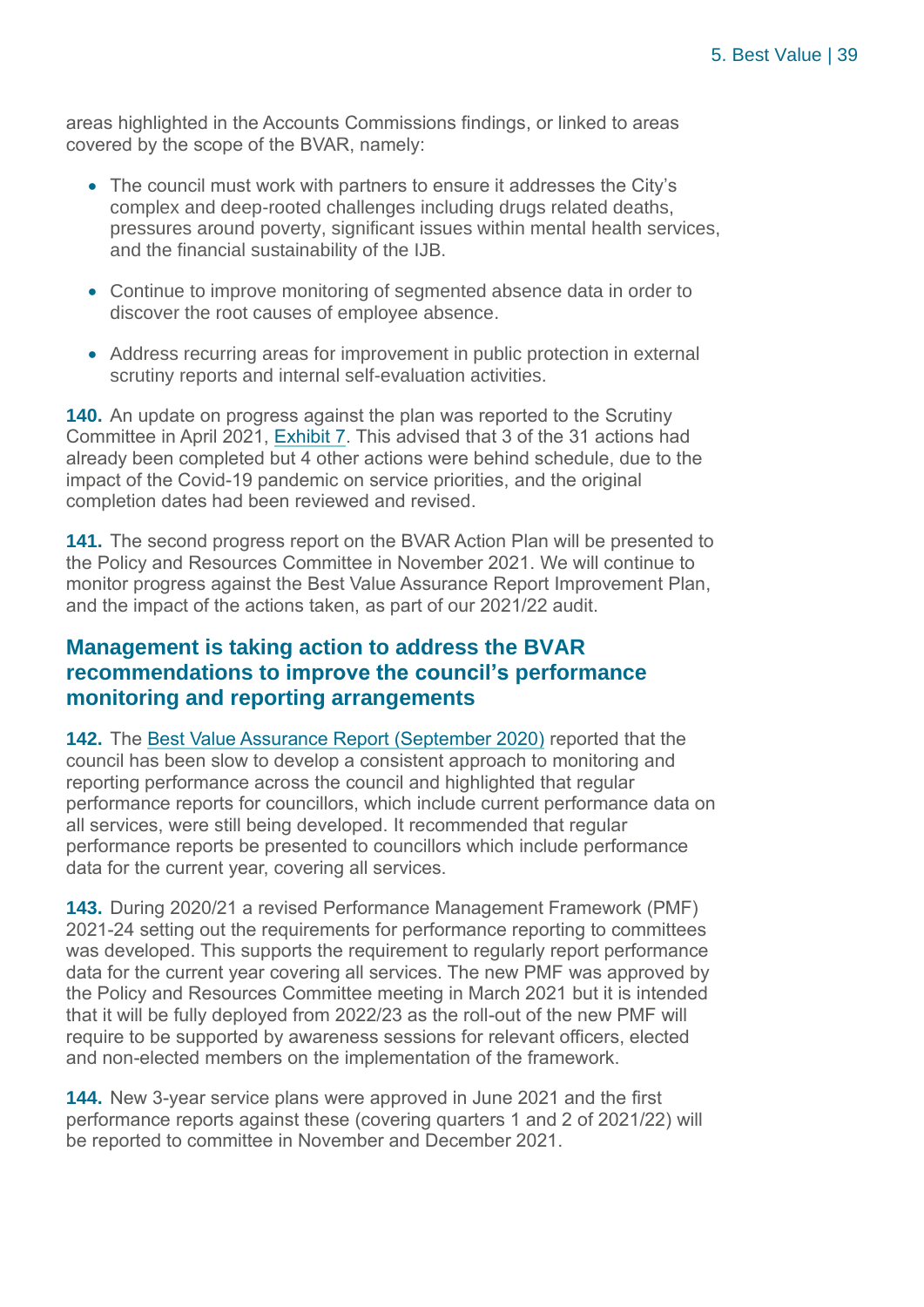<span id="page-39-0"></span>**145.** We will monitor the impact of the actions taken to improve the council's performance monitoring and reporting arrangements as part of our 2021/22 audit.

#### **The council has adapted well to delivering services in the Covid-19 environment. Service performance has been impacted in some areas but performance against 54 per cent of the Council Plan indicators was maintained at the 2019/20 levels.**

<span id="page-39-2"></span>**146.** The council published its fourth progress report on the Council Plan 2017- 2022 in August 2021. The report set out the council's performance information in the form of service scorecards.

<span id="page-39-3"></span>**147.** As expected, Covid-19 had a significant impact on the performance of all services during 2020/21, with performance against all Leisure and Culture indicators deteriorating during the year. Despite this, the progress report, [Exhibit](#page-39-1)  [8,](#page-39-1) showed that performance was on target or within 5 per cent of target for 51 (54 per cent) of the 94 indicators. Furthermore, performance against 51 (54 per cent) of the indicators was also improved or maintained against the prior year levels.

#### <span id="page-39-1"></span>**Exhibit 8 Performance against the Council Plan indicators in 2020/21**

| I GHUINING AYAMSI MG COUNGHT IAN MUCALUIS IN ZUZUIZT |                            |  |  |  |  |
|------------------------------------------------------|----------------------------|--|--|--|--|
| <b>Services</b>                                      | On target Within 5% Not on |  |  |  |  |

| <b>Services</b>                     | On target      | Within 5%<br>of target | <b>Not on</b><br>target | Total          | <b>Improved or</b><br>maintained<br><b>indicators</b> |
|-------------------------------------|----------------|------------------------|-------------------------|----------------|-------------------------------------------------------|
| <b>Children and Families</b>        | 5              | $\overline{4}$         | 10                      | 19             | 11 (58%)                                              |
| <b>City Development</b>             | 10             | 2                      | 3                       | 15             | 10 (67%)                                              |
| Dundee Health and Social Care       | 5              | 1                      | 8                       | 14             | 6(43%)                                                |
| Neighbourhood Services              | 7              | 6                      | 7                       | 20             | 14 (70%)                                              |
| Leisure and Culture                 | $\overline{0}$ | $\overline{0}$         | 4                       | $\overline{4}$ | $0(0\%)$                                              |
| <b>Corporate Services</b>           | 6              | $\overline{0}$         | 6                       | 12             | 7(58%)                                                |
| <b>Chief Executive's Department</b> | 4              |                        | 6                       | 11             | 3(27%)                                                |
| <b>All Services</b>                 | 37             | 14                     | 44                      | 95             | 51 (54%)                                              |

Source: City and Council Plan Progress Report (August 2021)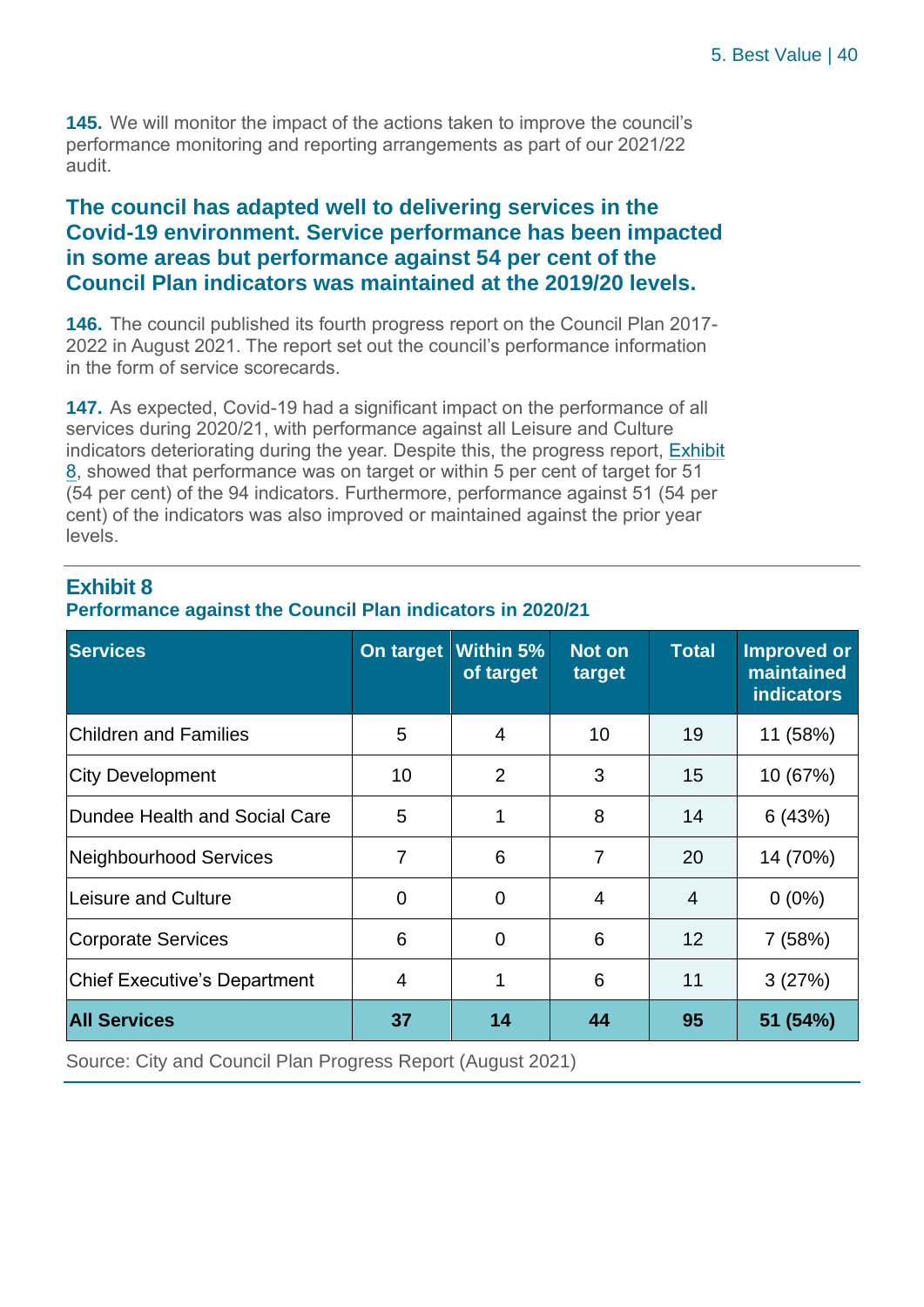#### **Good practice – Remote learning**

Education Scotland's [National overview of practice in remote learning](https://education.gov.scot/media/5ncbe2q4/national-overview-of-practice-in-remote-learning-1-local-authorities-updated270121.pdf) (published in January 2021) highlighted the council's approach to supporting schools with digital aspects of remote learning: "The Dundee Digital Learning Team (funded by the Scottish Attainment Challenge) has played a critical role in supporting schools and placing learning resources on GLOW. It has also set up a useful Dundee Digital Learning Hub. This is a public facing portal for parents which includes advice on the available learning platforms. The team is able to respond to individual schools and support council wide developments."

#### **The council aims to be in the top half of its family group of peers for 55 per cent of LGBF indicators, in 2019/20 44 per cent were in the top half**

**148.** The Council Plan 2017-2022 sets a target for the council's performance to be in the top half of its family group for 55 per cent of the LGBF indicators. It also sets a long-term aspiration to be in the top half for all indicators. The LGBF Performance Indicators report on the 2019/20 data was reported to the Scrutiny Committee in June 2021. This showed that the council's performance was in the top half of its family group for 42 (44 per cent) of the 96 LGBF indicators, [Exhibit](#page-40-0)  [9.](#page-40-0) This represents a deterioration on overall performance from 2018/19 when 47 per cent were in the top half. However, Children and Families services performance improved from 29 per cent of indicators in the top half in 2018/19 to 35 per cent of indicators in the top half in 2019/20.

#### <span id="page-40-0"></span>**Exhibit 9**

#### **Service performance against family group for LGBF indicators in 2019/20**

|                                                                        | <b>Number</b><br>of LGBF | <b>Performance in top</b><br>half of family group |     |
|------------------------------------------------------------------------|--------------------------|---------------------------------------------------|-----|
| <b>Strategic Service Area</b>                                          | <b>indicators</b>        | <b>Number</b>                                     | (%) |
| Culture and Leisure (includes health and wellbeing<br>indicators)      | 6                        | 3                                                 | 50  |
| City Development (includes fair work and enterprise<br>indicators)     | 18                       | 10                                                | 55  |
| Neighbourhood Services (includes community safety<br>indicators)       | 16                       | 9                                                 | 56  |
| <b>Health and Social Care Partnership</b>                              | 11                       | 3                                                 | 27  |
| Corporate Services (includes finance indicators)                       | 14                       | 6                                                 | 43  |
| Children & Families (includes education and social work<br>indicators) | 31                       | 11                                                | 35  |
| <b>All LGBF indicators</b>                                             | 96                       | 42                                                | 44  |

Source: LGBF Performance Indicators 2019/20 report to Scrutiny Committee (June 2021)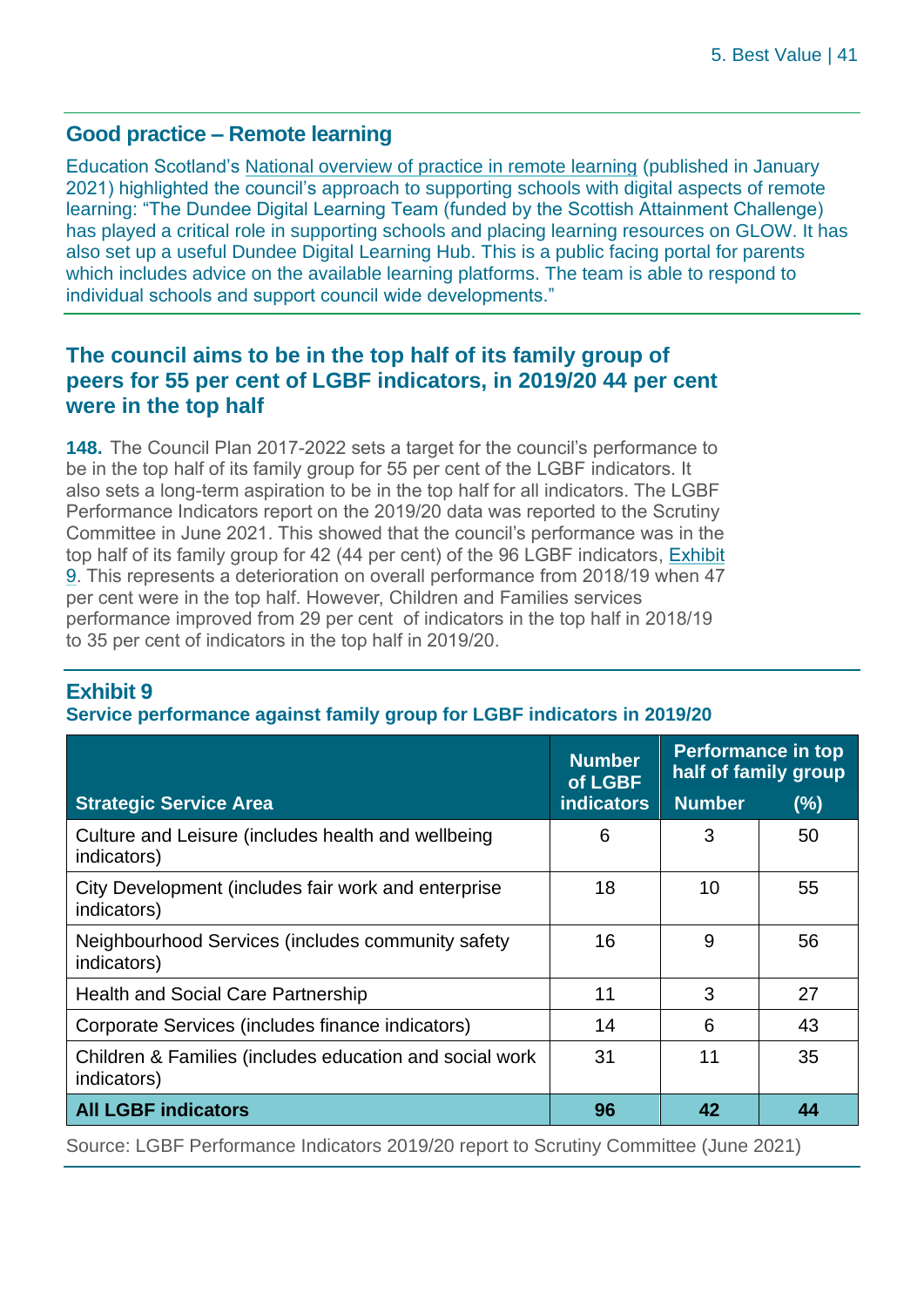#### **The challenge faced by the council in tackling underperformance linked to levels of poverty and inequality, including closing the attainment gap, has been exacerbated by the impact of the pandemic**

**149.** Performance of all Scottish councils will have deteriorated in 2020/21 due to the impact of Covid-19. The challenge faced by the council in tackling underperformance linked to levels of poverty and inequality has been exacerbated by the impact of the pandemic.

**150.** The [Improving outcomes for young people through school education](https://www.audit-scotland.gov.uk/report/improving-outcomes-for-young-people-through-school-education)  [\(March 2021\)](https://www.audit-scotland.gov.uk/report/improving-outcomes-for-young-people-through-school-education) report looked at the progress made across Scotland in closing the poverty-related attainment gap between the most and least deprived school pupils, and considered the impact that the Covid-19 pandemic will have in future years. The report concluded that progress on closing the poverty-related attainment gap has been limited and more evidence is needed to understand educational achievement beyond exams. The report also recommended that councils should:

• work with schools, Regional Improvement Collaboratives, other policy teams and partners, for example in the third sector, to reduce variability in outcomes by more consistent application of the drivers of improvement set out in the National Improvement Framework (NIF), by:

– using data to understand trends in outcome measures over time and across different demographic groups

- using evidence-based quality-improvement approaches
- sharing learning and applying good practice across schools and councils

– helping schools to build up their data analytical, evaluation and qualityimprovement skills so they can make evidence-based decisions

- monitor the short- and longer-term impacts of Covid-19 (including the impact of remote learning) on local children's and young people's learning and wellbeing and take action when required to mitigate the effects and improve outcomes
- more effectively and consistently involve young people and parents in planning to improve outcomes and to inform the local response to Covid-19
- ensure third-sector organisations working with or representing children and young people are effectively involved in local planning to improve longer-term outcomes, and to deliver the local education response to Covid-19.

**151.** Comparison of LGBF performance for 2020/21 against the council's family group will be a key indicator of how well the council and its partners responded to the pandemic, particularly in relation to the Health and Social Care Partnership, Children and Families Services, and City Development Services.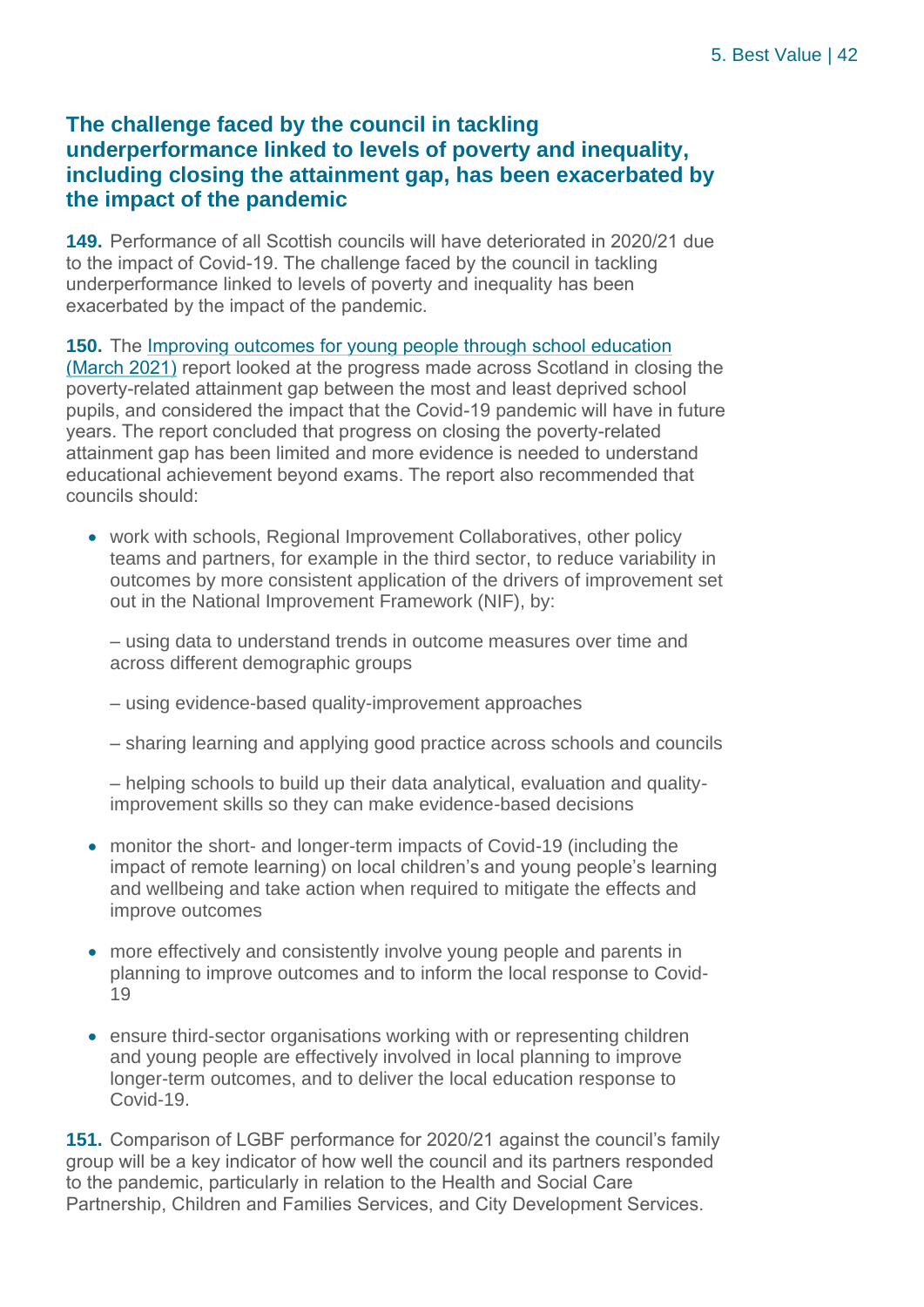**152.** We will review and comment on the council's performance against the 2020/21 LGBF indicators in our 2021/22 Annual Audit Report.

#### **Partners know that delivering sustainable improvements in the city's drug problems continues to present a significant challenge**

**153.** The [Best Value Assurance Report \(September 2020\)](https://www.audit-scotland.gov.uk/uploads/docs/report/2020/bv_200929_dundee.pdf) reported that the Dundee Partnership has faced a major challenge in tackling the city's drug problems and delivering sustainable solutions that will prevent and reduce drug use across the city.

**154.** In August 2019 the Dundee Drugs Commission published its [Responding](https://www.dundeecity.gov.uk/dundee-partnership/dundee-drugs-commission)  [to Drug Use With Kindness, Compassion and Hope Report.](https://www.dundeecity.gov.uk/dundee-partnership/dundee-drugs-commission) The report included 16 recommendations split between those that could be delivered immediately (within 12 months), during a transitional period (within three years) and longerterm (within five years). They covered a wide range of areas including improving leadership, challenging stigma towards people who use drugs

**155.** The Dundee Alcohol and Drugs Partnership (ADP) leads the multi-agency strategic activities to address the issue of drug use and deaths in Dundee. Following the publication of the Dundee Drug Commission's report, the partnership appointed one of the commission members as the Chair of the ADP to work with partners to implement the report's recommendations through an Action Plan for Change.

**156.** An update on progress against the Action Plan for Change was reported to the Policy and Resources Committee in September 2020. This detailed the progress made against the original plan and highlighted the additional challenges presented by the Covid-19 pandemic. The report also set out the actions taken by the Partnership to meet the needs of people who used drugs and alcohol during the pandemic and the learning arising from this.

**157.** A further update on the Action Plan for Change was taken to the Policy and Resources Committee in February 2021. This included revised timescales for the delivery of the action plan based on the ADP's consideration of the following factors: developments with the Covid-19 pandemic situation, the resources currently available, considerations for minimising delays wherever possible, discussions with operational managers leading on process, taking account of factors relating to health and wellbeing of the workforce (in context of the Covid-19 pandemic impact), and the urgent need to address drug deaths and impact on families and communities.

**158.** Progress in delivering the Action Plan for Change against the revised timescales will be reported to the Dundee Partnership through the ADP.

**159.** Alongside the ADP's activity to deliver the Action Plan for Change, the Dundee Drugs Commission was reconvened in summer 2021 to:

• review progress achieved in implementing the Commission's previous recommendations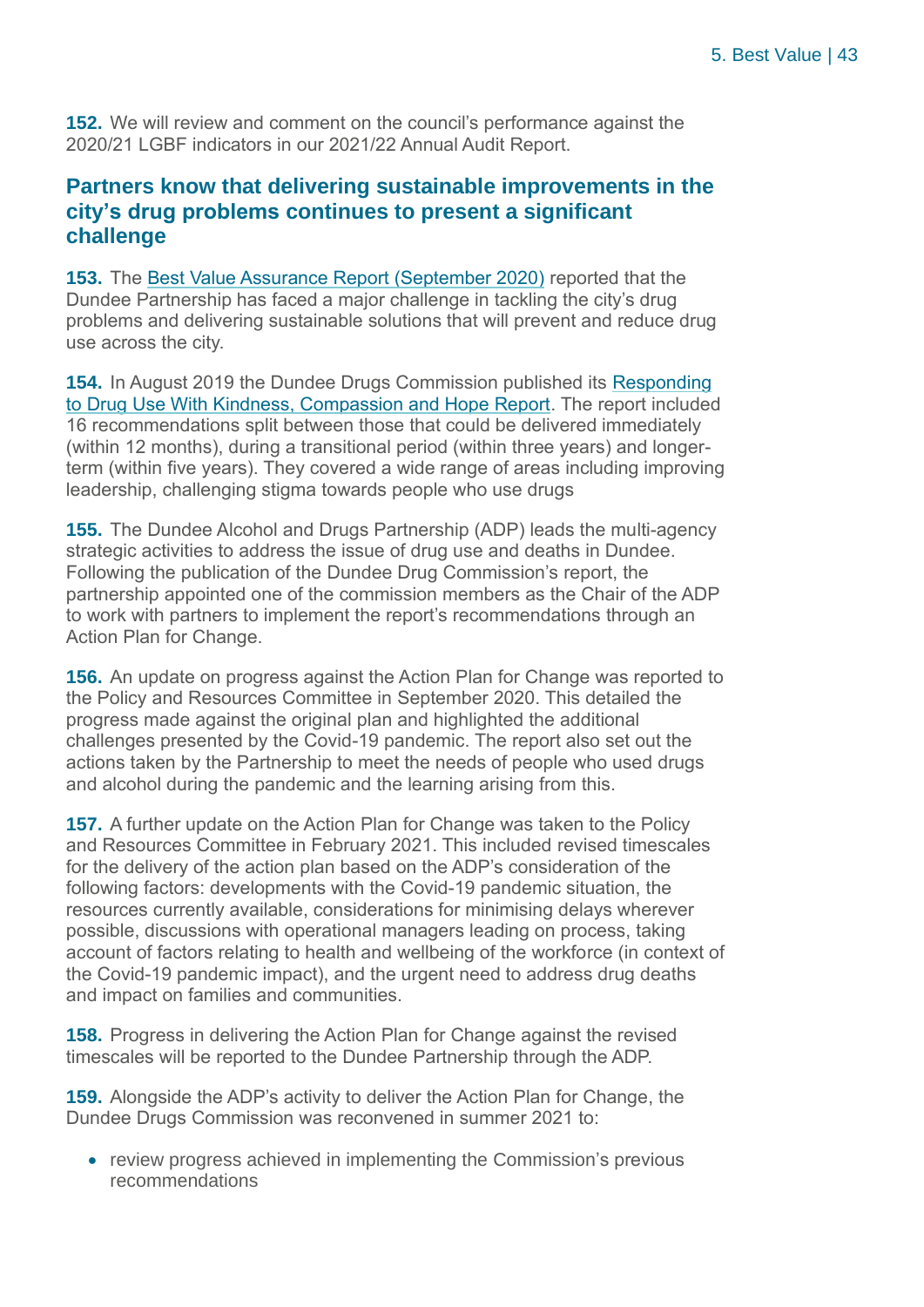- consider the impact of, and the lessons learned from, measures taken in response to the Covid-19 pandemic
- agree any new findings emerging from the review and make additional recommendations if required, and
- prepare a final report for the ADP and its partners including Dundee City Council, NHS Tayside and the Dundee City Health and Social Care Partnership.

**160.** The Commission will report the findings from its work to the ADP later in 2021/22.

#### **Good practice – Dundee Drugs Commission public consultation**

In September 2021 the Dundee Partnership launched a survey to seek the views of the people and organisations across the city who have an interest, whether personal or professional, in the issues relating to drug use in Dundee. This survey is part of the information-gathering exercise being undertaken by Commissioners to assess progress following the publication of their Responding to Drug Use with Kindness, Compassion and Hope report. The data gathered via the survey, including lived experiences of residents of Dundee, will be valuable in the Commission identifying what steps can be taken to address drug use and reduce the number of drug deaths across the city.

**161.** Prior to the Dundee Drugs Commission reconvening the leaders of the key Dundee agencies, including the ADP, Dundee City Council, NHS Tayside, Dundee City Health and Social Care Partnership, Police Scotland, and Dundee Volunteer & Voluntary Action, published a [Collective statement of intent](https://www.dundeecity.gov.uk/news/article?article_ref=3945) setting out their commitment to: "…continuing the collective effort to reduce the awful harm that drugs can cause and improve lives with kindness, compassion and hope".

**162.** In July 2021 National Records for Scotland published the annual statistics for drug deaths in Scotland. These showed that drug deaths had reached a record high with 1,339 deaths attributed to drug use in 2020 (up from 1,264 in 2019). This level of drug deaths was more than three times higher than any other area of the United Kingdom. National Records for Scotland's analysis also highlighted that at the beginning of the century the rate of drug-related deaths in Scotland's most deprived areas was 10 times higher than the least deprived areas, and by 2020 this gap has increased to 18 times higher.

**163.** At a local level the figures for Dundee showed there were 57 drug related deaths during 2020. This was a reduction from a high of 72 deaths in 2019, following seven consecutive years where the number of drug deaths had increased. This may suggest that the action being taken by the Dundee Partnership is starting to have an impact on drug use in the city. However, partners know that delivering sustainable improvements in the city's drug problems continues to present a significant challenge.

**164.** We will continue to monitor the progress made in this area during 2021/22.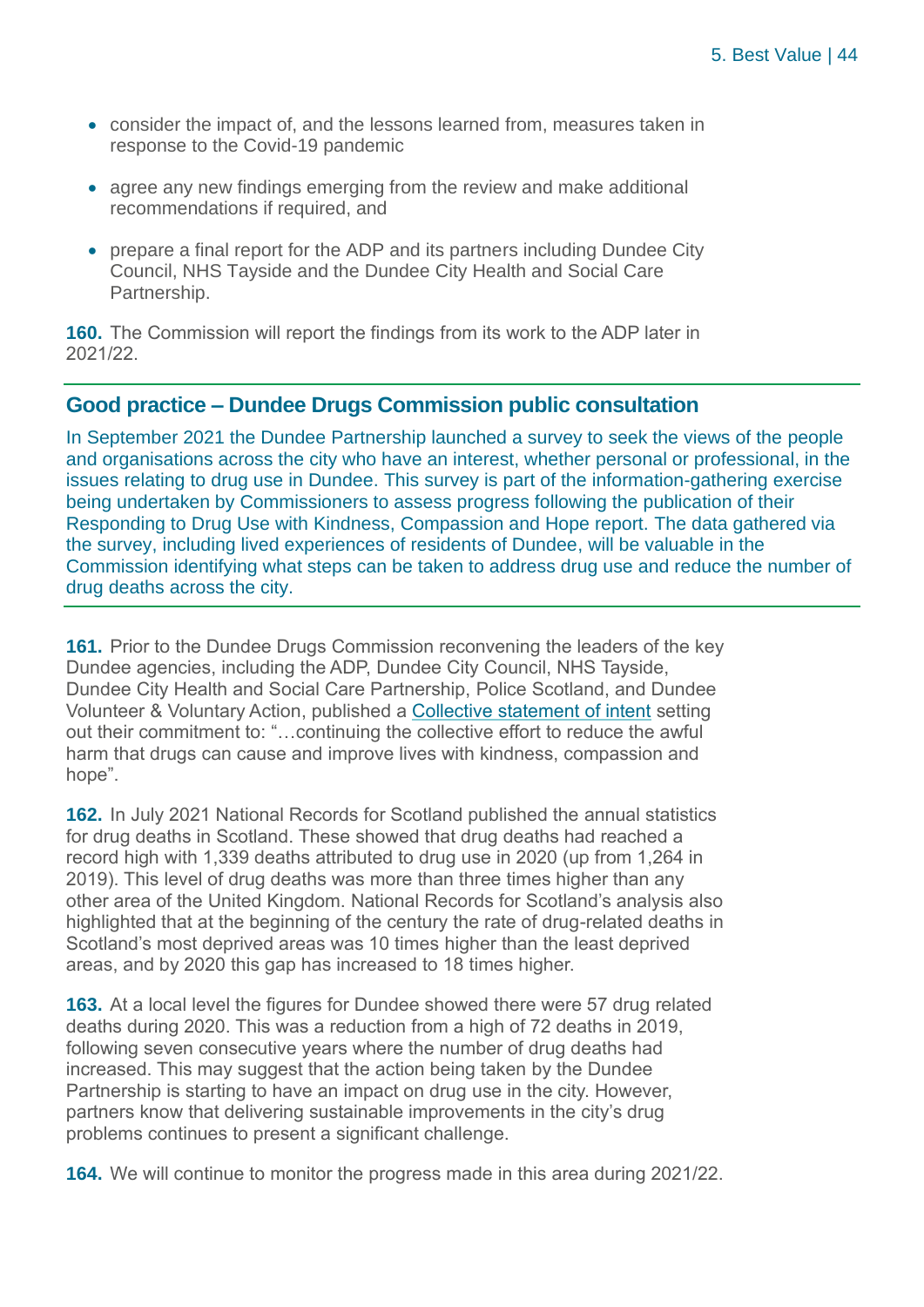#### **The council has complied with the requirements set out in the Statutory Performance Information direction issued by the Accounts Commission**

**165.** The Accounts Commission places great emphasis on councils' responsibility for public performance reporting. The Commission does not prescribe how councils should report this information but expects them to provide the public with fair, balanced and engaging performance information.

**166.** The Commission issued a revised [Statutory Performance Information](https://www.audit-scotland.gov.uk/uploads/docs/um/pi_direction_2018.pdf)  [Direction](https://www.audit-scotland.gov.uk/uploads/docs/um/pi_direction_2018.pdf) in December 2018, effective for financial years 2019/20, 2020/21 and 2021/22. This outlines two new indicators that require each council to publish a range of information in the following areas for performance comparison and benchmarking purposes:

- **Statutory Performance Indicator 1 (SPI1): Improving local services and local outcomes**
	- Performance in improving local public services, provided by both (i) the council itself and (ii) by the council in conjunction with its partners and communities.
	- Progress against the desired outcomes agreed with its partners and communities.

The Commission requires the council to report such information to allow comparison (i) over time and (ii) with other similar bodies. The Commission requires the council to report on information drawn from the Local Government Benchmarking Framework in particular and from other benchmarking activities.

- **Statutory Performance Indicator 2 (SPI2): Demonstrating Best Value**
	- The council's assessment of how it is performing against its duty of Best Value, and how it plans to improve against this assessment.
	- Audit assessments of its performance against its Best Value duty, and how it has responded to these assessments.
	- In particular, how it (in conjunction with its partners as appropriate) has engaged with and responded to its diverse communities.

**167. SPI1:** Dundee City Council continue to participate in the Local Government Benchmarking Framework and publish this data and a range of other performance information on the council website that adequately covers the requirements set out in the SPI direction issued by the Accounts Commission.

**168.** The BVAR reports that the 'Dundee Performs' section of the council's website provides an easily accessible means for citizens to see how the council performs. It provides a graphical representation of the direction of travel for each performance indicator, over the last three years and comparative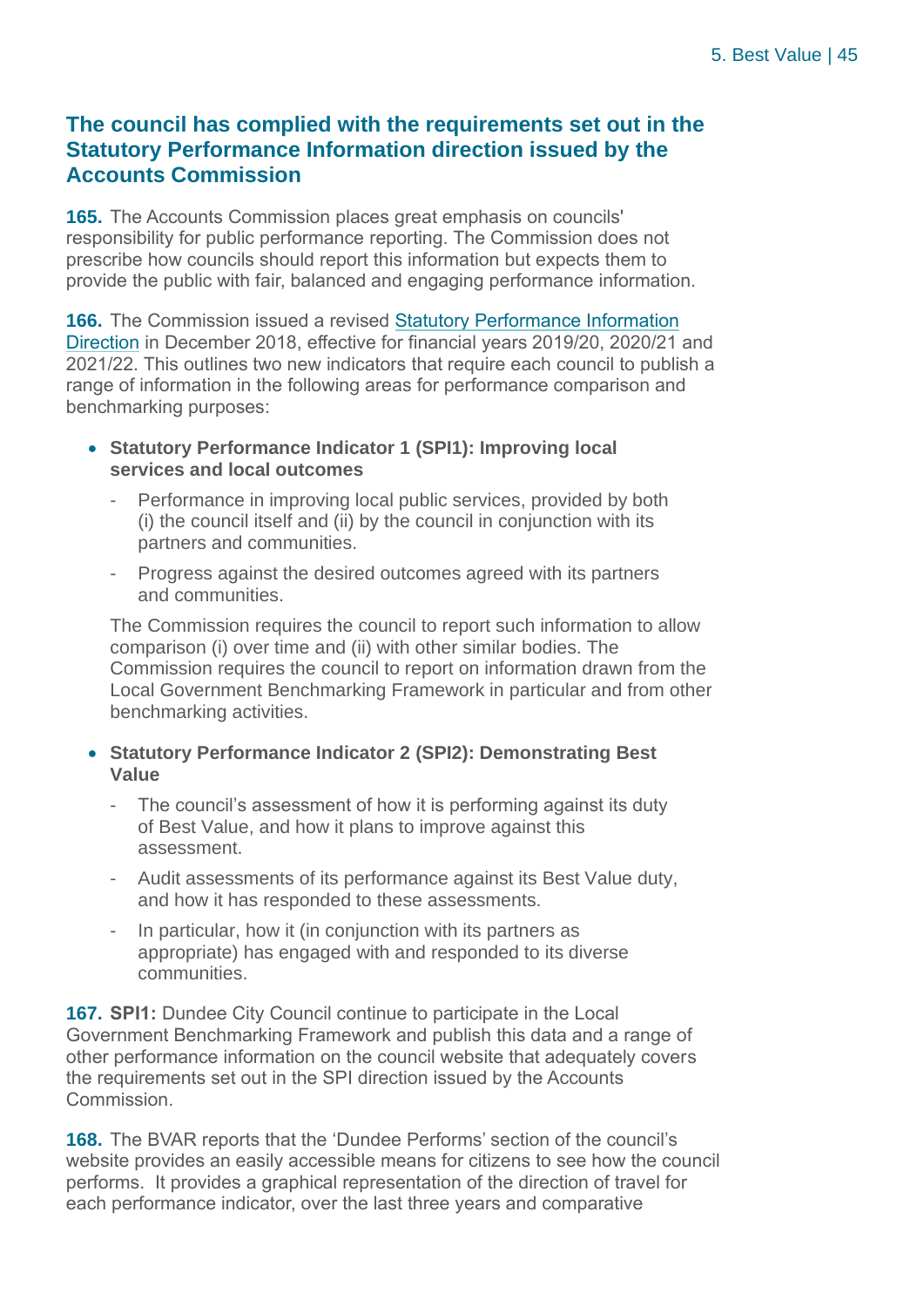performance against the council's family group of urban peers. The performance information is presented in an easily accessible format that provides a balanced and comprehensive picture of service performance, including both areas of good and poor performance.

**169. SPI2:** The BVAR is on the council's website. As noted above, the council agreed a Best Value Assurance Improvement Plan in response to the 2020 BVAR and progress against this was reported to the Policy and Resources Committee in April 2021. This is also on the website.

#### **The council is working with its Tayside partners to improve mental health services**

**170.** As reported in the [Best Value Assurance Report \(September 2020\),](https://www.audit-scotland.gov.uk/uploads/docs/report/2020/bv_200929_dundee.pdf) the Independent Inquiry into Mental Health Services in Tayside published its final report, titled Trust and Respect, in February 2020.

**171.** In response to the findings in the report, Dundee City Council and its partners developed a Living Life Well strategy for mental health and wellbeing in Tayside. It set out collective ambitions across Tayside for mental health services. A number of key pieces of work to deliver the strategy are being led by the Dundee Health and Social Care Partnership, such as the development of a community wellbeing centre, and the council receive regular updates on these.

**172.** In July 2021 a [Progress Report](https://independentinquiry.org/wp-content/uploads/2021/07/Independent-Inquiry-Progress-Report-July-2021.pdf) by the Independent Inquiry Review Team was published. This reported on some positive progress and the commitment and dedication of staff, partner organisations and others seeking to make a difference for patients and the wider community in Tayside. Areas where further progress is needed were also reported. The council is continuing to work with partners in implementing the strategy to improve mental health services across Tayside.

#### **National performance audit reports**

**173.** Audit Scotland carries out a national performance audit programme on behalf of the Accounts Commission and the Auditor General for Scotland. During 2020/21 a number of reports were published which may be of interest to the council. These are outlined in [Appendix 3.](#page-54-0)

**174.** National reports and other Audit Scotland outputs are reviewed by officers and included in committee papers for councillors' consideration where appropriate. This includes the two annual Local Government Overview Reports which are considered by the Scrutiny Committee each year. We also noted that the following Audit Scotland Covid-19 publications were taken to the Scrutiny Committee for councillor's consideration during 2020/21: [Guide for Audit and](https://www.audit-scotland.gov.uk/report/covid-19-guide-for-audit-and-risk-committees)  [Risk Committees,](https://www.audit-scotland.gov.uk/report/covid-19-guide-for-audit-and-risk-committees) [Emerging Fraud Risks](https://www.audit-scotland.gov.uk/report/covid-19-emerging-fraud-risks) and [Tracking the implications of](https://www.audit-scotland.gov.uk/report/covid-19-tracking-the-implications-of-covid-19-on-scotlands-public-finances)  [Covid-19 on Scotland's public finances.](https://www.audit-scotland.gov.uk/report/covid-19-tracking-the-implications-of-covid-19-on-scotlands-public-finances)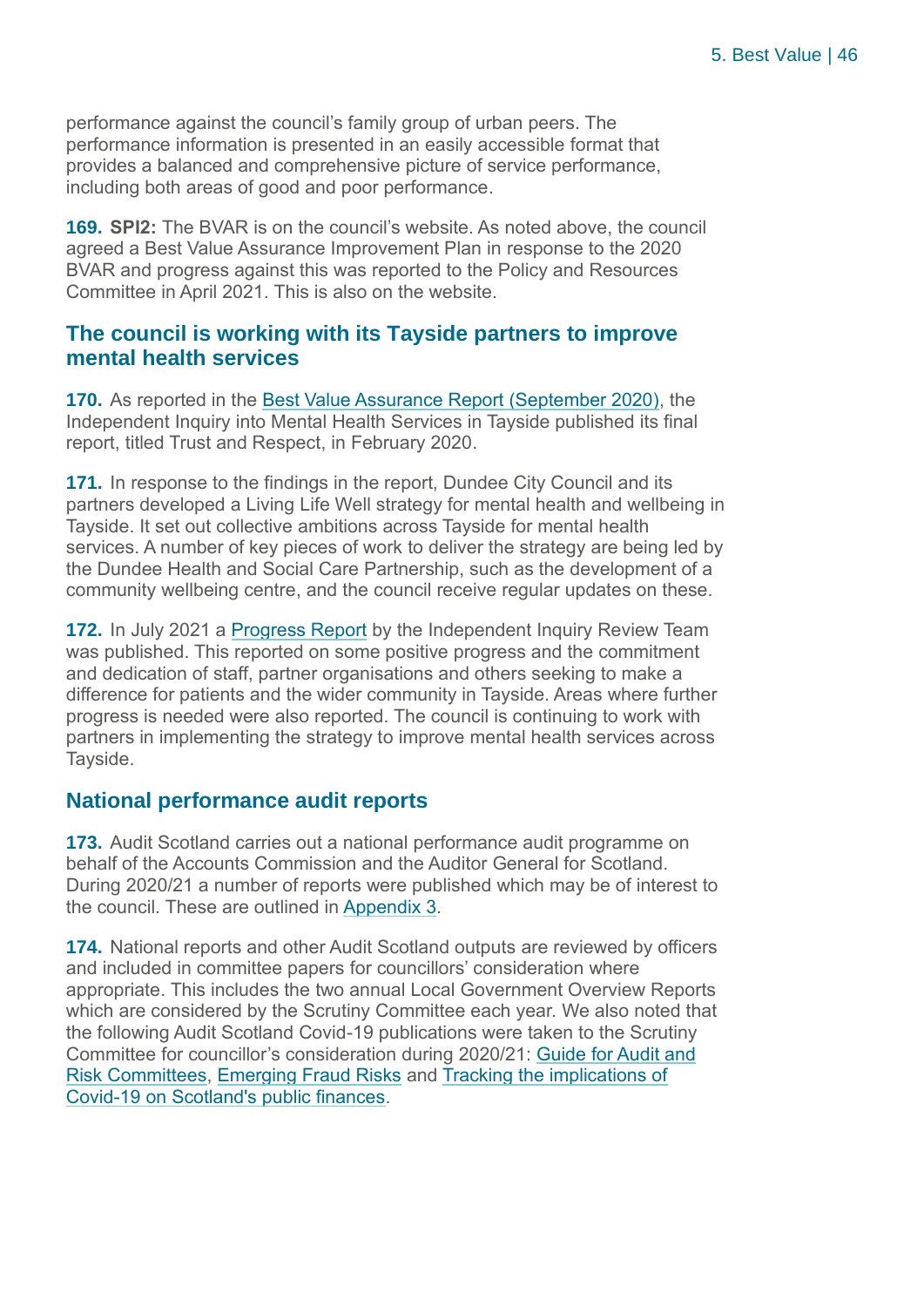### <span id="page-46-0"></span>**Appendix 1** Action plan 2020/21

#### **2020/21 recommendations**

#### **Issue/risk Commendation Agreed management Recommendation Agreed management action/timing 1. Remuneration report - Trade Union (Facility Time Publication Requirements) Regulations 2017 disclosures** The regulations require a range of information in relation to the time and costs of employee involvement in trade union activity to be published by the council each year. Guidance from the Cabinet Office indicates that this should be disclosed in the remuneration report. These disclosures were not included in the unaudited 2020/21 annual accounts. Management should put arrangements in place to ensure the required information is collated and disclosed in the remuneration report in the 2021/22 annual accounts. Point 2 in [Exhibit 2](#page-9-0) Arrangements will be made to publish 2020/21 information on the Council's website and include this in future accounts. **Responsible officer:** Head of Corporate Finance / Head of People **Agreed date:** June 2022

**Risk: The time and costs associated with staff involvement in trade union activity is not reported.**

#### **2. Calculation of estimates**

The basis for estimating the provision required for the impairment of debts for irrecoverable rents (i.e. HRA bad debts provision), and the accrual required for untaken annual leave at 31 March 2021 could be improved by using more relevant data.

**Risk: The estimates included in the annual accounts do not accurately reflect the actual liabilities.**

The data used in the calculations for the 2021/22 annual accounts is updated to ensure the figures represent the most accurate estimates possible based on the data available.

#### Point 6 in [Exhibit 2](#page-9-0)

This will be reviewed as part of next year's account preparation process.

**Responsible officer:** Head of Corporate Finance

**Agreed date:** June 2022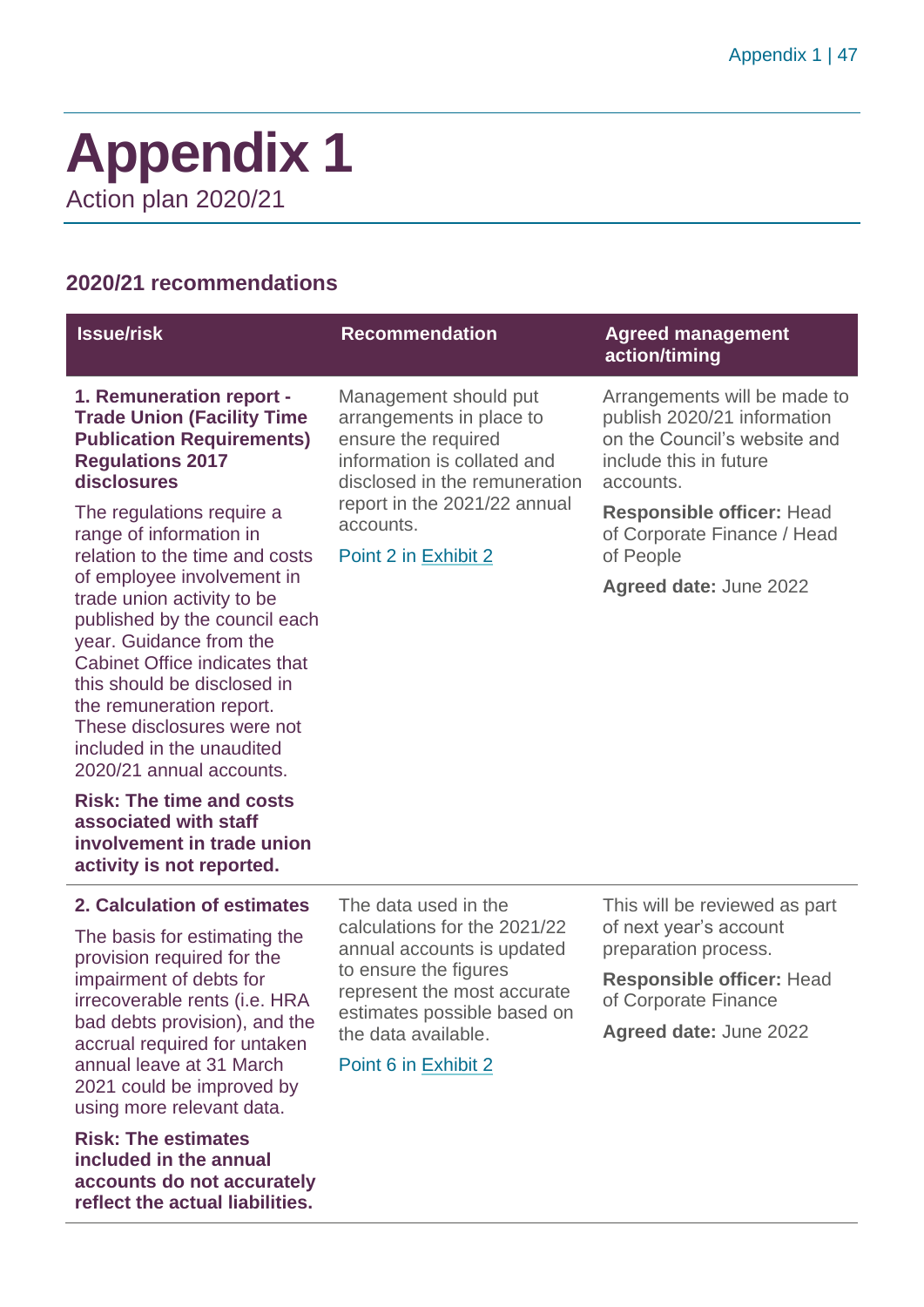#### Appendix 1 | 48

| <b>Issue/risk</b>                                                                                                                                                     | <b>Recommendation</b>                                                                                                                                                | <b>Agreed management</b><br>action/timing                                                |                                                                                                                                                                                                          |
|-----------------------------------------------------------------------------------------------------------------------------------------------------------------------|----------------------------------------------------------------------------------------------------------------------------------------------------------------------|------------------------------------------------------------------------------------------|----------------------------------------------------------------------------------------------------------------------------------------------------------------------------------------------------------|
| 3. Non-current asset<br>records                                                                                                                                       | Management should review<br>the asset records maintained<br>to ensure they more                                                                                      | This will be reviewed as part<br>of next year's account<br>preparation process.          |                                                                                                                                                                                                          |
| During the audit we identified<br>a number of housekeeping<br>issues with the non-current                                                                             | accurately reflect the<br>council's actual asset base.                                                                                                               | <b>Responsible officer: Head</b><br>of Corporate Finance                                 |                                                                                                                                                                                                          |
| asset records maintained by<br>the council.                                                                                                                           | Point 7 in Exhibit 2                                                                                                                                                 | Agreed date: June 2022                                                                   |                                                                                                                                                                                                          |
| <b>Risk: The asset records do</b><br>not accurately reflect the<br>council's actual asset base.                                                                       |                                                                                                                                                                      |                                                                                          |                                                                                                                                                                                                          |
| 4. Long-term financial<br>planning                                                                                                                                    | Management should review<br>the long-term financial                                                                                                                  | The Council's long-term<br>forecast will be updated                                      |                                                                                                                                                                                                          |
| The council's long-term<br>financial strategy has not yet<br>been updated to reflect the<br>impact of the Covid19<br>pandemic.                                        | strategy to reflect the impact<br>of Covid-19 on the council's<br>finances going forward,<br>including scenario planning of<br>key financial assumptions.            | next year.                                                                               | reported to elected members.<br>This will include a review of<br>future funding settlements<br>that are likely to be known                                                                               |
| <b>Risk: The council does not</b><br>have accurate financial<br>information to support                                                                                | Paragraphs 91. and 92.                                                                                                                                               | <b>Responsible officer:</b><br><b>Executive Director of</b><br><b>Corporate Services</b> |                                                                                                                                                                                                          |
| long-term budget and<br>service decisions.                                                                                                                            |                                                                                                                                                                      | <b>Agreed date: September</b><br>2022                                                    |                                                                                                                                                                                                          |
| 5. Internal audit<br>recommendations                                                                                                                                  | Management should ensure<br>that the outstanding actions                                                                                                             | A reminder will be circulated<br>to all officers to ensure this is                       |                                                                                                                                                                                                          |
| The follow-up reviews<br>undertaken by internal audit<br>during 2020/21 identified a<br>number of areas where<br>progress has been slow in<br>implementing the agreed | identified through internal<br>audit's follow-up reviews of<br>previous internal audit reports<br>are completed as a matter of<br>priority.<br>Paragraphs 116. -119. |                                                                                          | these actions are prioritised<br>and completed by end of<br>March. The annual progress<br>review on internal audit<br>recommendations will also be<br>submitted to Scrutiny<br>Committee next September. |
| recommendations from the<br>original report.                                                                                                                          |                                                                                                                                                                      | <b>Responsible officer:</b><br><b>Executive Director of</b>                              |                                                                                                                                                                                                          |
| <b>Risk: Action is not being</b><br>taken to address                                                                                                                  |                                                                                                                                                                      | <b>Corporate Services</b>                                                                |                                                                                                                                                                                                          |
| weaknesses reported by<br>internal audit.                                                                                                                             |                                                                                                                                                                      | <b>Agreed date: March 2022</b>                                                           |                                                                                                                                                                                                          |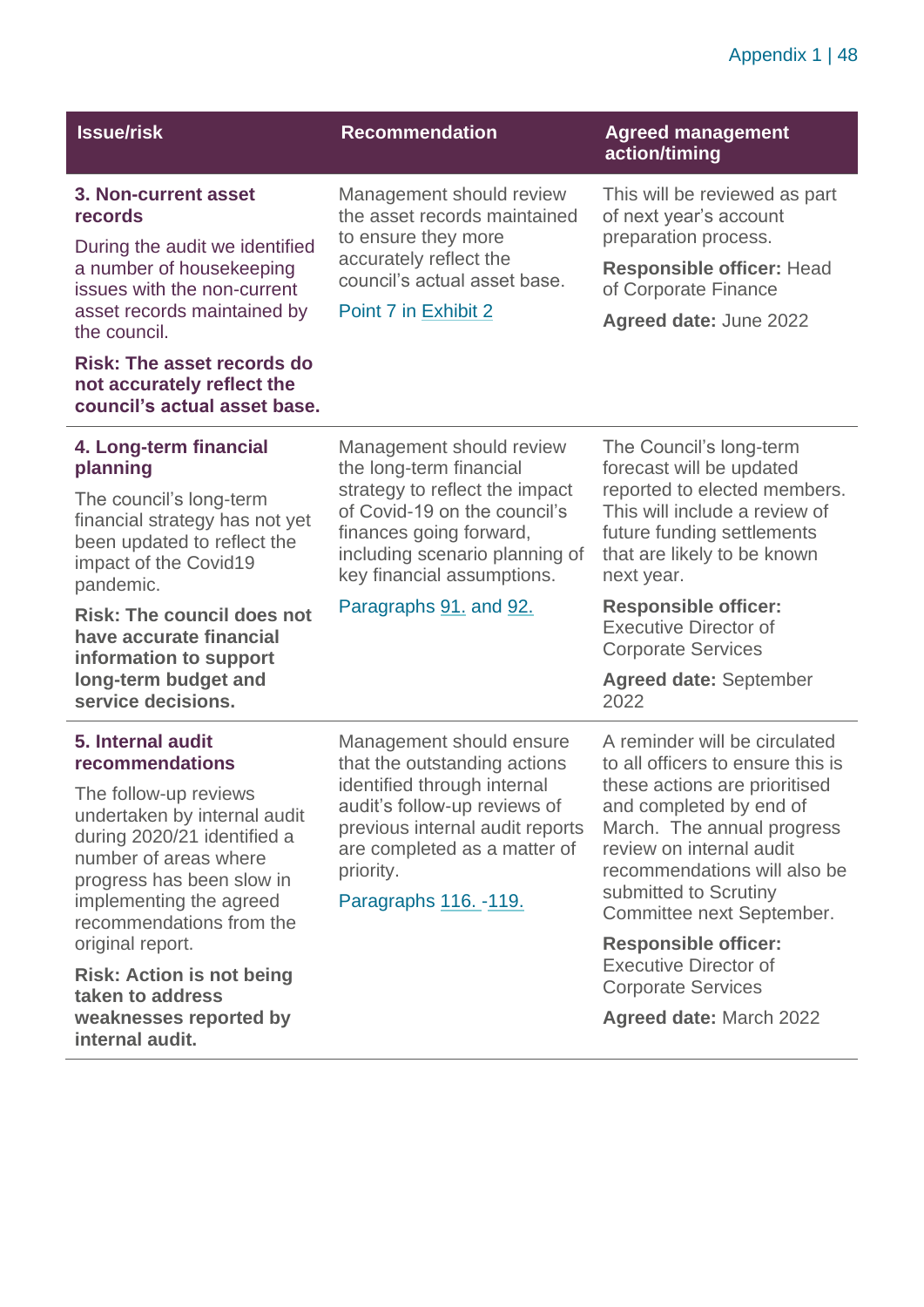#### **2020/21 recommendations for the section 106 Charitable Trusts financial statements**

| <b>Issue/risk</b>                                                                                                                                                                                                                                                                                                                                                                                  | <b>Recommendation</b>                                                                                                                                                                                                                                                                                                                                    | <b>Agreed management</b><br>action/timing                                                                                                                                                                     |
|----------------------------------------------------------------------------------------------------------------------------------------------------------------------------------------------------------------------------------------------------------------------------------------------------------------------------------------------------------------------------------------------------|----------------------------------------------------------------------------------------------------------------------------------------------------------------------------------------------------------------------------------------------------------------------------------------------------------------------------------------------------------|---------------------------------------------------------------------------------------------------------------------------------------------------------------------------------------------------------------|
| <b>C1. Future of Dundee Trust</b><br>During 2019/20 the funds<br>held in the Dundee Trust<br>were donated to the Lord<br><b>Provost of Dundee Charity</b><br>Fund leaving it with a nil<br>balance at 31 March 2020<br>and again at 31 March 2021.<br>The trust also holds no<br>assets so is effectively<br>dormant.<br><b>Risk: The trust is not being</b><br>used for the purposes<br>intended. | The trustees of the Dundee<br>Trust should consider the<br>future of the trust and make a<br>decision as to how this will be<br>used going forward. This<br>would include consideration<br>of whether steps should now<br>be taken, in coordination with<br>the Office of the Scottish<br>Charity Regulator, to wind it<br>up.<br>Paragraphs 42, and 43. | This will be reviewed as part<br>of next year's account<br>preparation process.<br><b>Responsible officer:</b><br><b>Executive Director of</b><br><b>Corporate Services</b><br><b>Agreed date: March 2022</b> |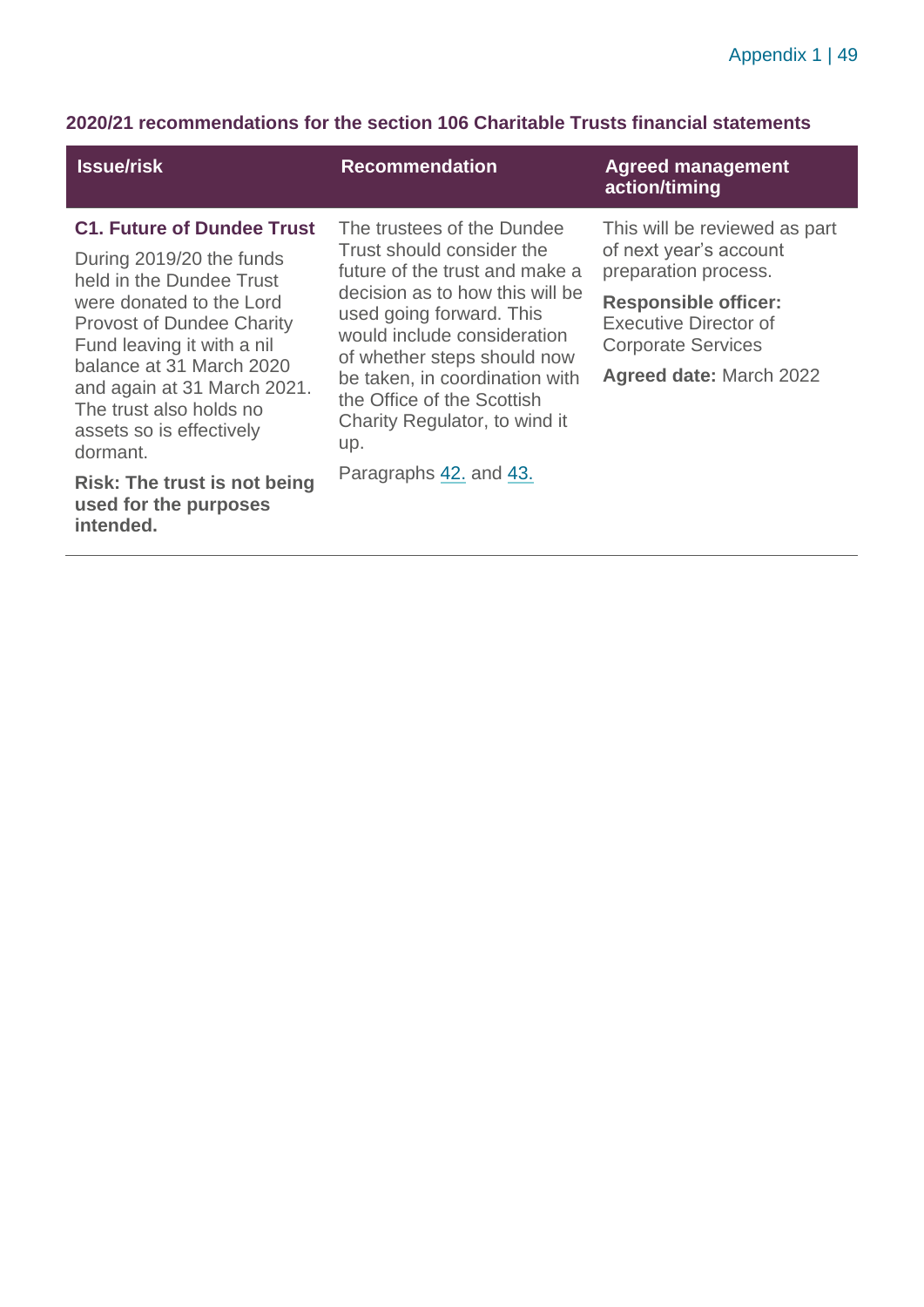audit was sufficient to provide

# <span id="page-49-0"></span>**Appendix 2**

Significant audit risks identified during planning

The table below sets out the audit risks we identified during our planning of the audit and how we addressed each risk in arriving at our conclusion. The risks are categorised between those where there is a risk of material misstatement in the annual accounts and those relating our wider responsibility under the [Code](http://www.audit-scotland.gov.uk/report/code-of-audit-practice-2016)  [of Audit Practice 2016.](http://www.audit-scotland.gov.uk/report/code-of-audit-practice-2016)

#### **Risks of material misstatement in the financial statements**

| <b>Audit risk</b>                                                                                                                                                                                                                                                                                                                                                                                                                             | <b>Assurance procedure</b>                                                                                                                                                                                                                                                                                                                                                                                     | <b>Results and conclusions</b>                                                                                                                                                                                                                                                                                                                        |
|-----------------------------------------------------------------------------------------------------------------------------------------------------------------------------------------------------------------------------------------------------------------------------------------------------------------------------------------------------------------------------------------------------------------------------------------------|----------------------------------------------------------------------------------------------------------------------------------------------------------------------------------------------------------------------------------------------------------------------------------------------------------------------------------------------------------------------------------------------------------------|-------------------------------------------------------------------------------------------------------------------------------------------------------------------------------------------------------------------------------------------------------------------------------------------------------------------------------------------------------|
| 1. Risk of material<br>misstatement due to fraud<br>caused by the management<br>override of controls<br><b>International Auditing</b><br>Standards require that audits<br>are planned to consider the<br>risk of material misstatement<br>in the financial statements<br>caused by fraud, which is<br>presumed to be a significant<br>risk in any audit. This<br>includes the risk of fraud due<br>to the management override<br>of controls. | Detailed testing of journal<br>entries.<br>Review of accounting<br>$\bullet$<br>estimates.<br>• Focussed testing of<br>accruals and prepayments.<br>Evaluation of significant<br>$\bullet$<br>transactions that are outside<br>the normal course of<br>business. Reviewed the<br>appropriateness of journal<br>entries and other adjustments<br>recorded in the general<br>ledger and financial<br>statements. | <b>Satisfactory</b><br>The completion of the<br>assurance procedures did not<br>identify any evidence of<br>management override of<br>controls.                                                                                                                                                                                                       |
| 2. Risk of material<br>misstatement caused by<br>fraud in revenue<br>recognition<br>As set out in ISA (UK) 240,<br>there is a presumed risk of<br>fraud in the recognition of<br>income.<br>The extent and complexity of<br>the council's funding streams                                                                                                                                                                                     | Analytical procedures on<br>$\bullet$<br>income.<br>Testing of key internal<br>financial controls.<br>Detailed testing of<br>$\bullet$<br>transactions focusing on<br>the areas of greatest risk.                                                                                                                                                                                                              | <b>Satisfactory</b><br>During the course of the audit<br>we reviewed this risk and<br>concluded that, while it still<br>represented a risk of material<br>misstatement, it did not<br>represent a significant risk of<br>material misstatement (as<br>defined by ISA 315) for the<br>2020/21 financial statements.<br>As a result, we did not require |
| means there is a risk that<br>income may be misstated<br>and result in a material<br>misstatement in the financial<br>statements.                                                                                                                                                                                                                                                                                                             |                                                                                                                                                                                                                                                                                                                                                                                                                | to undertake any specific<br>targeted audited work to<br>address this risk as our<br>routine testing of funding and<br>income for the final accounts                                                                                                                                                                                                  |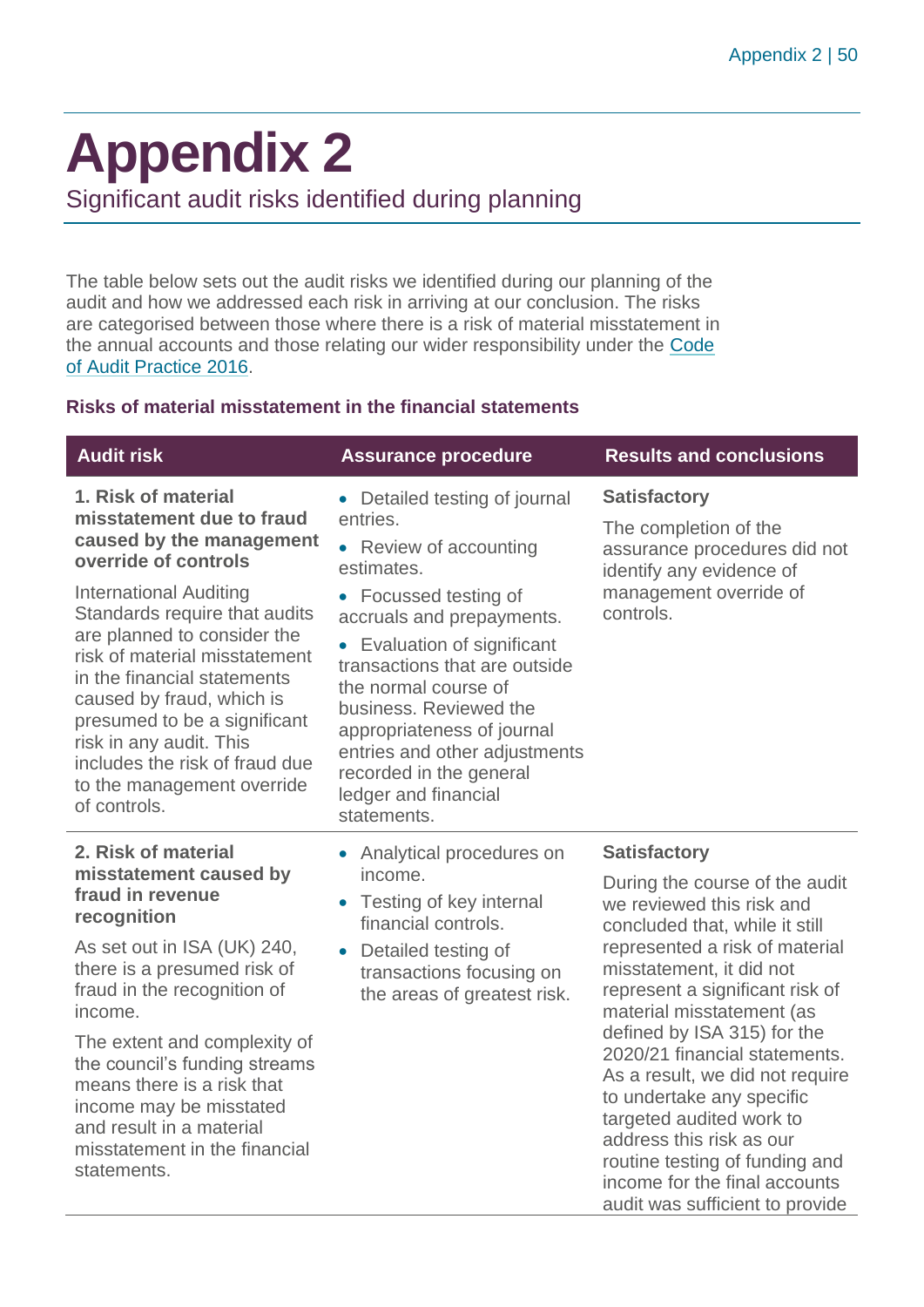| <b>Audit risk</b>                                                                                                                                                                                                                                                                                                                                                                                                                                                     | <b>Assurance procedure</b>                                                                                                                                                                                                                                     | <b>Results and conclusions</b>                                                                                                                                                                                                                                                                                                                                                                                                                                                                                                                                                                                                                        |
|-----------------------------------------------------------------------------------------------------------------------------------------------------------------------------------------------------------------------------------------------------------------------------------------------------------------------------------------------------------------------------------------------------------------------------------------------------------------------|----------------------------------------------------------------------------------------------------------------------------------------------------------------------------------------------------------------------------------------------------------------|-------------------------------------------------------------------------------------------------------------------------------------------------------------------------------------------------------------------------------------------------------------------------------------------------------------------------------------------------------------------------------------------------------------------------------------------------------------------------------------------------------------------------------------------------------------------------------------------------------------------------------------------------------|
|                                                                                                                                                                                                                                                                                                                                                                                                                                                                       |                                                                                                                                                                                                                                                                | assurance over the risk. We<br>can confirm that no issues<br>were identified from this<br>testing that could have<br>resulted in a material<br>misstatement in the 2020/21<br>annual accounts.                                                                                                                                                                                                                                                                                                                                                                                                                                                        |
| 3. Risk of material                                                                                                                                                                                                                                                                                                                                                                                                                                                   | Analytical procedures on                                                                                                                                                                                                                                       | <b>Satisfactory</b>                                                                                                                                                                                                                                                                                                                                                                                                                                                                                                                                                                                                                                   |
| misstatement caused by<br>fraud in expenditure                                                                                                                                                                                                                                                                                                                                                                                                                        | expenditure.<br>• Testing of key internal                                                                                                                                                                                                                      | During the course of the audit<br>we reviewed this risk and                                                                                                                                                                                                                                                                                                                                                                                                                                                                                                                                                                                           |
| As most public-sector bodies<br>are net expenditure bodies,<br>the risk of fraud is more likely<br>to occur in expenditure.<br>There is a risk that<br>expenditure may be<br>misstated resulting in a<br>material misstatement in the<br>financial statements.<br>The extent and complexity of<br>the council's expenditure<br>means there is a risk that<br>expenditure may be<br>misstated and result in a<br>material misstatement in the<br>financial statements. | financial controls.<br>Detailed testing of<br>transactions focusing on<br>the areas of greatest risk.<br><b>Audit work on the National</b><br>Fraud Initiative matches.<br>• We will review the<br>outcome of the<br>investigation into the<br>contract award. | concluded that, while it still<br>represented a risk of material<br>misstatement, it did not<br>represent a significant risk of<br>material misstatement (as<br>defined by ISA 315) for the<br>2020/21 financial statements.<br>As a result, we did not require<br>to undertake any specific<br>targeted audited work to<br>address this risk as our<br>routine testing of expenditure<br>for the final accounts audit<br>was sufficient to provide<br>assurance over the risk. We<br>can confirm that no issues<br>were identified from this<br>testing that could have<br>resulted in a material<br>misstatement in the 2020/21<br>annual accounts. |

#### **4. Estimation and judgements**

There is a significant degree of subjectivity in the measurement and valuation of some material balance sheet assets/liabilities.

• Valuations on non-current assets rely on expert valuations and management assumptions.

• The value of the council's pension liability is an estimate based on information

- Review of the work of an expert in accordance with ISA 620. This will apply to the work of the actuary, the property valuer and the treasury management advisers.
- Review appropriateness of actuarial assumptions.
- Review the provision for doubtful debts calculations to assess whether they are reasonable and complete based on the risk that the debt will not be recovered,

#### **Satisfactory**

During the course of the audit we reviewed this risk and concluded that, while it still represented a risk of material misstatement, it did not represent a significant risk of material misstatement (as defined by ISA 315) for the 2020/21 financial statements. As a result, we did not require to undertake any specific targeted audited work to address this risk as our routine testing of estimates for the final accounts audit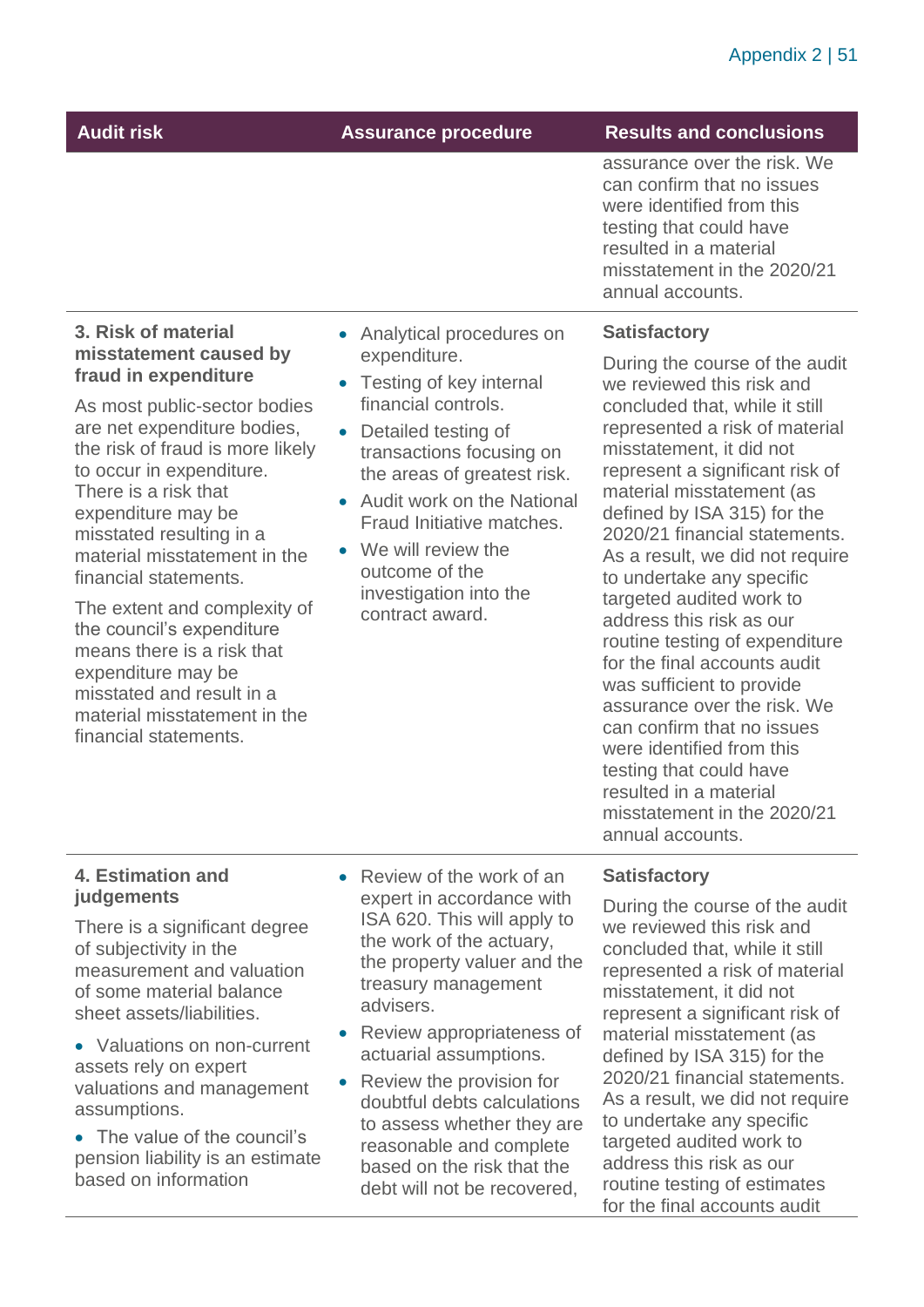provided by management and actuarial assumptions.

• The council's provision for doubtful debts is based on management assessments of the recoverability of debts.

• The council will need to consider the impact on the financial statements of a recent equal pay claim from the Trade Unions over what is claimed to be a discriminatory bonus scheme.

This subjectivity represents an increased risk of misstatement in the financial statements.

and in line with historic experience.

- Review of the council's evaluation and accounting for the equal pay claim.
- Focused testing of noncurrent assets, pensions, financial instruments and provisions, to ensure they are fairly reflected in the accounts.

#### **Audit risk Assurance procedure Results and conclusions**

was sufficient to provide assurance over the risk. We can confirm that no issues were identified from this testing that could have resulted in a material misstatement in the 2020/21 annual accounts.

#### **5. Group entities consolidation**

The council's relationships with organisations need to be reviewed annually to identify subsidiaries, associates and joint ventures for the group accounts. In particular, the consolidation of Leisure and Culture Dundee (LACD) needs to be reviewed as additional funding provided by the council to mitigate the impact of Covid-19 indicates a subsidiary relationship with the council.

There is a risk that the group entities are not properly accounted for if the annual review of the group boundary is not completed.

#### **6. Covid-19 funding streams**

Councils are receiving additional funding to cover Covid-19 costs and are responsible for approving and distributing various grants and payments across a

- Review of the council's consideration of related parties to ensure all group entities are appropriately recognised.
- Review of accounting basis for preparation of the group accounts.
- Assessment of basis of consolidation of LACD.

#### **Satisfactory**

We reviewed the group statements in the council's 2020/21 annual accounts and confirmed that the financial results of all group bodies had been consolidated in-line with the group boundary assessment.

Paragraphs [31.](#page-12-0) [-33.](#page-12-1) 

- Review Scottish Government and CIPFA/LASAAC guidance.
- Review of the controls in place for the payment of grants, with emphasis on the business support grant payments.

#### **Satisfactory**

Management and accounting treatment of Covid-19 funding streams reviewed during the course of the audit and only issue identified related to the accounting treatment of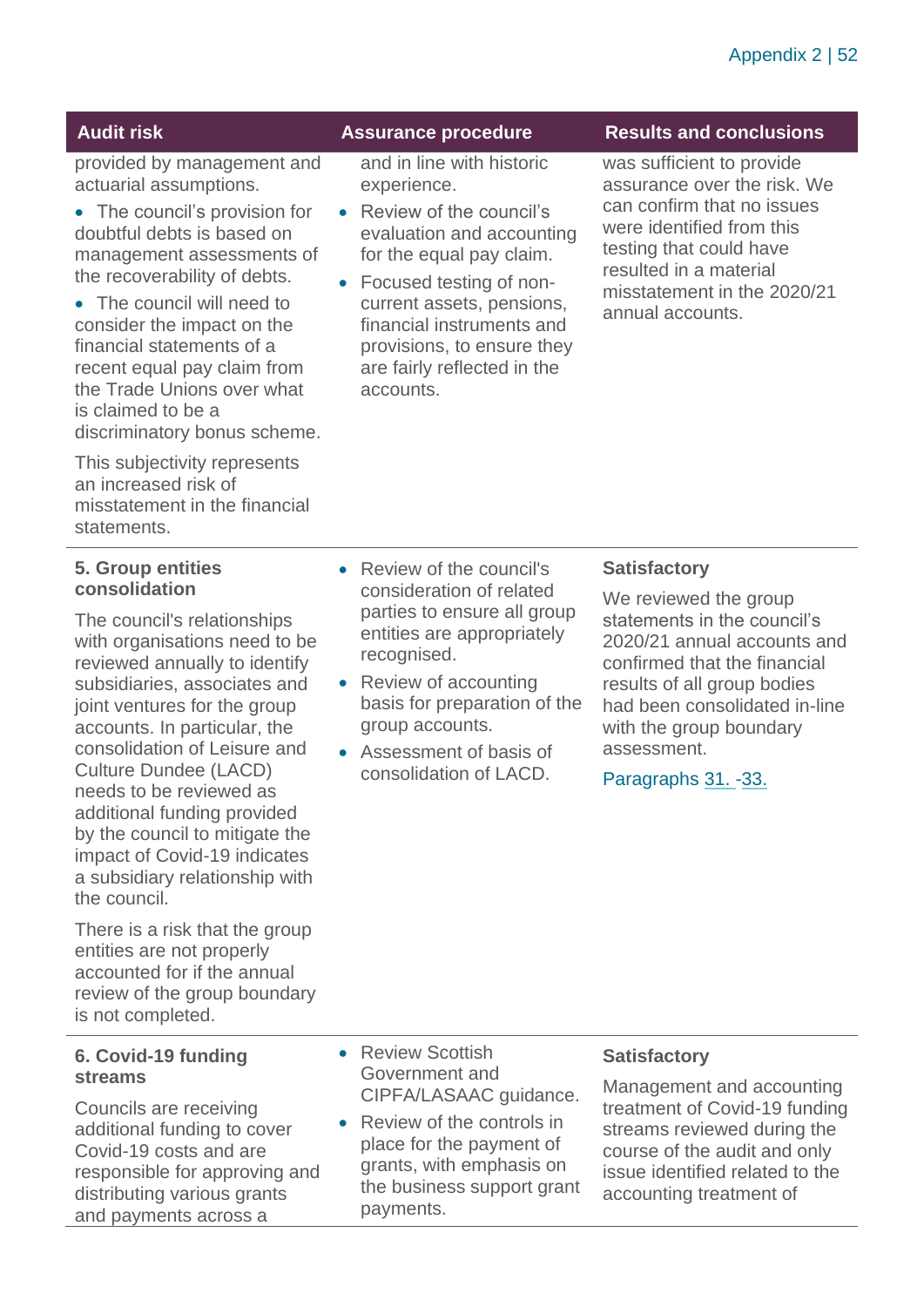| significant number of new<br>Coronavirus payment to<br>• Review of accounting<br>health and social care staff.<br>funding streams.<br>treatment and disclosures<br>in 2020/21 annual<br>Due to the volume and<br>Point 3 in Exhibit 2<br>accounts to ensure this is<br>complexity of the various<br>consistent with relevant<br>schemes there is an<br>quidance.<br>increased risk of fraudulent<br>claims and payments. In<br>addition, there is a risk that<br>the funding streams are not | <b>Audit risk</b>          | <b>Assurance procedure</b> | <b>Results and conclusions</b> |
|----------------------------------------------------------------------------------------------------------------------------------------------------------------------------------------------------------------------------------------------------------------------------------------------------------------------------------------------------------------------------------------------------------------------------------------------------------------------------------------------|----------------------------|----------------------------|--------------------------------|
|                                                                                                                                                                                                                                                                                                                                                                                                                                                                                              |                            |                            |                                |
| disclosed in the 2020/21<br>annual accounts.                                                                                                                                                                                                                                                                                                                                                                                                                                                 | properly accounted for and |                            |                                |

#### **Risks identified from the auditor's wider responsibility under the Code of Audit Practice**

| <b>Audit risk</b>                                                                                                                                                                                                                                                                                                                                                                                                                              | <b>Assurance procedure</b>                                                                                                                                                                                                                                                                                                                                          | <b>Results and conclusions</b>                                                                                                                                                                                                                                                                                                                                                                                                                                          |
|------------------------------------------------------------------------------------------------------------------------------------------------------------------------------------------------------------------------------------------------------------------------------------------------------------------------------------------------------------------------------------------------------------------------------------------------|---------------------------------------------------------------------------------------------------------------------------------------------------------------------------------------------------------------------------------------------------------------------------------------------------------------------------------------------------------------------|-------------------------------------------------------------------------------------------------------------------------------------------------------------------------------------------------------------------------------------------------------------------------------------------------------------------------------------------------------------------------------------------------------------------------------------------------------------------------|
| <b>7. Services pressures</b><br>created by Covid-19<br>The Covid-19 pandemic<br>continues to place significant<br>pressure on the provision of<br>council services.<br>There is risk that the<br>pressures caused by the<br>pandemic will impact on the<br>council's performance and its<br>ability to meet it strategic<br>objectives.                                                                                                        | Monitoring the<br>$\bullet$<br>development of the Covid-<br>19 financial plan.<br>Ongoing monitoring of the<br>$\bullet$<br>council's performance<br>reporting, and other<br>reports and briefings on<br>service impact of Covid-<br>19.<br>• Review of annual<br>performance report.                                                                               | The council has adapted well<br>to delivering services in the<br>Covid-19 environment.<br>Service performance has<br>been impacted in some areas<br>but performance against 54<br>per cent of the Council Plan<br>indicators was maintained at<br>the 2019/20 levels.<br>Paragraphs 146. and 147.                                                                                                                                                                       |
| 8. Financial sustainability<br>The council has a projected<br>funding gap of £1.4 million for<br>2021/22 and a cumulative<br>gap of £15.4 million by<br>2023/24. At the same time<br>the council's projected<br>uncommitted General Fund<br>balance, as at 31 March<br>2021, remains relatively low<br>at £8.0 million.<br>As set out in the council's<br>long-term financial strategy,<br>identifying savings and<br>efficiencies will be co- | • Continue to monitor the<br>financial position throughout<br>the year and provide an<br>update in the 2020/21 Annual<br>Audit Report.<br>Consider the long-term<br>affordability of budget<br>decisions, including any<br>planned use of reserves.<br>• Ongoing assessment of<br>the council's long-term<br>financial strategy, including<br>the assumptions used. | As outlined in section 3 of this<br>report, the council's usable<br>reserves increased by £28<br>million over the last 12<br>months, but these funds will<br>be required to meet the<br>ongoing financial pressures<br>created by the pandemic.<br>Future financial plans are<br>challenging with a cumulative<br>funding gap of £25.5 million<br>projected over the period<br>2021-2024. The long-term<br>financial strategy will need to<br>be revised to reflect the |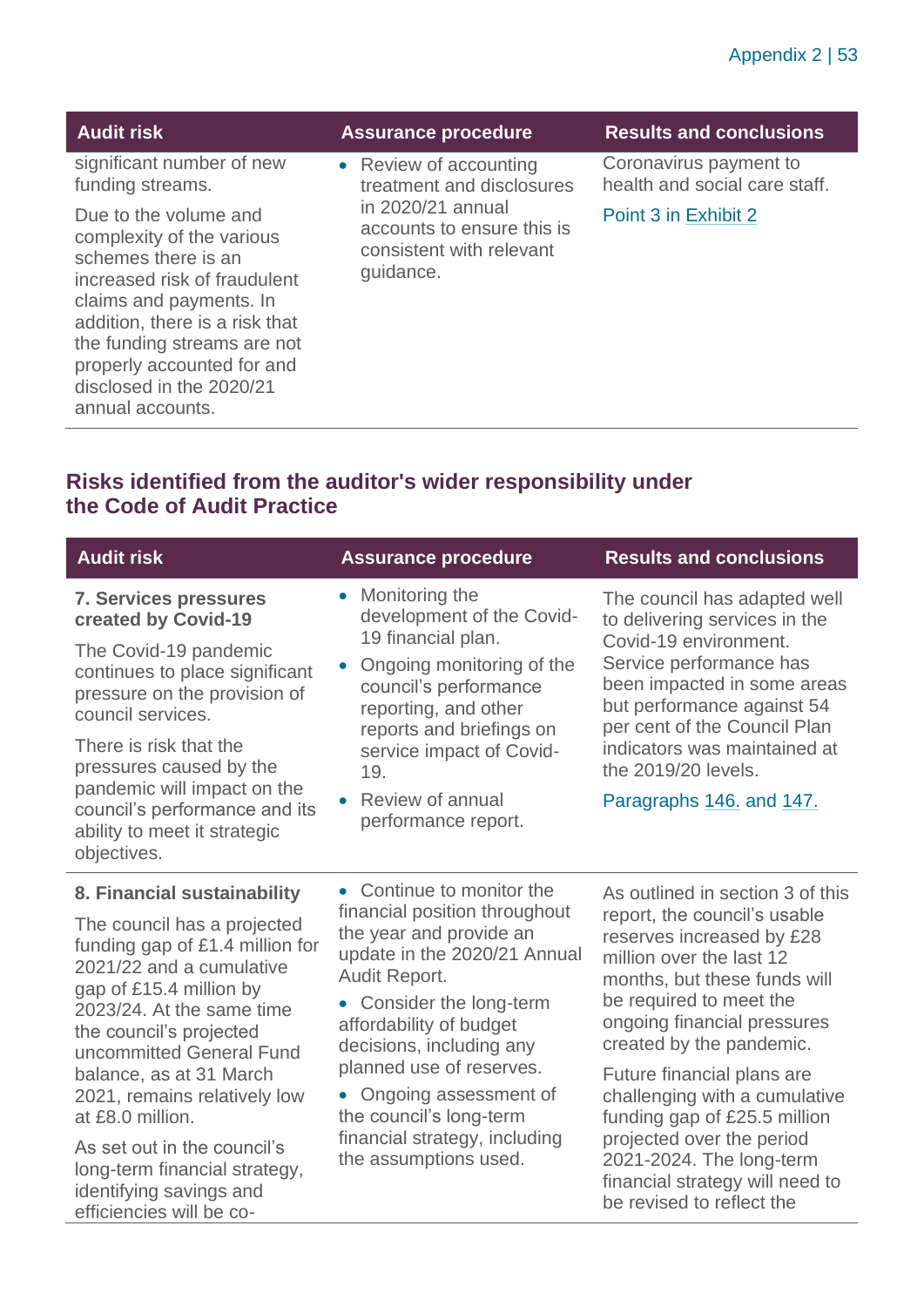| <b>Audit risk</b>                                                                                                                                                                                                                                                                                                  | <b>Assurance procedure</b>                                                                          | <b>Results and conclusions</b>                                                                                                                                                                                                |
|--------------------------------------------------------------------------------------------------------------------------------------------------------------------------------------------------------------------------------------------------------------------------------------------------------------------|-----------------------------------------------------------------------------------------------------|-------------------------------------------------------------------------------------------------------------------------------------------------------------------------------------------------------------------------------|
| ordinated through the<br>Changing for the Future<br>transformational programme<br>$(C2022)$ .                                                                                                                                                                                                                      | • Review of the longer-term<br>financial impact of the Covid-<br>19 pandemic.                       | longer-term financial impact<br>of the Covid-19 pandemic.                                                                                                                                                                     |
| The council's longer-term<br>financial plans will require to<br>be updated to reflect the post<br>Covid-19 situation.                                                                                                                                                                                              |                                                                                                     |                                                                                                                                                                                                                               |
| There is a risk that in the<br>longer term, the council is<br>unable to deliver the<br>efficiencies required to<br>balance its budget whilst<br>meeting its strategic priorities.                                                                                                                                  |                                                                                                     |                                                                                                                                                                                                                               |
| 9. Capital project delays<br>Gross capital expenditure is<br>projected to be £46.1 million.<br>This is a £20.6 million<br>underspend against the<br>original budget for 2020/21 of<br>£66.8 million. The majority of<br>this is due to the impact of<br>Covid-19 and the ongoing<br>restrictions on capital works. | On-going monitoring of the<br>$\bullet$<br>capital budget, capital plans<br>and monitoring reports. | The Covid-19 pandemic<br>impacted upon the delivery of<br>the 2020/21 Capital Plan with<br>only 44 per cent of the plan<br>being delivered, and a<br>number of projects being<br>deferred or delayed.<br>Paragraphs 64. - 67. |
| While recognising the impact<br>of Covid-19 on the council's<br>ability to progress capital<br>projects, there is a risk that<br>projects are not completed<br>timeously which could impact<br>on service delivery.                                                                                                |                                                                                                     |                                                                                                                                                                                                                               |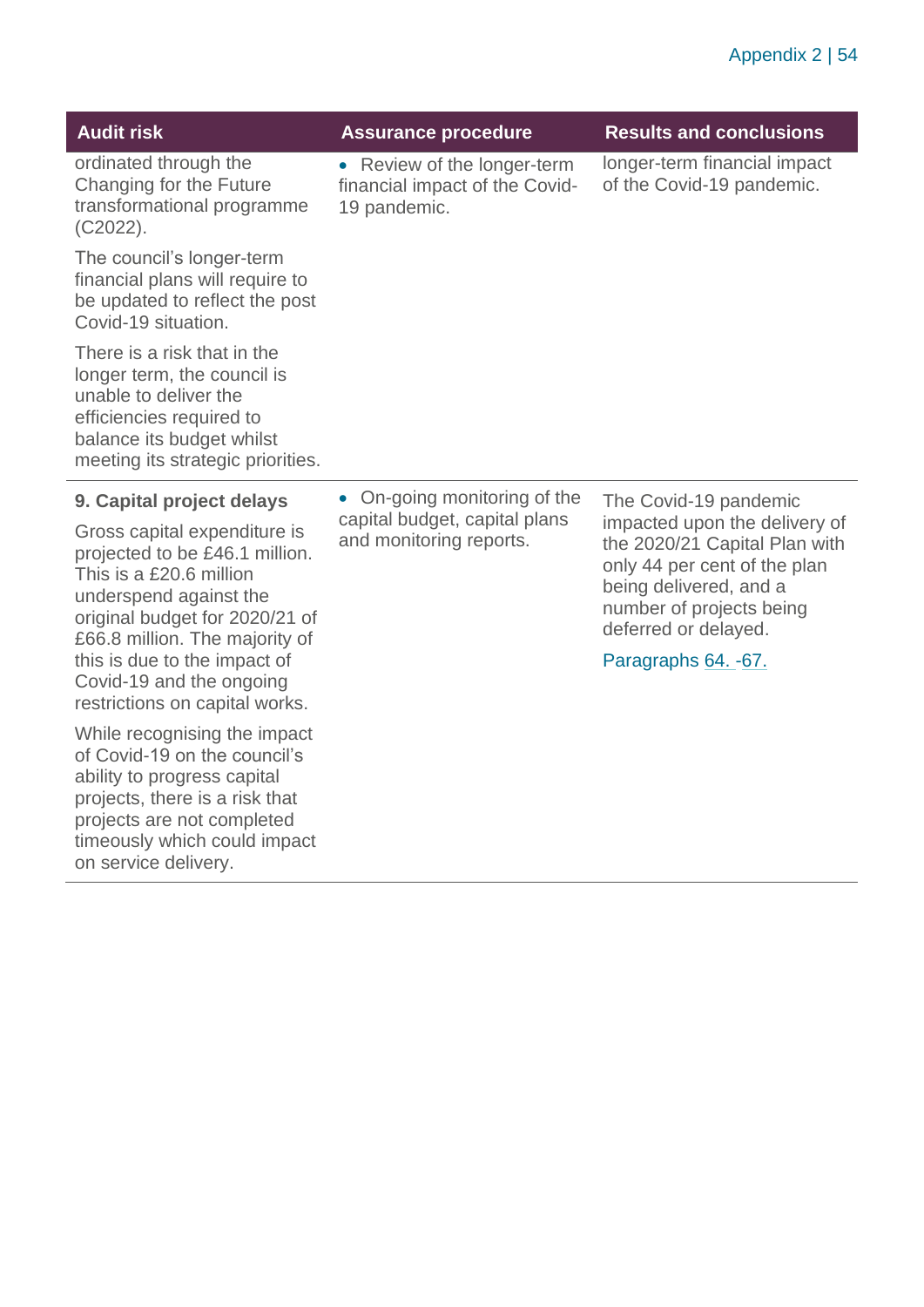# <span id="page-54-0"></span>**Appendix 3**

Summary of national performance reports 2020/21

April [Affordable housing](https://www.audit-scotland.gov.uk/report/affordable-housing)

**June** [Highlands and Islands Enterprise: Management of Cairngorm mountain and](https://www.audit-scotland.gov.uk/report/highlands-and-islands-enterprise-management-of-cairngorm-mountain-and-funicular-railway)  [funicular railway](https://www.audit-scotland.gov.uk/report/highlands-and-islands-enterprise-management-of-cairngorm-mountain-and-funicular-railway)

[Local government in Scotland Overview 2020](https://www.audit-scotland.gov.uk/report/local-government-in-scotland-overview-2020)

July [The National Fraud Initiative in Scotland 2018/19](https://www.audit-scotland.gov.uk/report/the-national-fraud-initiative-in-scotland-201819)

**January** [Digital progress in local government](https://www.audit-scotland.gov.uk/report/digital-progress-in-local-government) [Local government in Scotland: Financial overview 2019/20](https://www.audit-scotland.gov.uk/report/local-government-in-scotland-financial-overview-201920)

February [NHS in Scotland 2020](https://www.audit-scotland.gov.uk/report/nhs-in-scotland-2020)

March [Improving outcomes for young people through school education](https://www.audit-scotland.gov.uk/report/improving-outcomes-for-young-people-through-school-education)

**May** [Local Government in Scotland Overview 2021](https://www.audit-scotland.gov.uk/report/local-government-in-scotland-overview-2021)